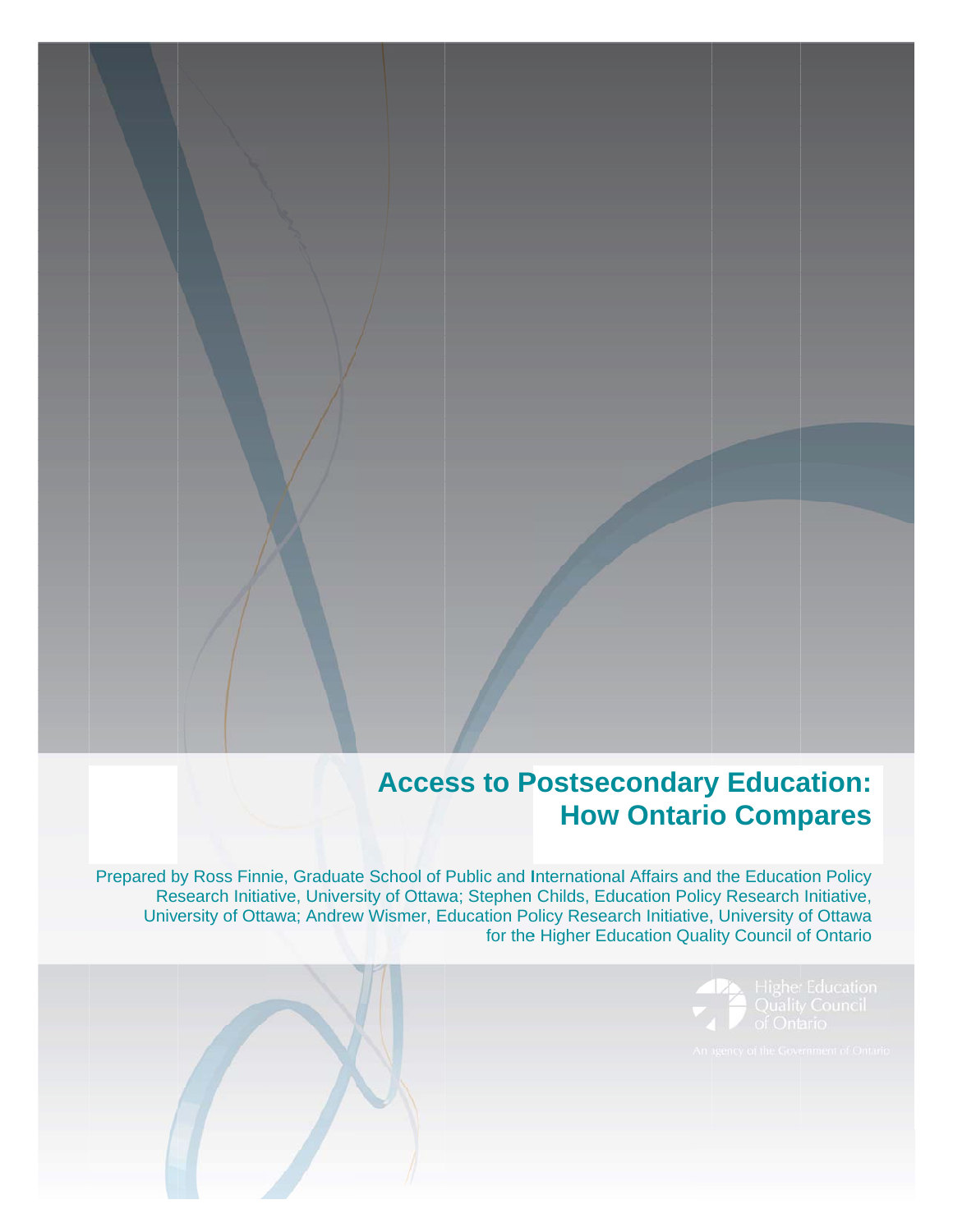## **Disclaimer:**

The opinions expressed in this research document are those of the authors and do not necessarily represent the views or official polices of the<br>Higher Education Quality Council of Ontario or other agencies or organizations<br>that may have provided support, financial or otherwise, for this project.

### **Cite this publication in the following format:**

Finnie, R., Childs, S., & Wismer, A. (2011). *Access to Postsecondary Education: How Ontario Compares.* Toronto: Higher Education Quality Council of Ontario.

## Published by:

# **The Higher Education Quality Council of Ontario**

1 Yonge Street, Suite 2402 Toronto, ON Canada M5E 1E5 Phone: (416) 212-3893 Fax: (416) 212-3899 Web: www.heqco.ca E-mail: info@heqco.ca

© Queens Printer for Ontario, 2011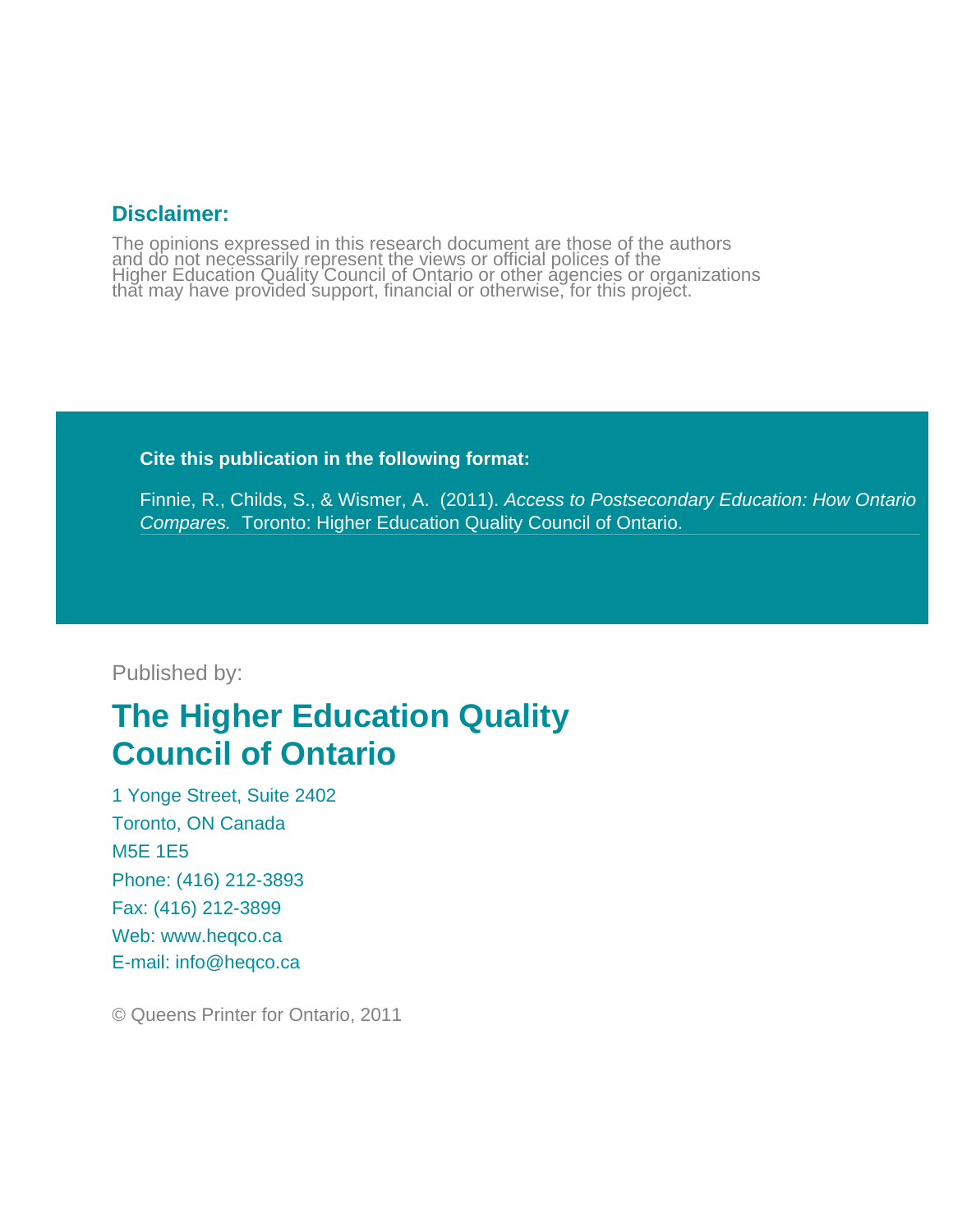## **Abstract**

.

This research uses the Youth in Transition Survey (YITS) to compare participation in postsecondary education (PSE) in Ontario to such participation in other Canadian regions. We begin by presenting access rates by region, which reveals some substantial differences. University participation rates in Ontario are in about the middle of the pack, while college rates are relatively high. We then undertake an econometric analysis, which reveals that the effects of parental income are quite strong in the Atlantic provinces but much weaker elsewhere, including within Ontario. We also find that the relationship between high school grades and Programme for International Student Assessment (PISA) test scores (measures of academic "performance" and "ability") differ by region and are generally strongest in Ontario. From this perspective, Ontario would appear to have a relatively "meritocratic" system, where those who are more qualified are more likely to go to university and where overall attendance rates are less affected by family income. Interestingly, the effects of parental education, which are generally much stronger than family income, are similar across provinces. Understanding the reasons underlying these patterns might warrant further investigation.

This research was funded by the Higher Education Quality Council of Ontario (HEQCO), which also provided useful feedback throughout the project, but the authors retain all responsibility for the paper and opinions expressed therein. This work is based on earlier research carried out for the Canada Millennium Scholarship Foundation through the MESA project. The authors gratefully acknowledge the ongoing support provided for the MESA project by the University of Ottawa. They also thank Kathryn Dean, Sarah Vanderwolf and Ainsley Matthews for copyediting and formatting the document.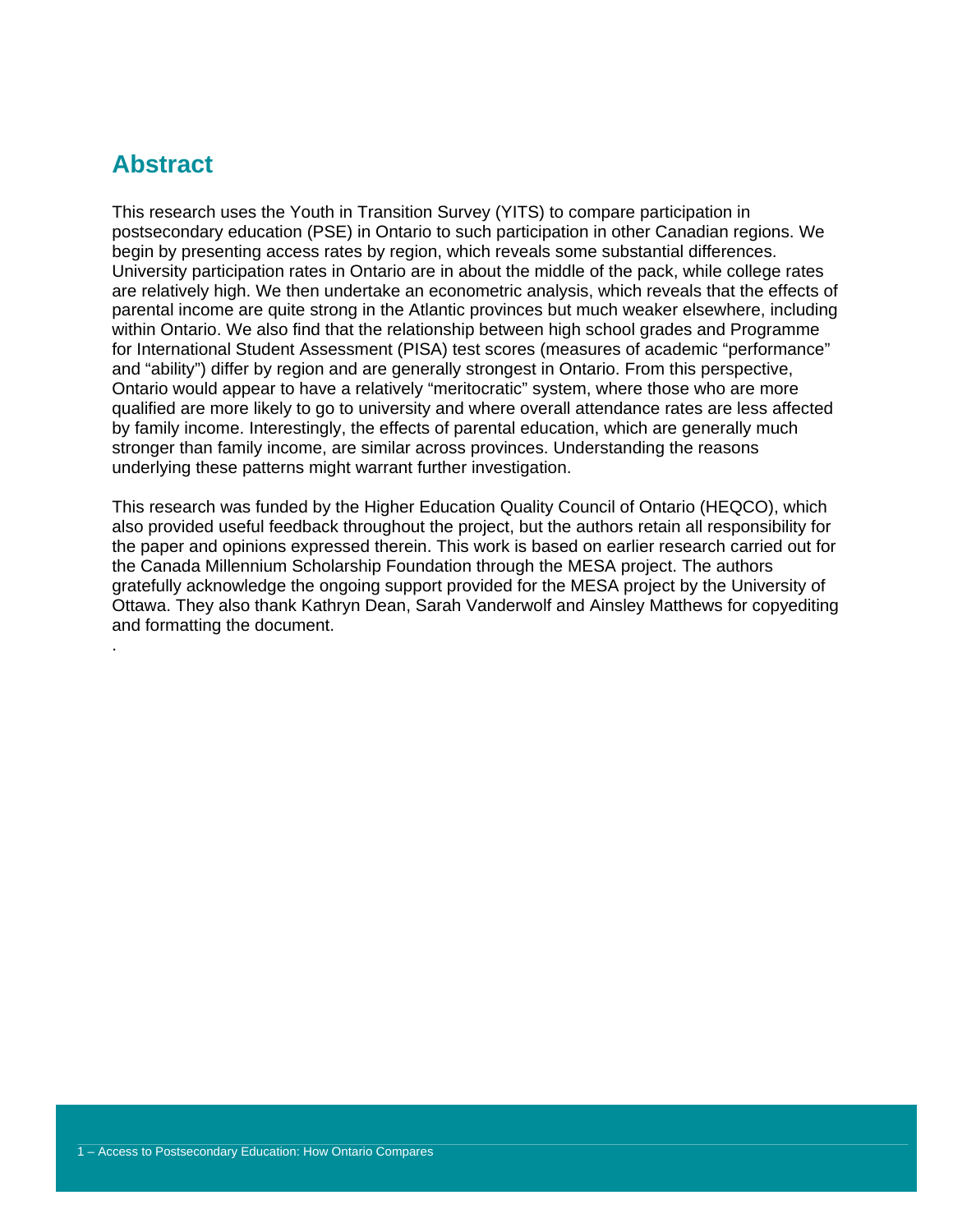## **Table of Contents**

| I. Introduction                                                                                                                                                                                                                                                                                    | 3                                |
|----------------------------------------------------------------------------------------------------------------------------------------------------------------------------------------------------------------------------------------------------------------------------------------------------|----------------------------------|
| II. Methodology and Data<br>The Econometric Model<br>The YITS Data, the Samples Used and the Definition of Access to PSE                                                                                                                                                                           | 4<br>4<br>4                      |
| III. A Descriptive Analysis of PSE Pathways                                                                                                                                                                                                                                                        | 5                                |
| IV. An Econometric Analysis of Differences in Access<br>Income Effects<br>Overall High School Grade and PISA Reading Score Effects<br>Separate Models by Region<br><b>Analysis of Fitted Values</b><br>Differences in Family Income, Overall High School Grade and PISA<br>Reading Score by Region | 10<br>11<br>13<br>23<br>24<br>32 |
| V. Summary and Discussion                                                                                                                                                                                                                                                                          | 41                               |
| VI. References                                                                                                                                                                                                                                                                                     | 44                               |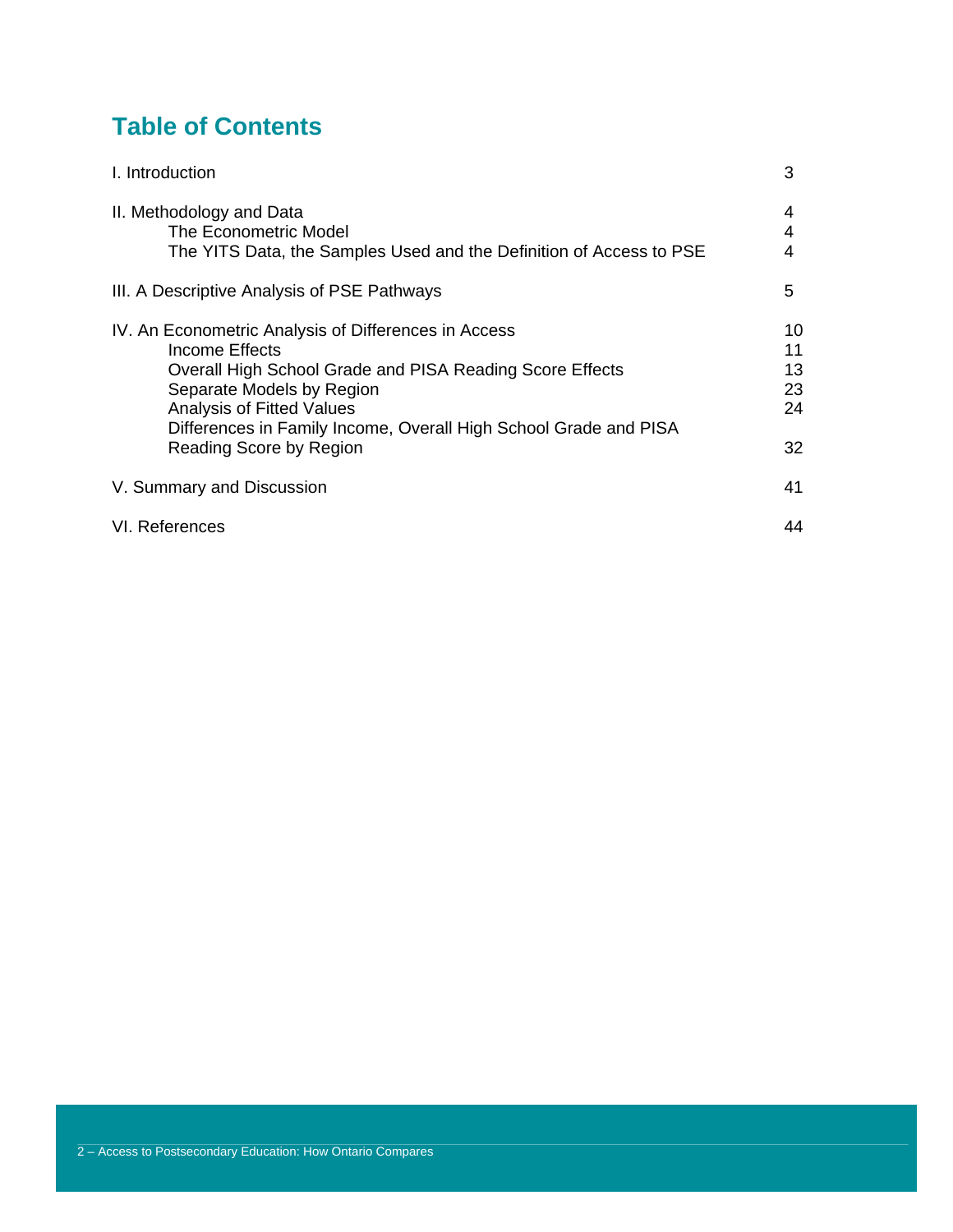## **I. Introduction**

The research on access to postsecondary education (PSE) has made important gains in recent years. We now know, for example, that access appears to be much more strongly related to parental education and other "sociocultural" factors than to family income and other financial factors. We have also learned that academic preparation for PSE, as represented by high school grades and international Programme for International Student Assessment (PISA) test scores (which measure math, science and reading/writing when students are 15 years of age), is another important predictor of who will go to college or university and who will not. These various influences are probably interconnected, rooted in the family and start early in a young person's life, well before the final years of high school, when they ultimately make their PSE choices. All this helps inform our understanding of PSE in important ways, including from a policy perspective.<sup>1</sup>

One important and uniquely Canadian question remains largely unaddressed, however: How does access vary by region? Given the substantial variation among Canadian provinces in terms of provincial funding for PSE, tuition levels, student assistance, credit transfer policies and other important aspects of their PSE systems, as well as the importance of PSE to the future prosperity of each province and the life chances provided to their citizens, this represents an interesting and highly pertinent question.

The contribution of this paper is to exploit the extremely rich information contained in the Youth in Transition Survey, Cohort A (YITS-A) to present new empirical evidence on this issue from an Ontario perspective. We first provide a summary descriptive analysis of access by geographic region. We then carry out an econometric analysis, which probes the cross-Canada differences in terms of the determinants of access, focusing on the university level where the models generally have much more explanatory power, especially with respect to the key family background and grade and test score variables.

Our findings are interesting, and hold some real surprises. We reveal, first of all, that the effects of parental income on access are small at the national level (i.e., when estimated with all regions pooled together), and remain small when examined separately in Ontario, but turn out to be substantially greater in Atlantic Canada. The income effects are also found to be small in Quebec and Western Canada. We then find that the effects of high school grades and PISA test scores (roughly interpretable as measures of academic "performance" and "ability") on access to PSE are stronger in Ontario than in other regions across the country.

Taken together, these results identify – for the first time as far as we are aware –substantial differences by region in the determinants of who goes to university (in particular) and who does not. Thus, in Ontario, family income matters less and grades and PISA scores are more important, while in some other regions, the opposite is true. Also interesting is the fact that the effects of parental education – perhaps the most consistently and uniformly important determinant of who goes to university – does *not* vary substantially by region. These correlates

 $1$  See Finnie, Sweetman and Usher (2009) for a recent review, as well as various other papers in Finnie, Mueller, Sweetman and Usher (2009). See also Mueller (2008 and 2009) for a general literature review of the access literature.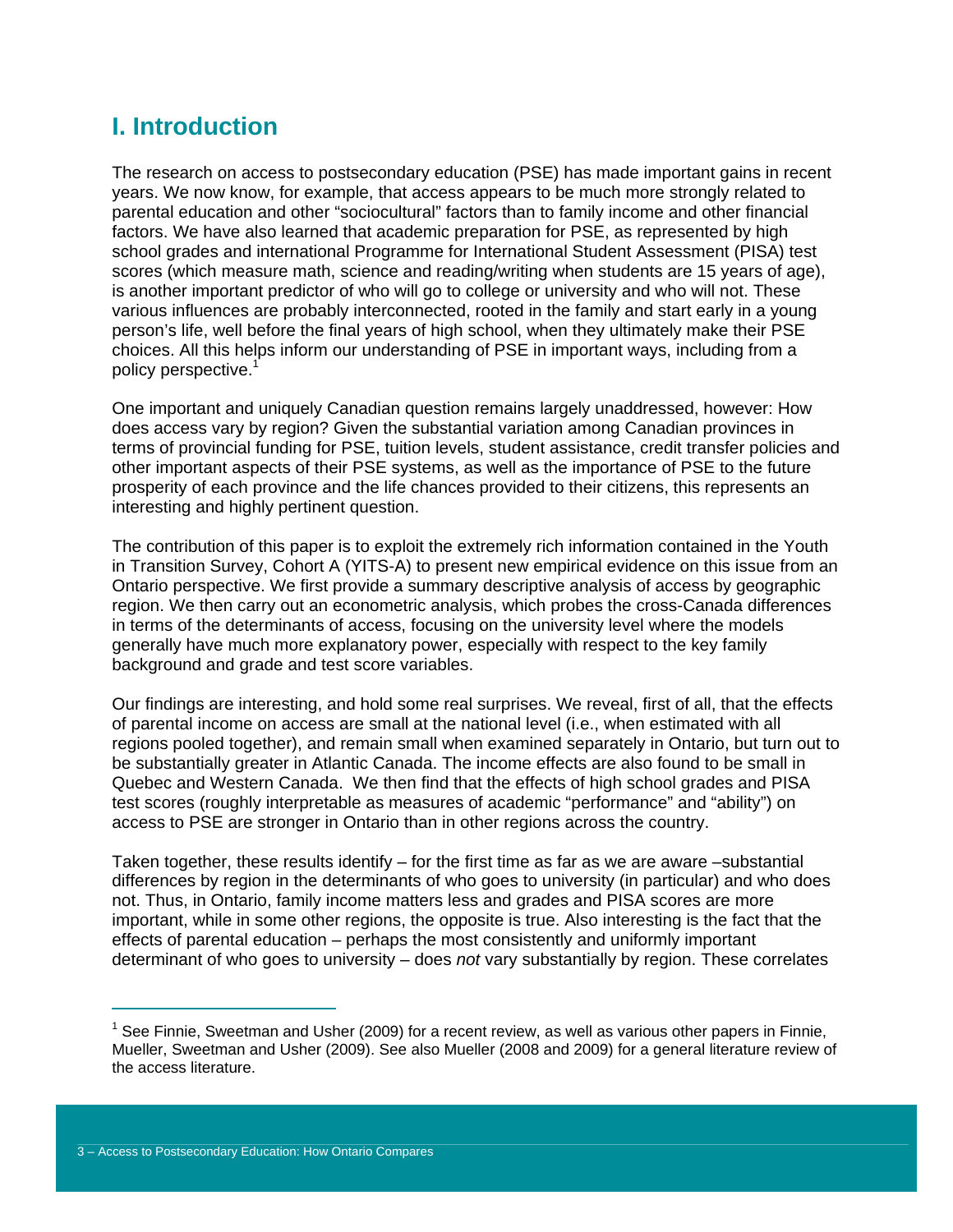are interesting, and important, for any understanding of the challenges facing those concerned with access to PSE both within Ontario and across Canada.

The exact effects of demand side forces (i.e., who wants to go), supply (the number of spots available in the PSE system) and the related rationing mechanisms (who qualifies for a spot in the system) that determine who goes to college and particularly university in each region is not precisely identified in this analysis, but our research points to the existence of important differences and the potential value of further investigations to help answer those questions.

## **II. Methodology and Data**

**The Econometric Model** 

We use a multinomial logit model to estimate access to PSE, differentiating access to college, access to university or no PSE. The model may be expressed as follows:

$$
Y = f(\text{Region}, X_1, X_2)
$$

Y represents the access outcomes of interest (i.e., no PSE, college, university). Region represents the obvious set of indicators (0-1 dummy variables), which capture overall differences by region.  $X_1$  represents a first set of control variables – including family type, an indicator of rural residence and so on – which are not interacted with region in our analysis except when fully separate models by region are estimated to check the main findings. The  $X_2$ are the key covariates that influence Y that are  $-$  in different combinations and in different specifications – interacted with region in order to allow their effects to vary along this dimension. These include family income, overall high school grade and PISA reading score.

The multinomial logit approach has been previously used in Finnie and Mueller (2008, 2009) and in other studies, and treats the particular level of PSE as a jointly determined process, along with the decision to go to PSE. We believe this model represents both the conceptually and econometrically correct treatment (which various tests have further verified). $2$  Furthermore, after the appropriate transformations, this model yields easily interpretable estimates, which provide a full perspective of the effects of the explanatory variables on access to college, access to university and the net effects on the two PSE outcomes relative to non-attendance.

## **The YITS Data, the Samples Used and the Definition of Access to PSE**

The data used in the analysis that follows are taken from the Youth in Transition Survey, Cohort A (generally known as YITS-A). The YITS-A is ideal for this application, since it follows all young people born in 1984 (and thus age 15 as of December 31, 1999) through their high school years and beyond – and is rich in background data and other important determinants of access to PSE. The YITS-A are, in fact, arguably the best data of this type in the world, thus putting

 $^{2}$  We have, for example, tested our model against an ordered probit and found that the multinomial logit is indeed appropriate.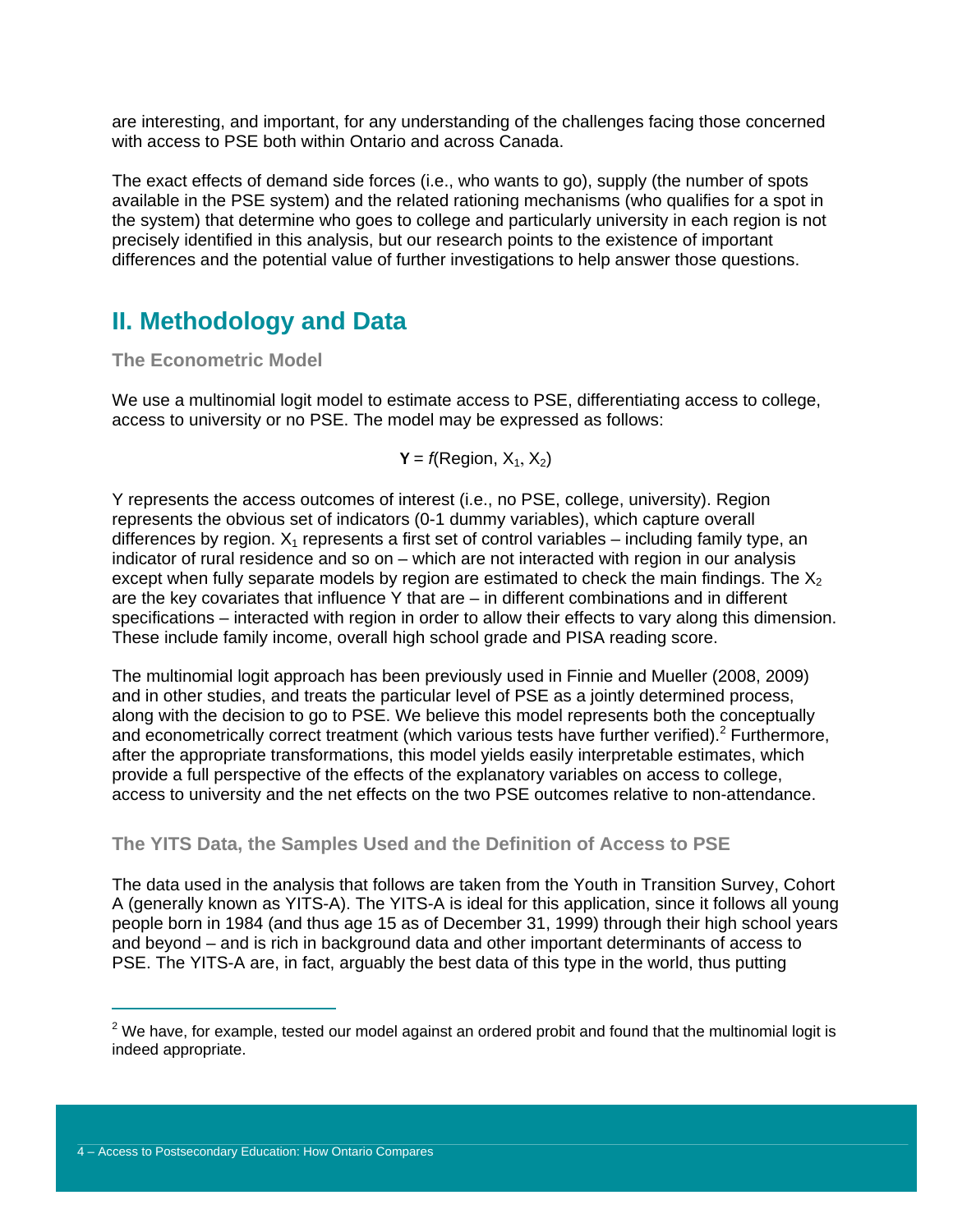Canadians in a privileged position regarding the study of access to PSE. The provincial sampling structure of the YITS-A further provides for representative samples at this level and adequate sample sizes for carrying out analysis by province (or region).

The YITS-A data used here consist of five cycles (corresponding to the surveys and interviews undertaken thus far, with one last cycle scheduled for 2010). The first cycle includes not only questionnaires that were completed by the 15-year-old student respondents, but also interviews that were completed with their parents and high school officials; it also contains the youths' "PISA" (Programme for International Student Assessment, an international standardized test in which Canada participated) test scores in the areas of reading, mathematics and science. Follow-up telephone surveys were carried out with respondents (but not parents or school officials) in 2002, 2004 and 2006.

We chose to use the respondents' PSE status in the 2006 (Cycle 4) survey as the optimal compromise between the ability to identify participation in PSE (which increases with age) and sample size (decreasing over time). $3$  In this wave of the survey, the young people were 21 years of age, a point at which most had made their initial choices about entering PSE, which is the basis of our analysis.<sup>4</sup>

The dependent variable in our study represents whether the individual enrolled in college or university at any point over the first four cycles of YITS-A, regardless of whether or not they continued in their studies. This is the standard definition of access to PSE used in the literature; continuing on to graduation and other aspects of "persistence" are normally thought of as being a separate process. We differentiate access to college and university, counting the latter (university) if the individual attended both.

All results shown below (except for the absolute sample sizes shown in one table) were generated using the weights constructed by Statistics Canada for the YITS-A, which are designed so that the samples, and any analysis based on them, should reflect the underlying population of youth born in 1984 and thus age 15 and living in Canada in December 1999.

## **III. A Descriptive Analysis of PSE Pathways**

This first part of our analysis is based on a set of figures and tables (Figure 1 and Tables 1a, 1b and 1c) that show rates of participation in PSE in Ontario and other regions for comparison. (Sample sizes are shown in Appendix Table A1.) Rates are shown first for males and females pooled together and then separately.

 $3$  It should be noted that an analysis carried out by the MESA Project indicates that the attrition from the YITS-A does not appear to be a problem, at least for the analysis of access to PSE, since the sample weights appear to do a good job of compensating for the attrition.

<sup>&</sup>lt;sup>4</sup> Tests indicate that although PSE access rates do increase over time, the structure of access with respect to background variables does not change in any important ways.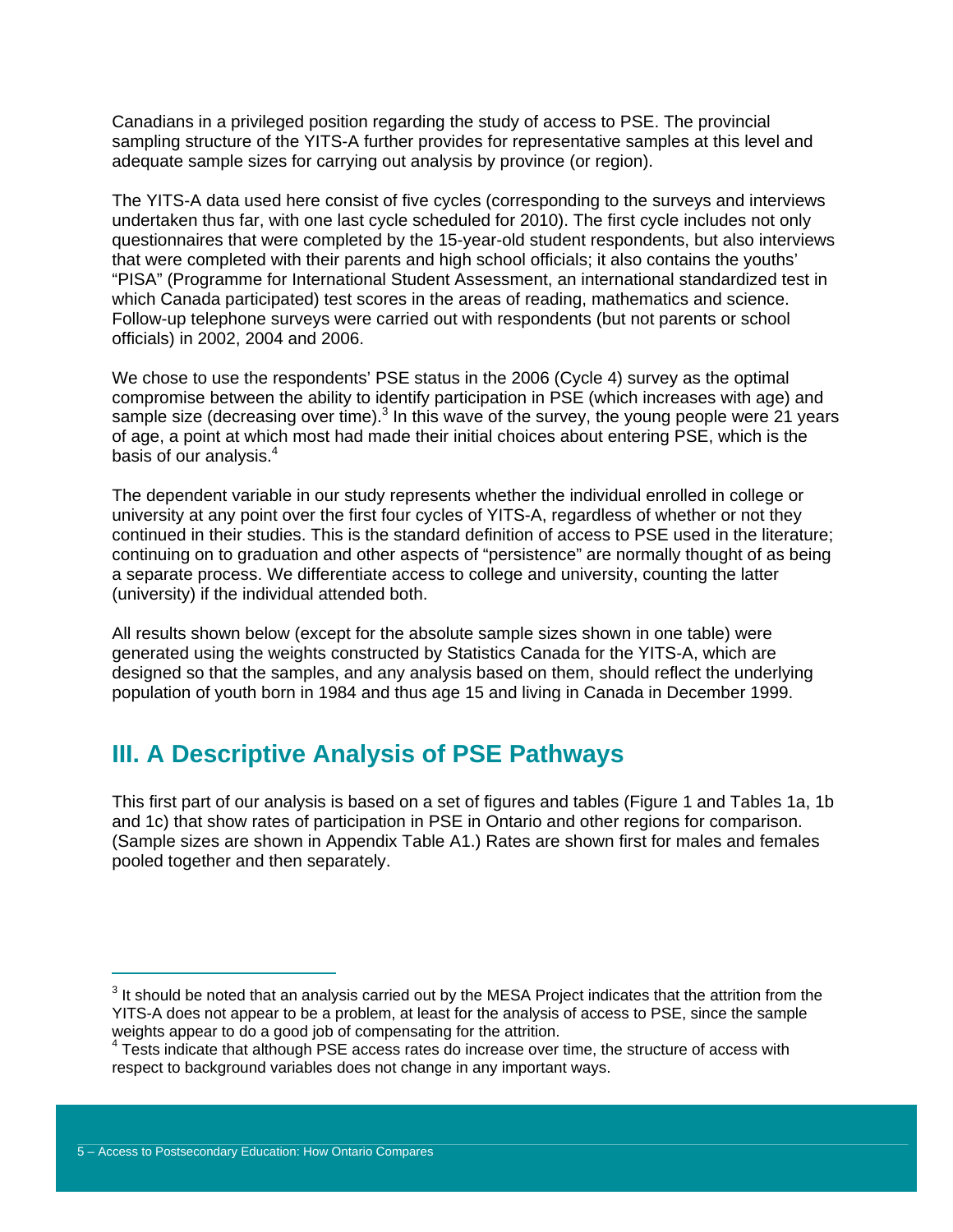**Figure 1 Rates of access to college and university by region** 



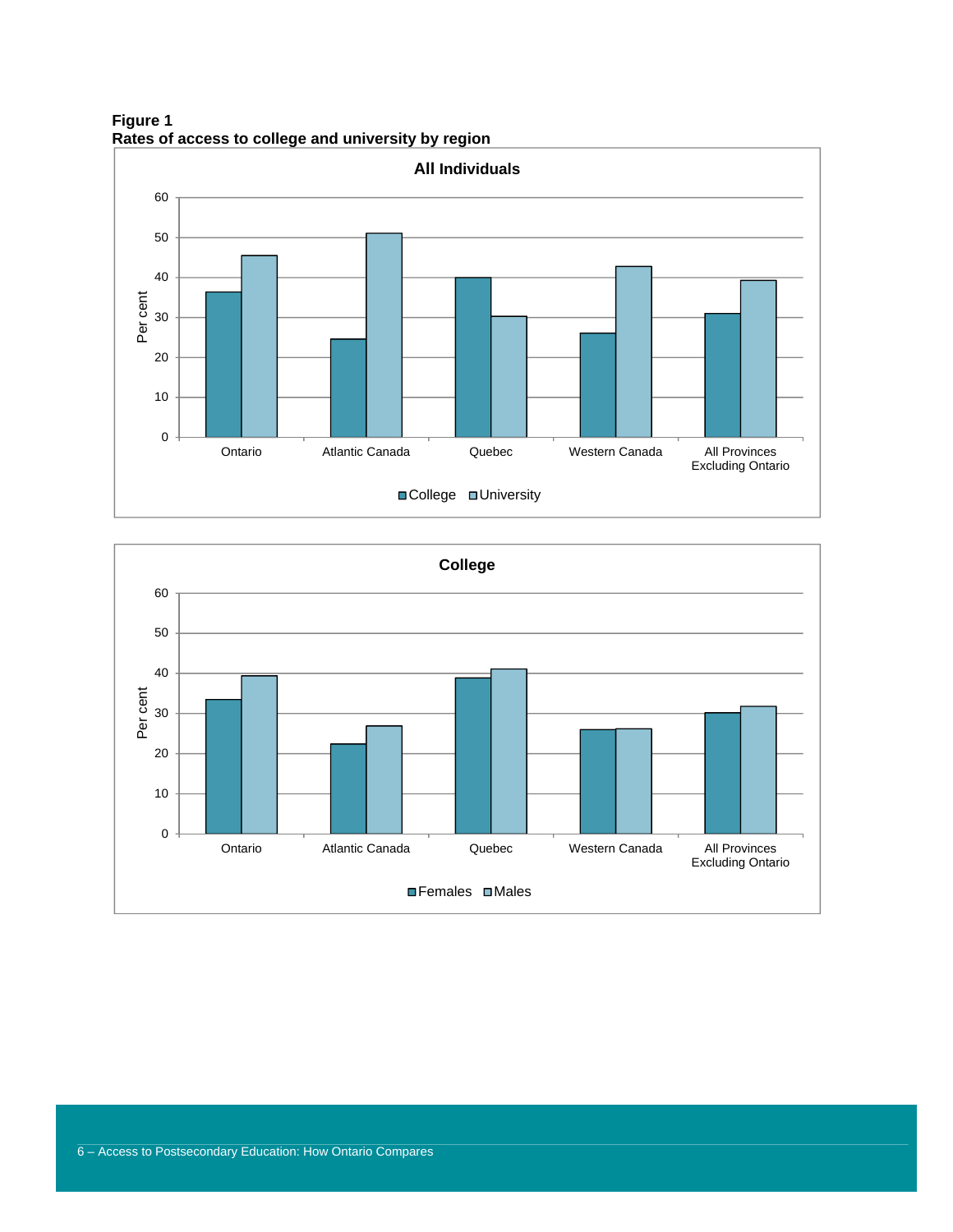

Source: Tables 1a, 1b and 1c.

#### **Table 1a**

**Rates of access to college and university by income, HS grades and PISA reading scores, all students** 

|                         |       | <b>Ontario</b> | <b>Atlantic</b><br>Canada |       | Quebec |       | Western<br>Canada |       |       | <b>All Provinces</b><br><b>Excluding</b><br><b>Ontario</b> |
|-------------------------|-------|----------------|---------------------------|-------|--------|-------|-------------------|-------|-------|------------------------------------------------------------|
|                         | Coll. | Univ.          | Coll.                     | Univ. | Coll.  | Univ. | Coll.             | Univ. | Coll. | Univ.                                                      |
| All                     | 36.4  | 45.5           | 24.6                      | 51.1  | 40     | 30.3  | 26.1              | 42.8  | 31    | 39.3                                                       |
| <b>Family income</b>    |       |                |                           |       |        |       |                   |       |       |                                                            |
| \$5,000 to \$25,000     | 33.7  | 38.7           | 26.6                      | 28.3  | 40.8   | 18.1  | 25.2              | 33.5  | 31.4  | 26.6                                                       |
| \$25,000 to \$50,000    | 40.9  | 34.2           | 30.1                      | 38.9  | 41.5   | 20.2  | 26.9              | 37.3  | 33.2  | 30.7                                                       |
| \$50,000 to \$75,000    | 36.7  | 42.7           | 24.8                      | 56.3  | 43.2   | 27.6  | 28.6              | 39.5  | 33.7  | 37.2                                                       |
| \$75,000 to \$100,000   | 36.5  | 47.8           | 17.9                      | 69.8  | 37.7   | 42.7  | 23.6              | 47.9  | 27.5  | 48.6                                                       |
| \$100,000 and up        | 31    | 61.9           | 10.9                      | 82    | 31     | 54.8  | 24.7              | 54.4  | 25.5  | 57                                                         |
| <b>HS overall grade</b> |       |                |                           |       |        |       |                   |       |       |                                                            |
| Under 70%               | 50.5  | 7.5            | 30.7                      | 11.6  | 27.8   | 5.1   | 30.6              | 12.6  | 29.8  | 10.4                                                       |
| 70% -79%                | 48.7  | 33.3           | 34                        | 39.2  | 49.8   | 20.1  | 32.6              | 35.2  | 39.7  | 29.6                                                       |
| 80%-89%                 | 20.4  | 73.4           | 16.7                      | 75.4  | 37.3   | 49.7  | 18.4              | 69.9  | 25.6  | 62.7                                                       |
| 90%-100%                | 9.8   | 88.5           | 5.5                       | 90.9  | 18.6   | 63.3  | 7.3               | 87.3  | 10.6  | 80.3                                                       |
| <b>PISA score</b>       |       |                |                           |       |        |       |                   |       |       |                                                            |
| < 400                   | 48.2  | 2.3            | 30.7                      | 9.6   | 20.6   | 3.7   | 28                | 8.8   | 26.4  | 7.5                                                        |
| 400-500                 | 51.7  | 19.2           | 35                        | 31    | 36.2   | 9.5   | 30.1              | 22.4  | 33.1  | 19.2                                                       |
| 500-600                 | 36    | 52.3           | 22.1                      | 63.2  | 46.3   | 30.7  | 29.5              | 42.9  | 35.2  | 40.6                                                       |
| 600-700                 | 16.3  | 77.4           | 9                         | 85    | 38.2   | 56.3  | 17.6              | 68.7  | 24.2  | 65.8                                                       |
| $>= 700$                | $***$ | 92.8           | 4.9                       | 92.8  | 21.4   | 75.5  | 8.3               | 86.4  | 11.7  | 83.9                                                       |

Note: \*\*\* indicates there was not a large enough sample size to report this rate.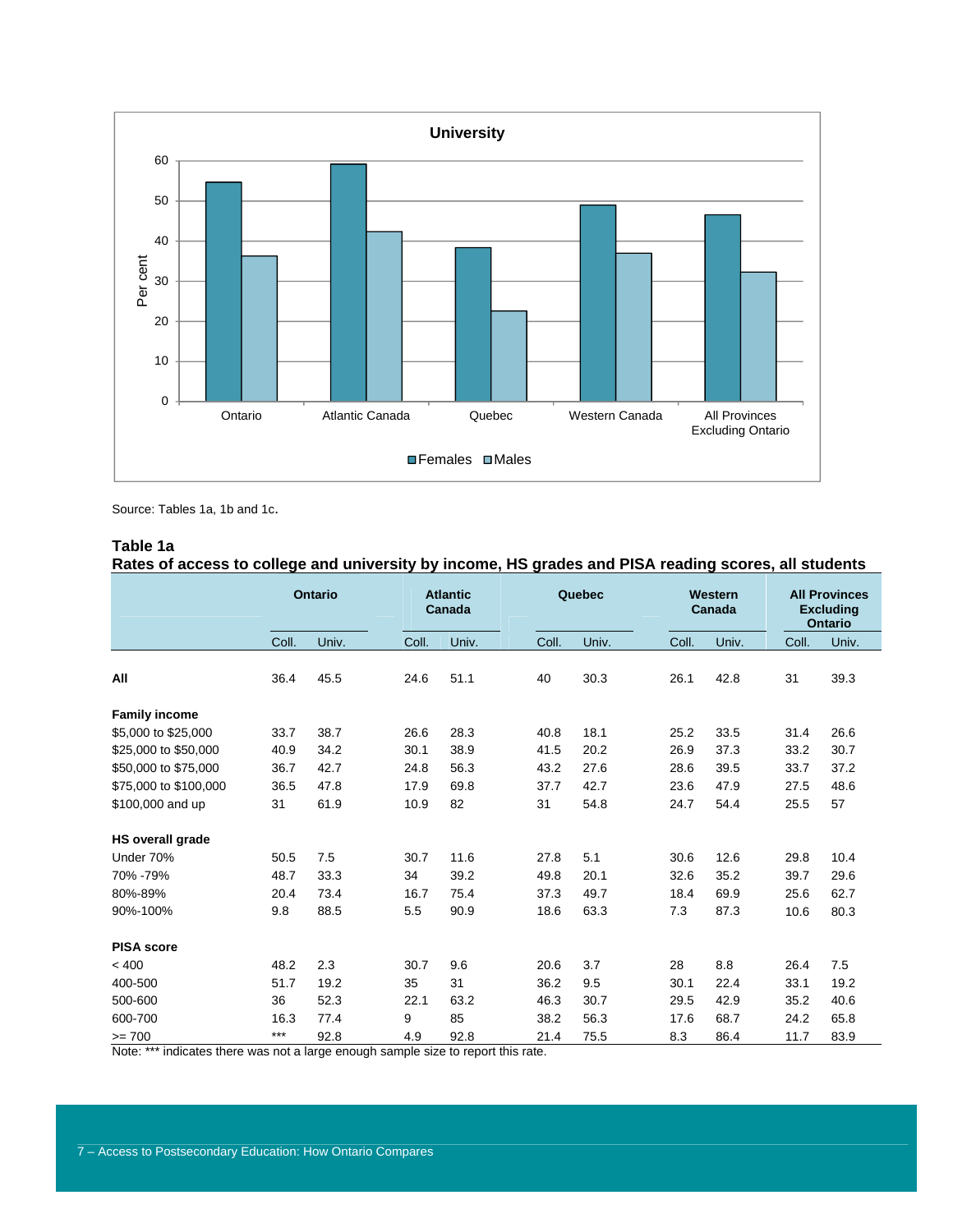| Table 1b                                                                                        |  |  |  |
|-------------------------------------------------------------------------------------------------|--|--|--|
| Rates of access to college and university by income, HS grades and PISA reading scores, females |  |  |  |

|                         |       | <b>Ontario</b> |       | <b>Atlantic</b><br>Canada | Quebec |       | Western<br>Canada |       | <b>All Provinces</b><br><b>Excluding</b><br><b>Ontario</b> |       |
|-------------------------|-------|----------------|-------|---------------------------|--------|-------|-------------------|-------|------------------------------------------------------------|-------|
|                         | Coll. | Univ.          | Coll. | Univ.                     | Coll.  | Univ. | Coll.             | Univ. | Coll.                                                      | Univ. |
| All                     | 33.5  | 54.7           | 22.4  | 59.2                      | 38.9   | 38.4  | 26                | 49    | 30.2                                                       | 46.6  |
| <b>Family income</b>    |       |                |       |                           |        |       |                   |       |                                                            |       |
| \$5,000 to \$25,000     | 33.4  | 47.9           | 27.4  | 36.7                      | 37.6   | 22    | 25.4              | 37    | 30.6                                                       | 31.1  |
| \$25,000 to \$50,000    | 41    | 40.5           | 27.7  | 48.3                      | 44.9   | 24.1  | 28.9              | 41    | 35.1                                                       | 35.5  |
| \$50,000 to \$75,000    | 32    | 56.1           | 23.3  | 64.4                      | 42.6   | 39    | 28.9              | 47.8  | 33.1                                                       | 46.9  |
| \$75,000 to \$100,000   | 33.8  | 55.7           | 13.1  | 78.1                      | 33.6   | 52.6  | 20.7              | 55    | 24                                                         | 56.7  |
| \$100,000 and up        | 25.2  | 71.2           | 4.2   | 92.8                      | 20.2   | 74.8  | 23.4              | 62.4  | 20.6                                                       | 69.1  |
| <b>HS overall grade</b> |       |                |       |                           |        |       |                   |       |                                                            |       |
| Under 70%               | 53.8  | 7.7            | 37.1  | 13.1                      | 35.9   | 5.8   | 33                | 16.2  | 34.3                                                       | 12.9  |
| 70%-79%                 | 45.6  | 41.3           | 31.1  | 45.5                      | 47.3   | 26.8  | 32.1              | 40    | 38.1                                                       | 35.4  |
| 80%-89%                 | 20.7  | 74.1           | 16.1  | 75.6                      | 35.4   | 56.3  | 19.1              | 70.4  | 24.8                                                       | 65.9  |
| 90%-100%                | 11.4  | 88.4           | 5.2   | 92.2                      | 14.4   | 74    | 9.2               | 85.7  | 9.9                                                        | 83.5  |
| <b>PISA</b> score       |       |                |       |                           |        |       |                   |       |                                                            |       |
| < 400                   | 53.1  | ***            | 33.5  | 8                         | 15.9   | $***$ | 33.1              | 11.4  | 28                                                         | 9.1   |
| 400-500                 | 51.8  | 24.6           | 35.8  | 34.1                      | 38.9   | 12.5  | 33.3              | 25.7  | 35.7                                                       | 22.7  |
| 500-600                 | 33.1  | 59.1           | 19.9  | 68.8                      | 44.2   | 37.5  | 29                | 46.6  | 33.6                                                       | 46.2  |
| 600-700                 | 15    | 82.6           | 7.9   | 86                        | 35     | 60    | 17.6              | 71    | 22.8                                                       | 68.7  |
| $>= 700$                | $***$ | 95.7           | 7.3   | 92.7                      | 19.5   | 80.5  | 7.4               | 84.9  | 11                                                         | 84.4  |

Note: \*\*\* indicates that there was not great enough sample size to report this rate.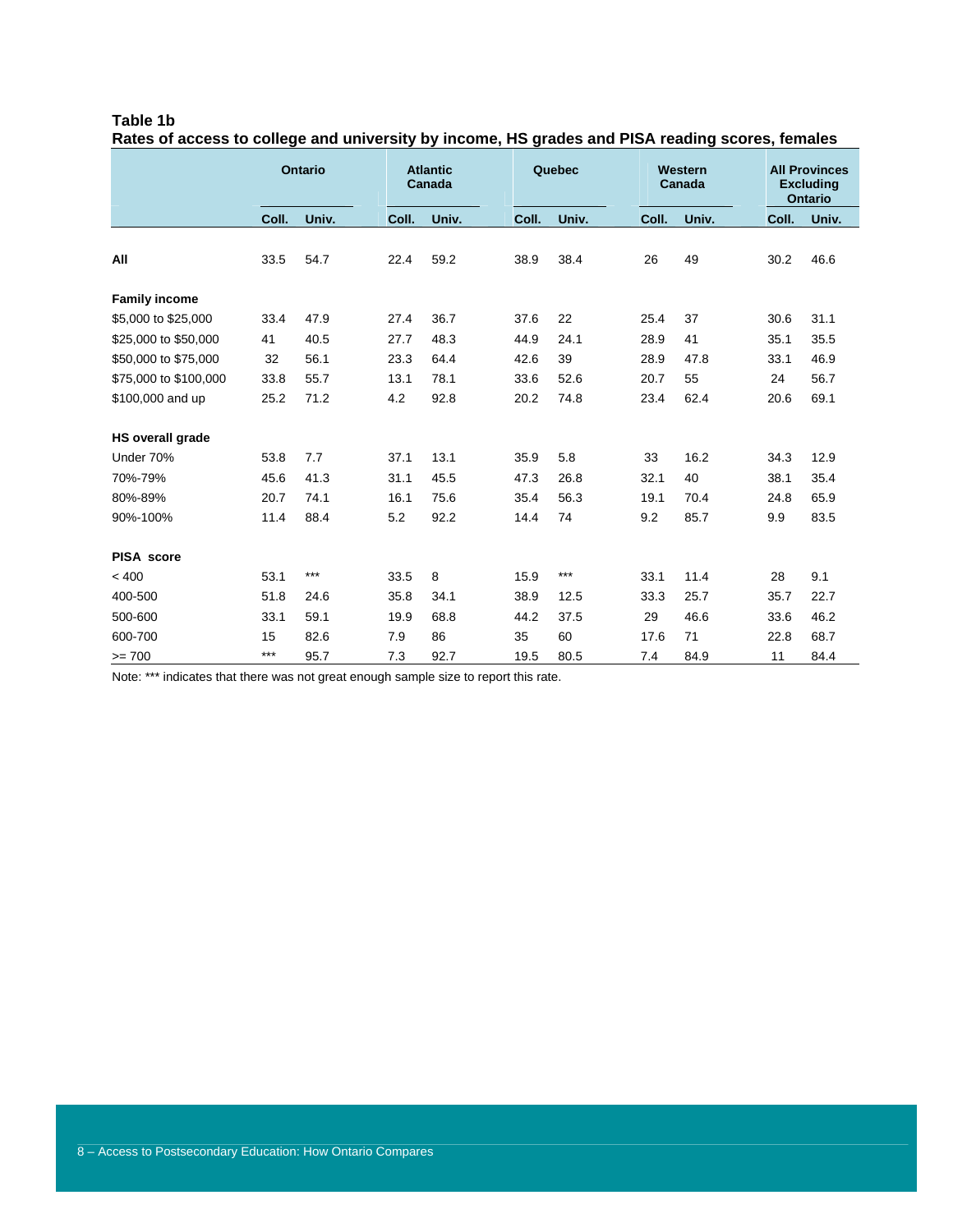|                         |       | <b>Ontario</b> |  | <b>Atlantic</b><br>Quebec<br>Western<br>Canada<br>Canada |       |  |       |       |  |       |       |       | <b>All Provinces</b><br><b>Excluding</b><br><b>Ontario</b> |
|-------------------------|-------|----------------|--|----------------------------------------------------------|-------|--|-------|-------|--|-------|-------|-------|------------------------------------------------------------|
|                         | Coll. | Univ.          |  | Coll.                                                    | Univ. |  | Coll. | Univ. |  | Coll. | Univ. | Coll. | Univ.                                                      |
| All                     | 39.4  | 36.3           |  | 26.9                                                     | 42.4  |  | 41.1  | 22.6  |  | 26.2  | 37    | 31.8  | 32.3                                                       |
| <b>Family income</b>    |       |                |  |                                                          |       |  |       |       |  |       |       |       |                                                            |
| \$5,000 to \$25,000     | 34.2  | 26.1           |  | 25.5                                                     | 17.4  |  | 44.3  | 13.8  |  | 25    | 30.2  | 32.3  | 21.8                                                       |
| \$25,000 to \$50,000    | 40.8  | 27.4           |  | 32.9                                                     | 27.9  |  | 37.8  | 15.8  |  | 24.8  | 33.4  | 31.2  | 25.6                                                       |
| \$50,000 to \$75,000    | 41.6  | 28.6           |  | 26.2                                                     | 48.4  |  | 43.7  | 18.1  |  | 28.3  | 31.7  | 34.2  | 28.5                                                       |
| \$75,000 to \$100,000   | 38.8  | 41.2           |  | 22.5                                                     | 61.9  |  | 41.5  | 33.6  |  | 26.1  | 41.4  | 30.7  | 41.1                                                       |
| \$100,000 and up        | 37    | 52.5           |  | 17.3                                                     | 71.5  |  | 39.7  | 38.8  |  | 25.8  | 47.2  | 29.8  | 46.4                                                       |
| <b>HS overall grade</b> |       |                |  |                                                          |       |  |       |       |  |       |       |       |                                                            |
| Under 70%               | 49.1  | 7.4            |  | 27                                                       | 10.7  |  | 22.6  | 4.7   |  | 29    | 10.3  | 27    | 8.9                                                        |
| 70%-79%                 | 51.6  | 25.7           |  | 36.4                                                     | 33.8  |  | 52    | 14.2  |  | 33.1  | 30.7  | 41.2  | 24.4                                                       |
| 80%-89%                 | 19.8  | 72.3           |  | 17.8                                                     | 75    |  | 39.4  | 42    |  | 17.5  | 69.2  | 26.7  | 58.5                                                       |
| 90%-100%                | ***   | 88.6           |  | 5.9                                                      | 88.3  |  | 23.9  | 49.9  |  | 4.7   | 89.5  | 11.5  | 75.7                                                       |
| <b>PISA</b> score       |       |                |  |                                                          |       |  |       |       |  |       |       |       |                                                            |
| < 400                   | 46.2  | 2.8            |  | 29.3                                                     | 10.4  |  | 22.8  | ***   |  | 26    | 7.8   | 25.8  | 6.9                                                        |
| 400-500                 | 51.6  | 14.7           |  | 34.4                                                     | 28.5  |  | 34.5  | 7.5   |  | 27.9  | 20    | 31.3  | 16.7                                                       |
| 500-600                 | 39.3  | 44.5           |  | 25.1                                                     | 55.8  |  | 48.5  | 23.7  |  | 30.1  | 39.1  | 37    | 34.7                                                       |
| 600-700                 | 18.1  | 70.6           |  | 11                                                       | 83.1  |  | 42.9  | 50.8  |  | 17.6  | 65.4  | 26.1  | 61.8                                                       |
| $>= 700$                | $***$ | 87.6           |  | $***$                                                    | 93.1  |  | $***$ | 66.6  |  | 9.7   | 88.4  | 12.8  | 83                                                         |

| Table 1c                                                                                      |  |  |
|-----------------------------------------------------------------------------------------------|--|--|
| Rates of access to college and university by income, HS grades and PISA reading scores, males |  |  |

Note: \*\*\* indicates that there was not a large enough sample size to report this rate.

The overall rate of college participation in Ontario, 36.4 per cent, is surpassed only in Quebec, where students access college at a rate of 40 per cent, which reflects their unique CEGEP system. Turning to university participation, in Ontario we find that 45.5 per cent of all youth access university by age 21. Compared to those in Ontario, young people in Atlantic Canada enroll in university at a greater rate, 51.1 per cent, while university access rates in Quebec and Western Canada are lower than those in Ontario, at 30.3 and 42.8 per cent, respectively.

In Ontario, males access college at greater rates than females (Figure 1 and Tables 1b and 1c), and the same can be said for Atlantic Canada and Quebec, while in Western Canada, males and females access college at about equal rates.

In all regions, females access university at greater rates than males. In Ontario, females access university at a rate of 54.7 per cent, while only 36.3 per cent of males access university by the age of 21. These differences are obviously a large cause for concern, and worthy of their own analysis.

Tables 1a, 1b and 1c also show college and university access rates by parental income, high school grade and PISA reading score levels. In all regions, we see that parental income, overall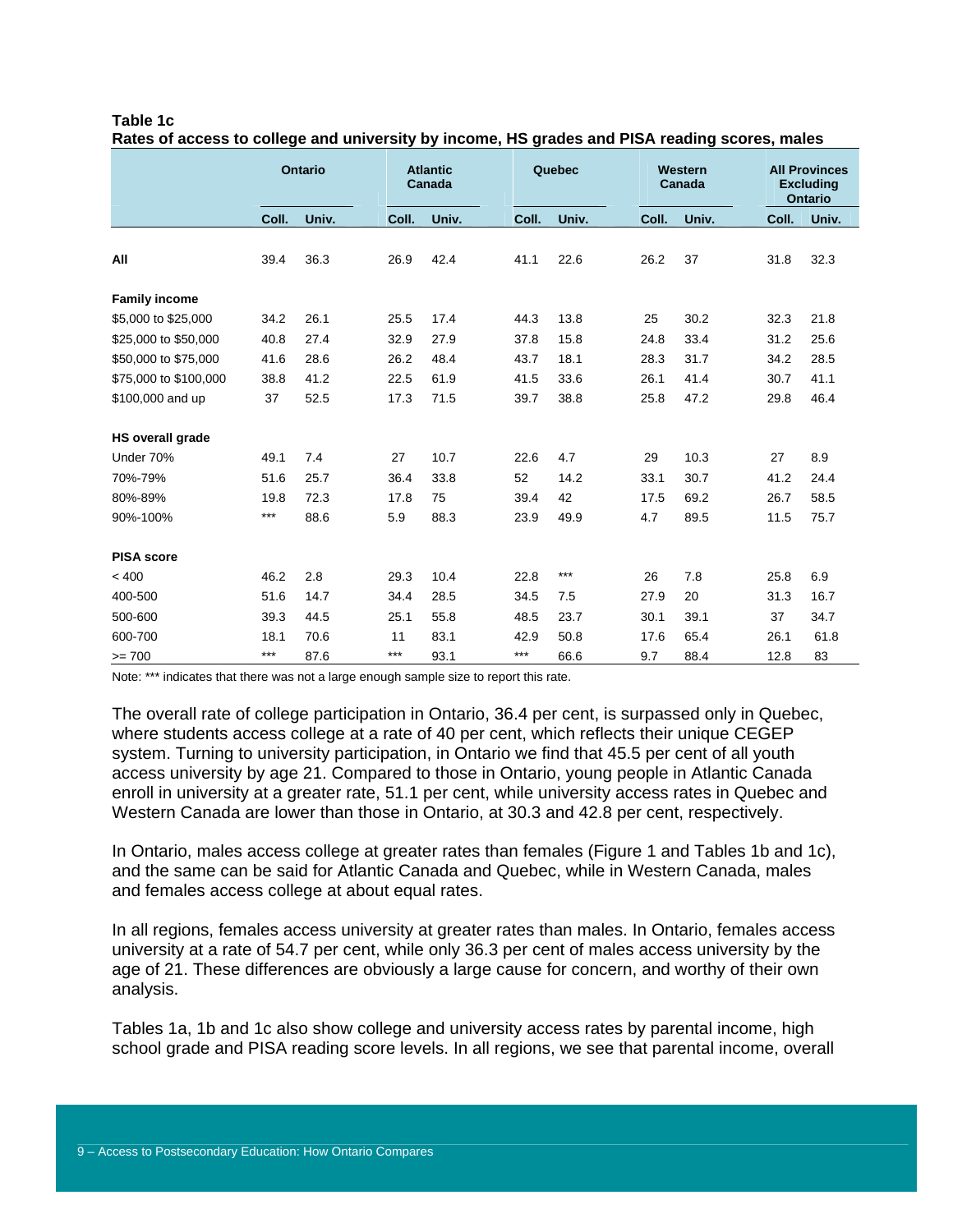high school grades and PISA reading scores are generally positively associated with PSE access. These relationships are discussed further in the following econometric analysis, where the different effects of each of these influences, along with others (including parental education), can be separated out.

## **IV. An Econometric Analysis of Differences in Access**

We have just seen that there exist substantial differences in access to PSE by region, and in this section, we will investigate how some of the major determinants of access – family income, overall high school grade and PISA reading score – differ by region.

It should be noted that we use the terms "determinants" of access, "effects" and so on advisedly, especially with respect to the PISA score and high school grade variables. The reason is that these variables, grades in particular, are likely to be endogenous to PSE access decisions, since those intending to go to PSE are likely to attempt to gain the higher grades that will ensure their acceptance in the postsecondary programs and at the postsecondary institutions in which they would like to enrol, and to succeed when they get there. PISA scores might also be higher for those wanting to go to PSE, since working hard in school would presumably also lead to better test results.

Nevertheless, the empirical relationships are interesting, and they point to potentially important differences in PSE systems across provinces in terms of (1) the role of family income in determining young people's PSE choices, their preparation for being accepted into programs and their ability to pay for this education and (2) the role of high school grades and the academic capacity and achievement represented in PISA scores in these same processes. "Effects," "determinants" and so on should be interpreted in this context, and not as necessarily representing strictly causal influences.

Family income (actually restricted to the parents' income excluding all children's income and given here in thousands of dollars) captures the effects of not only the family's financial resources, but also other factors that are correlated with income and are not otherwise controlled for in the model but that also affect PSE access for young people. That said, our models also include parental education (measured as the highest credential earned by either parent). Not only should parental education be expected to capture a range of family characteristics and influences that income might pick up in the absence of the education variable, but it has also been found to be, overall, a substantially more important determinant of access to PSE (especially university) than income,<sup>5</sup> a result which is again found here. While we are tempted to interpret the income variables as capturing true "income effects," these do not necessarily work solely by making PSE more affordable for young people from those families, as we discuss further below.

The high school grade variable used here is the individual's overall grade average, out of a hundred, measured during their last year in high school. This is given in grade ranges in the YITS survey (> 90, 80-90, 70-80, etc.), but we have converted these to a linear variable, using

<sup>&</sup>lt;sup>5</sup> See Finnie and Mueller (2008, 2009).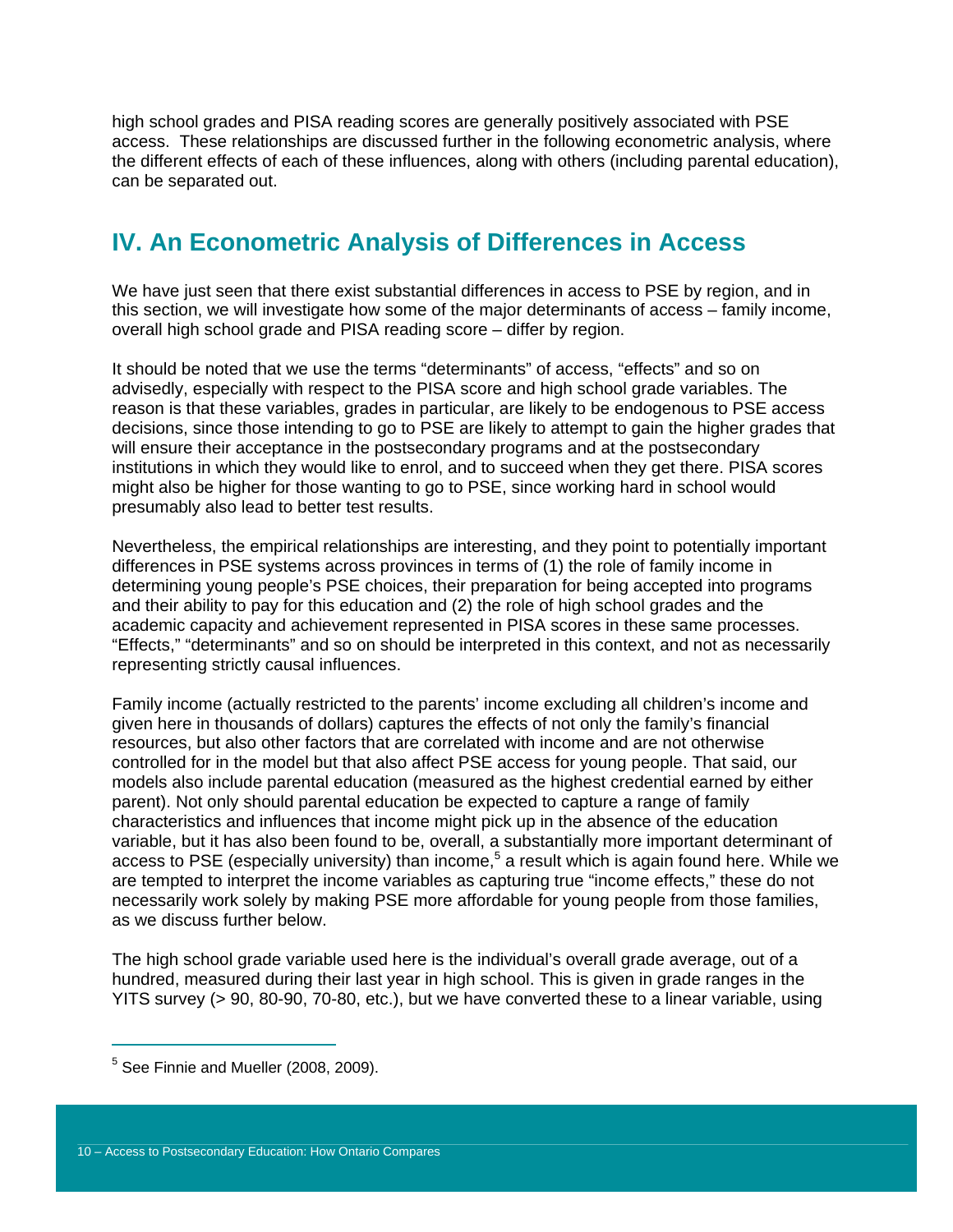the relevant adjusted mid-points within each grade range (94, 85, 75, etc.), so as to reduce the number of parameters to be estimated and thus gain efficiency in the estimation of our model, which is especially important when grades are interacted with region.<sup>6</sup>

The PISA score is given in points, the score given in the YITS being normalized to have a mean of 500 and a standard deviation of 100 across all individuals in all countries participating in the test.

To make the grade and PISA scores more directly comparable in terms of the magnitudes of their effects, the average grade variable was divided by 10, thus yielding the effect of a 10-point difference in grades, while the PISA score was divided by 100, meaning the effect we report captures a difference of that much (i.e., one standard deviation). For similar reasons, the income variable we use is scaled to represent a \$10,000 difference in income. Of course, arbitrary scale adjustments do not affect the actual estimation in any meaningful way but make reading the results a little easier and interpretation perhaps a little more intuitive.

All regressions in our analysis, excluding (naturally) those in the separate models by region, include 0-1 regional indicators for Atlantic Canada, Quebec and Western Canada. We use Ontario as the baseline region for comparison. Also, all models include a set of controls that have been found to be significant in earlier work: gender, urban-rural location (high school), language, family type (two parents, single parent, etc.), parental education and visible minority and immigrant status. These controls are not interacted with region except (again implicitly) in the separate models by region that appear later.

### **Income Effects**

 $\overline{a}$ 

Table 2a presents a set of models that capture our first explorations of the regional differences in access patterns. The column labelled "Separately, without Interactions" reports the results of three separate models where the family income, overall high school grade and PISA reading score variables are included by themselves with the aforementioned controls. These models are estimated at the national level (i.e., including individuals from all provinces and regions). The column "Jointly, without Interactions" reports the results when family income, overall high school grade and PISA reading score variables are included in the regression together.

These results show, first, that at the national level, the income effects are positive and statistically significant at the 1 per cent confidence level. That is, "family income matters."

But the results also show that the income effects are not as large as some may have expected, given the attention income often receives in discussions regarding access to PSE. For every additional \$10,000 in family income (the unit of measure of the income variable included in the models, as explained above), the .009 effect indicated in the table means that, on average, university access rates would be only 0.9 percentage points higher in the "separately" model

 $6$  We have tested using the categorical grade variables, and the results are consistent with those reported here. We use the individual's overall grade average instead of other specific grades (math, English/French, sciences) because past work (Finnie & and Mueller, 2008, 2009) has revealed the overall grade to be the strongest determinant of university access in the YITS data.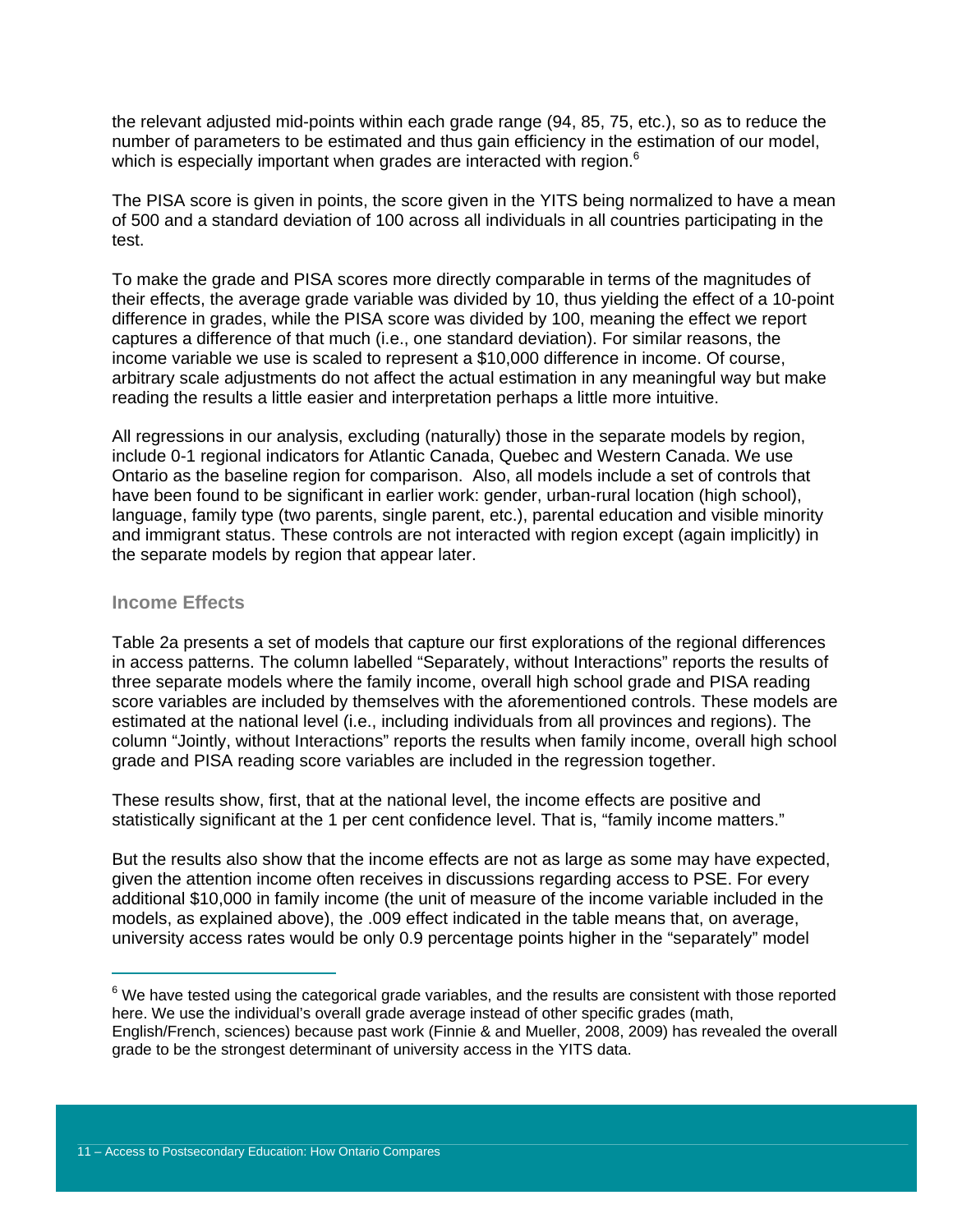and just 0.5 percentage points higher according to the jointly estimated specification (i.e., where grades and PISA scores are also included).

That is, access rates would – again on average and holding other factors constant – differ by less than a single percentage point in two families having this \$10,000 difference in incomes. The effects of a difference in family income of, say, \$50,000 (e.g., one family having an income of \$50,000 and another \$100,000) are five times greater but still amount to only 4.5 percentage points in the "separately" model and 2.5 percentage points when income is treated jointly with grades and PISA scores. With overall university access rates of 45.5 percent in Ontario, these could perhaps be termed "significant" but "not especially large" effects.

The income effects may also be seen in contrast to the effects of parental education, where each additional year of parental schooling is associated with a difference of 3.1-3.3 percentage points in access rates in the jointly estimated models (shown below in the separate models by region); in other words, a single year of parental education has a greater impact on the likelihood of a son/daughter attending PSE than does an extra \$50,000 in parental income.

The differences in the "separately" "and jointly" models are due to the correlation of the relevant variables – family income, overall high school grade and PISA reading score – and their related effects on access. That is, individuals with higher family incomes also tend to have higher grades and higher PISA scores. Considering these variables in isolation (i.e., "separately") will tend to result in each of these variables picking up some of the effects of the others, resulting in biased estimates of the individual effects. Treating them together, however, fails to take into account the fact that one manner in which income works to affect access is through grades and PISA scores. The "true" (independent) effect of each variable, including income, is likely to lie between these different estimates. Together, though, the results paint a useful empirical portrait of the effects of each variable and how they are related.

We then, in the third set of columns of Table 2a, add interactions of region with each of the three variables: family income, overall high school grade and PISA reading scores. Here, this is done in three separate models, where each model includes only one of the three variables, along with the associated regional interactions. The results are quite dramatic. The general, or baseline income, effect, which now represents the income effect for Ontario (since by design it is the only region without an income interaction) is 0.010 for university participation – very close to the 0.09 previously found at the national level, but for Atlantic Canada, we add to that an additional effect of 0.020, as captured by the relevant interaction term, or .030 in total. Otherwise put, the effect of a difference in family income of \$10,000 is one percentage point in Ontario (the .010 estimate). but around 3 percentage points (the .030 estimate) in Atlantic Canada – three times as great. (As indicated, the net effect for each region is arrived at by adding the region-specific effect to the baseline effect, as is standard for models of this type, which include such sets of interactions.) At larger income differences, these effects are obviously commensurately greater (always three times as great – the .010 and .030 effects for each \$10,000 of family income). The interaction terms for Quebec and Western Canada are not statistically significant, however, indicating that the income effects are no different from those in Ontario.

In the last equation of Table 2a, labelled "Jointly, with Interactions", the interactions of each region with each of the three variables (family income, overall high school grades and PISA reading score) are all included in the same model. The estimated income effect for Ontario with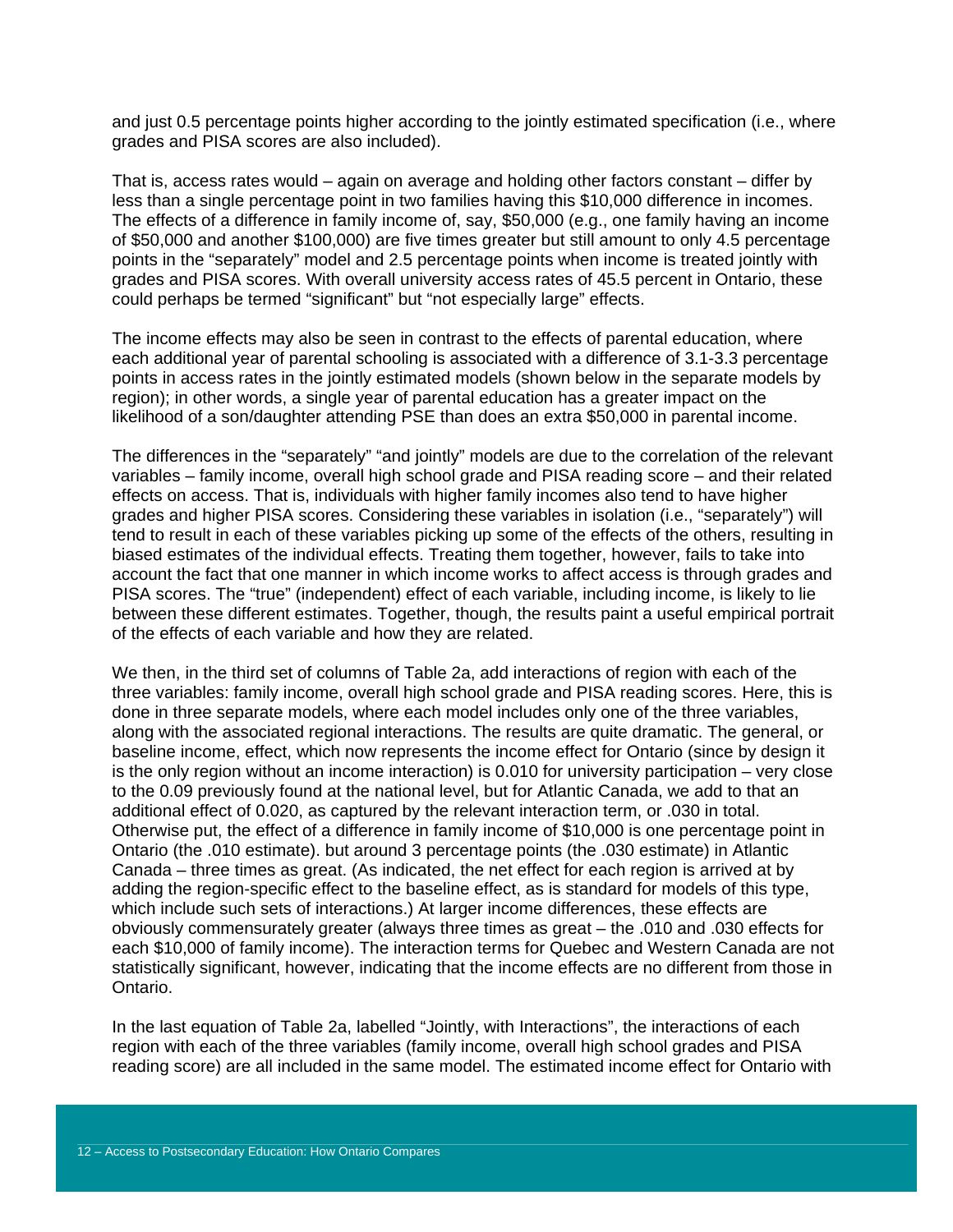the interactions by region taken into account is again similar to what was found in the first jointly estimated model which did not have those interactions (Model 2 shown in the table), but the statistical significance of the estimate is reduced to the 10 per cent confidence level (i.e., it is not necessarily different from zero – at least partly because of the smaller sample size for Ontario alone as compared to the previous national estimate). By contrast, the Atlantic Canada income effect is again three times as great – .006 plus .012, or about .018, or just under 2 percentage points for every \$10,000 in income. The interaction terms for Quebec and Western Canada are again not statistically significant; in other words, the effects do not appear to be meaningfully different from those for Ontario.

In short, although family income has a rather small effect when estimated at the national level, this covers up some important differences at the regional level, and the effects are, in fact, quite strong in Atlantic Canada in particular.

From Table 2a, we can also see that the income effect as it relates to college access (See the "Coll" columns for each set of results) is, unlike the effect for university attendance, consistently small and insignificant in all specifications.

In response to recent interest in gender trends that are showing women attending universities in particular at much higher rates than men and in response to previous findings in related work by the authors that the effects of family income are greater for females than males (e.g., Finnie & Mueller, 2008, 2009), the above models were also estimated by gender. The results of those models are reported in Tables 2b and 2c. They generally mirror the regional patterns described above: there are stronger income effects in Atlantic Canada than in Ontario and elsewhere for both males and females. The only difference is that the income effects are generally stronger for females than males while following the same regional patterns in both cases. The pooled models previously seen thus essentially represent the average of these different effects for males and females. Of particular note, perhaps, is the fact that for males, the income effect is not statistically significant when grades and PISA reading scores are included in the model, except in Atlantic Canada.

### **Overall High School Grade and PISA Reading Score Effects**

Grade and PISA score effects are also found in Table 2a. The overall effect of grades is strong (as found in earlier work at the national level). Throughout all model specifications, the grade variable is significant at the 1 per cent level. In the first equation, when the grade variable is included by itself (along with the usual controls), we find its effect on access to university to be 0.213. When the income and PISA reading score variables are added to the model, the effect is reduced to 0.152. A 10-point difference in grades (the unit of measure of the grade variable) is thus, on average, associated with a 15.2 higher percentage point probability of accessing university – a large effect.

In the third column of Table 2a, where the high school overall grade variable is included by itself, along with interactions with region (and the usual controls), we see that the grade effect differs significantly across regions. The estimates suggest that each 10-point difference in average grades translates into a 24.3 percentage point difference in the probability of university attendance for Ontario (again the baseline province in these models). Compared to Ontario, the effect of grades is about 5 percentage points smaller in Quebec and Western Canada. Atlantic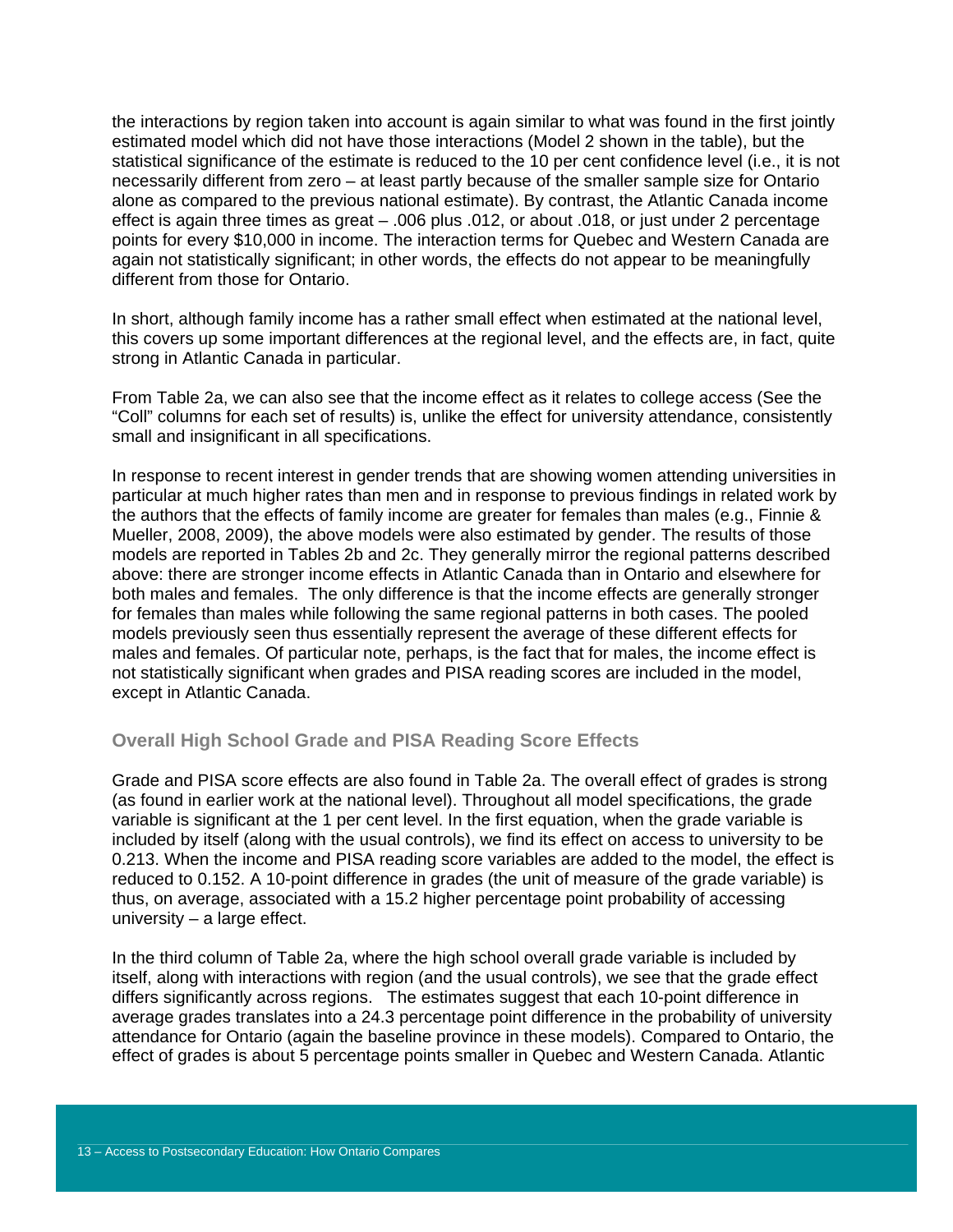Canada's grade effect is not significantly different from that of Ontario, but the point estimate is also negative.

In the fourth column of Table 2a, where the interactions of each region with each of the three variables (family income, overall high school grade and PISA reading score) are included, the Quebec and Western Canada grade effects continue to be significantly weaker than Ontario's. Atlantic Canada's grade effect also becomes significantly smaller than that of Ontario in this specification, although only at the 10 per cent significance level, and the difference is only about three percentage points. One could postulate that the particularly small high school grade effects in Quebec reflect the fact that students normally attend CEGEP before accessing university, and CEGEP grades may reduce the impact of high school grades when it comes to that access. For the other provinces, no such explanation presents itself, and the results are intriguing. Is there something about the Ontario educational system – at either the secondary or the postsecondary level (or both) – that does a better job of sorting better students into university or encouraging them to go to university?

The overall effects of PISA reading scores are also strong throughout our models. Omitting the income and grade effects, the PISA score effect (on its own) on university attendance is found to be 0.214, while adding in the income and grades variables reduces the effect to 0.138. A one standard deviation difference in the PISA score thus translates (in the latter specification) into almost a 14 percentage point difference in the expected probability of accessing university. In all specifications shown in Table 2a, the effects of the PISA reading score variable are statistically significant.

With the regional interactions added to the model, the effects PISA reading score are again strong, here again with important regional differences. Omitting the income and grade effects, a 100-point (one standard deviation) difference in PISA scores is associated with a 26.2 percentage point difference in the probability of accessing university for an individual living in Ontario (the baseline), but the effects are significantly smaller in all other regions. The difference from the baseline Ontario effect is about 5 percentage points in Atlantic Canada, 4 percentage points in Quebec and 9 percentage points in Western Canada.

In the final column of Table 2a, where family income, overall high school grade and PISA reading score are included, along with all the regional interactions, we see roughly the same patterns. The effect of PISA scores is greatest in Ontario and weaker everywhere else. It is worth emphasizing that while high school grades and PISA scores might be expected to capture approximately the same thing, thus being highly correlated and difficult to sort out in a model, when included together, they in fact each remain statistically significant and substantial in magnitude and show some important differences across regions. For example, in the case of Ontario, 10 points on a high school grade average is associated with a 17.6 percentage point higher probability of university attendance, while 100 points on the PISA score is worth 18.5 percentage points, and in both cases, these effects are significantly greater than in other regions.

From Table 2a, we can also see the grades and PISA score effects as they relate to college access. We have seen that the positive effects of grades and PISA scores on university access are smaller (i.e., less positive) in other regions than in Ontario, but the negative effects of grades and PISA scores on college access are also smaller (i.e., less negative) in other regions than in Ontario.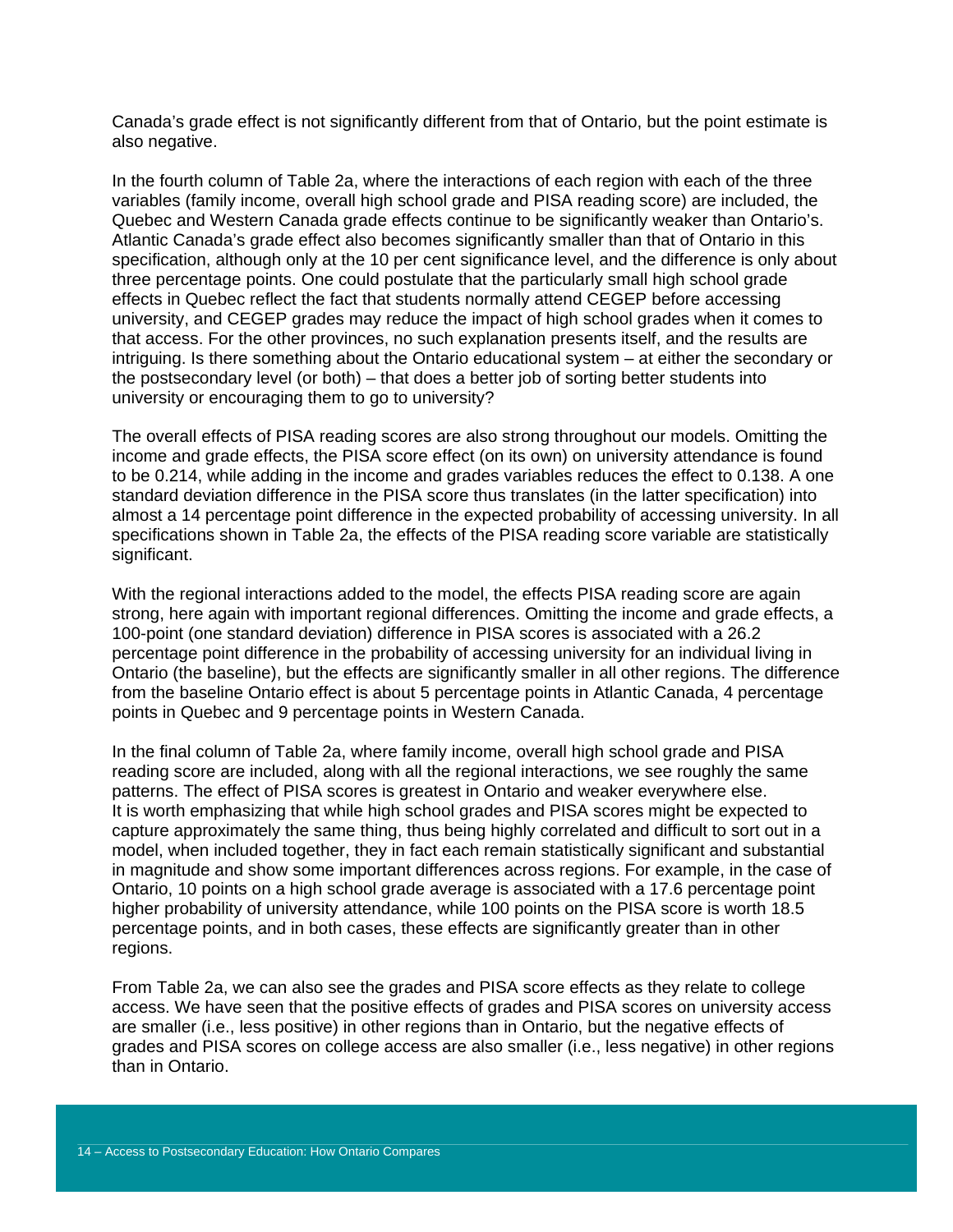#### **Table 2a**

**Multinomial estimates of access to college and university: Regions pooled, all students** 

|                                             | Separately, without<br><b>Interactions</b> |            |             | Jointly, without<br><b>Interactions</b> |                       | Separately, with<br><b>Interactions</b> |                       | Jointly, with<br><b>Interactions</b> |  |
|---------------------------------------------|--------------------------------------------|------------|-------------|-----------------------------------------|-----------------------|-----------------------------------------|-----------------------|--------------------------------------|--|
|                                             | Coll.                                      | Univ.      | Coll.       | Univ.                                   | Coll.                 | Univ.                                   | Coll.                 | Univ.                                |  |
| <b>Parental income</b>                      | $-0.001$                                   | $0.009***$ | $-0.000$    | $0.005***$                              | $-0.000$              | $0.010***$                              | 0.001                 | $0.006*$                             |  |
|                                             | [0.002]                                    | [0.002]    | [0.002]     | [0.002]                                 | [0.004]               | [0.004]                                 | [0.004]               | [0.003]                              |  |
| Parental income* -                          |                                            |            |             |                                         | $-0.008$              | $0.020***$                              | $-0.006$              | $0.012***$                           |  |
| <b>Atlantic Canada</b>                      |                                            |            |             |                                         | [0.005]               | [0.005]                                 | [0.005]               | [0.004]                              |  |
| Parental income* -<br>Quebec                |                                            |            |             |                                         | $-0.002$<br>[0.005]   | 0.001<br>[0.005]                        | $-0.002$<br>[0.005]   | 0.001<br>[0.004]                     |  |
| Parental income* -<br><b>Western Canada</b> |                                            |            |             |                                         | $-0.001$<br>[0.004]   | $-0.007$<br>[0.004]                     | $-0.002$<br>[0.004]   | $-0.003$<br>[0.003]                  |  |
| <b>HS overall grade</b>                     | $-0.078***$                                | $0.213***$ | $-0.057***$ | $0.152***$                              | $-0.105***$           | $0.243***$                              | $-0.074***$           | $0.176***$                           |  |
|                                             | [0.005]                                    | [0.004]    | [0.006]     | [0.005]                                 | [0.011]               | [0.007]                                 | [0.012]               | [0.010]                              |  |
| HS overall grade* -                         |                                            |            |             |                                         | $0.034**$             | $-0.027$                                | $0.031*$              | $-0.027*$                            |  |
| <b>Atlantic Canada</b>                      |                                            |            |             |                                         | [0.016]               | [0.017]                                 | [0.016]               | [0.016]                              |  |
|                                             |                                            |            |             |                                         | $0.067***$            | $-0.053***$                             | $0.033*$              | $-0.051***$                          |  |
| HS overall grade* -<br>Quebec               |                                            |            |             |                                         | [0.017]               | [0.019]                                 | [0.018]               | [0.017]                              |  |
|                                             |                                            |            |             |                                         |                       |                                         |                       |                                      |  |
| HS overall grade * -                        |                                            |            |             |                                         | $0.030*$              | $-0.049***$                             | 0.019                 | $-0.036**$                           |  |
| <b>Western Canada</b>                       |                                            |            |             |                                         | [0.016]               | [0.016]                                 | [0.016]               | [0.015]                              |  |
| <b>PISA reading score</b>                   | $-0.070***$                                | $0.214***$ | $-0.037***$ | $0.138***$                              | $-0.112***$           | $0.262***$                              | $-0.075***$           | $0.185***$                           |  |
|                                             | [0.006]                                    | [0.005]    | [0.007]     | [0.006]                                 | [0.012]               | [0.010]                                 | [0.014]               | [0.013]                              |  |
| PISA reading score* -                       |                                            |            |             |                                         | 0.023                 | $-0.048***$                             | 0.018                 | $-0.052***$                          |  |
| <b>Atlantic Canada</b>                      |                                            |            |             |                                         | [0.017]               | [0.017]                                 | [0.018]               | [0.016]                              |  |
| PISA reading score* -<br>Quebec             |                                            |            |             |                                         | $0.126***$<br>[0.018] | $-0.042**$<br>[0.020]                   | $0.118***$<br>[0.020] | $-0.045**$<br>[0.019]                |  |
| PISA reading score* -                       |                                            |            |             |                                         | $0.041**$             | $-0.091***$                             | $0.037**$             | $-0.084***$                          |  |
| <b>Western Canada</b>                       |                                            |            |             |                                         | [0.017]               | [0.016]                                 | [0.017]               | [0.015]                              |  |
| <b>Observations</b>                         | 15,913                                     |            |             | 15,913                                  |                       | 15,913                                  | 15,913                |                                      |  |

Notes: Average marginal effects are shown. Standard errors appear in brackets. \*\*\*p < 0.01 \*\*p < 0.05 \* p < 0.1. The "Separately" columns report the results of three separate models run, where the income, grades and reading scores variables are included individually. The "Jointly" columns report the results with the parental income, overall high school (HS) grade and PISA reading score variables included together. The grade variable is the students' overall high school average divided by 10. The reading variable used is the students' PISA reading score divided by 100. The income variable shows the effects associated with an increase in parental income of \$10,000.00. All regressions included control variables which account for province/region, gender, the urban/rural location of students' high school, language minority status, family type, parental education, visible minority status and immigrant status.

The negative college effects reflect the net influence that grades and PISA scores (as well as income) have on two opposing processes: (1) positive effects on participation in PSE at any level (i.e., either college or university), thus implying a positive effect on college participation, and (2) a tendency to choose university over college for those who decide to go to PSE (hence a negative effect on college attendance per se).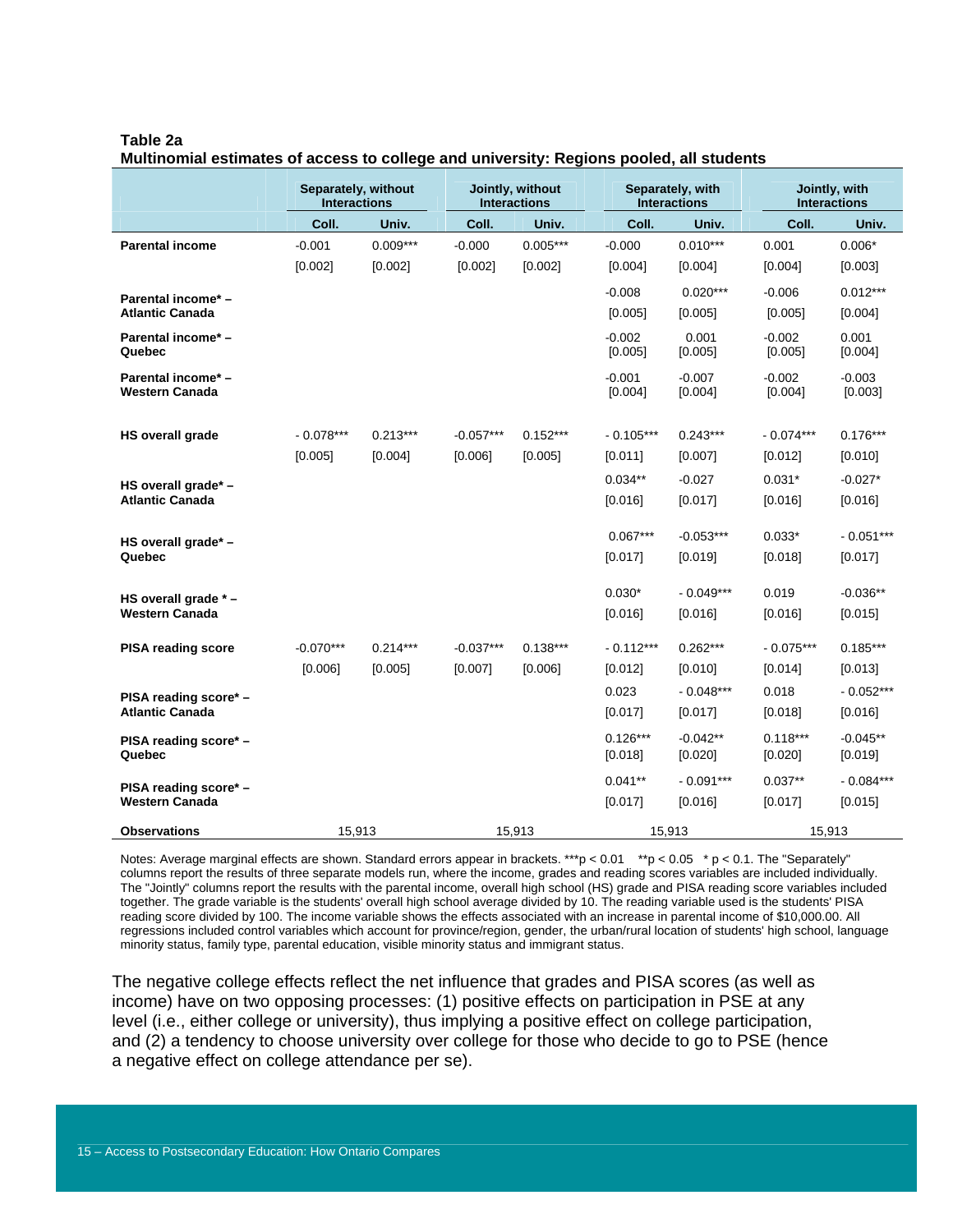As already referred to above, all models were also estimated for females and males separately. The results of those analyses are reported in Tables 2b and 2c and generally mirror the findings described above.

#### **Table 2b**

**Multinomial estimates of access to college and university: Regions pooled, females** 

|                                                 | Separately, without<br><b>Interactions</b> |                       | Jointly, without<br><b>Interactions</b> |                       | Separately, with<br><b>Interactions</b> |                        |                        | Jointly, with<br><b>Interactions</b> |                        |  |
|-------------------------------------------------|--------------------------------------------|-----------------------|-----------------------------------------|-----------------------|-----------------------------------------|------------------------|------------------------|--------------------------------------|------------------------|--|
|                                                 | Coll.                                      | Univ.                 | Coll.                                   | Univ.                 |                                         | Coll.                  | Univ.                  | Coll.                                | Univ.                  |  |
| <b>Parental income</b>                          | $-0.003$<br>[0.003]                        | $0.016***$<br>[0.004] | $-0.001$<br>[0.003]                     | $0.010***$<br>[0.002] |                                         | $-0.003$<br>[0.006]    | $0.014*$<br>[0.008]    | $-0.001$<br>[0.006]                  | $0.008**$<br>[0.004]   |  |
| Parental income* -<br><b>Atlantic Canada</b>    |                                            |                       |                                         |                       |                                         | $-0.008$<br>[0.007]    | $0.022**$<br>[0.009]   | $-0.005$<br>[0.007]                  | $0.014***$<br>[0.005]  |  |
| Parental income* -<br>Quebec                    |                                            |                       |                                         |                       |                                         | $-0.003$<br>[0.007]    | $0.017*$<br>[0.009]    | $-0.002$<br>[0.008]                  | $0.012**$<br>[0.006]   |  |
| Parental income* -<br><b>Western Canada</b>     |                                            |                       |                                         |                       |                                         | 0.003<br>[0.006]       | $-0.004$<br>[0.008]    | 0.002<br>[0.006]                     | $-0.001$<br>[0.004]    |  |
| <b>HS overall grade</b>                         | $-0.091***$<br>[0.008]                     | $0.214***$<br>[0.005] | $-0.060***$<br>[0.009]                  | $0.144***$<br>[0.007] |                                         | $-0.104***$<br>[0.017] | $0.242***$<br>[0.011]  | $-0.062***$<br>[0.018]               | $0.163***$<br>[0.014]  |  |
| HS overall grade* -<br><b>Atlantic Canada</b>   |                                            |                       |                                         |                       |                                         | 0.002<br>[0.025]       | $-0.021$<br>[0.024]    | $-0.002$<br>[0.025]                  | $-0.020$<br>[0.022]    |  |
| HS overall grade* -<br>Quebec                   |                                            |                       |                                         |                       |                                         | 0.039<br>[0.026]       | $-0.028$<br>[0.028]    | $-0.003$<br>[0.028]                  | $-0.022$<br>[0.026]    |  |
| HS overall grade* -<br><b>Western Canada</b>    |                                            |                       |                                         |                       |                                         | 0.017<br>[0.025]       | $-0.054**$<br>[0.023]  | 0.006<br>[0.025]                     | $-0.034$<br>[0.021]    |  |
| <b>PISA reading score</b>                       | $-0.085***$<br>[0.008]                     | $0.229***$<br>[0.006] | $-0.048***$<br>[0.010]                  | $0.152***$<br>[0.009] |                                         | $-0.122***$<br>[0.019] | $0.295***$<br>[0.014]  | $-0.082***$<br>[0.022]               | $0.217***$<br>[0.019]  |  |
| PISA reading score* -<br><b>Atlantic Canada</b> |                                            |                       |                                         |                       |                                         | 0.005<br>[0.027]       | $-0.054**$<br>[0.025]  | 0.006<br>[0.027]                     | $-0.060**$<br>[0.024]  |  |
| PISA reading score* -<br>Quebec                 |                                            |                       |                                         |                       |                                         | $0.132***$<br>[0.027]  | $-0.084***$<br>[0.030] | $0.141***$<br>[0.030]                | $-0.100***$<br>[0.028] |  |
| PISA reading score* -<br><b>Western Canada</b>  |                                            |                       |                                         |                       |                                         | 0.030<br>[0.025]       | $-0.111***$<br>[0.023] | 0.022<br>[0.027]                     | $-0.098***$<br>[0.023] |  |
| <b>Observations</b>                             | 8,154                                      |                       | 8,154                                   |                       |                                         |                        | 8,154                  |                                      | 8,154                  |  |

Notes: Average marginal effects are shown. Standard errors appear in brackets. \*\*\*p < 0.01 \*\*p < 0.05 \*p < 0.1. The "Separately" columns report the results of three separate models run, where the income, grades and reading scores variables are included individually. The "Jointly" columns report the results with the income, grades and reading score variables included together. The grade variable is the students' overall high school grade divided by 10. The reading variable used is the students' PISA reading score divided by 100. The income variable shows the effects associated with an increase in parental income of \$10,000.00. All regressions included control variables, which account for province/region, the urban/rural location of students' high school, language minority status, family type, parental education, visible minority status and immigrant status.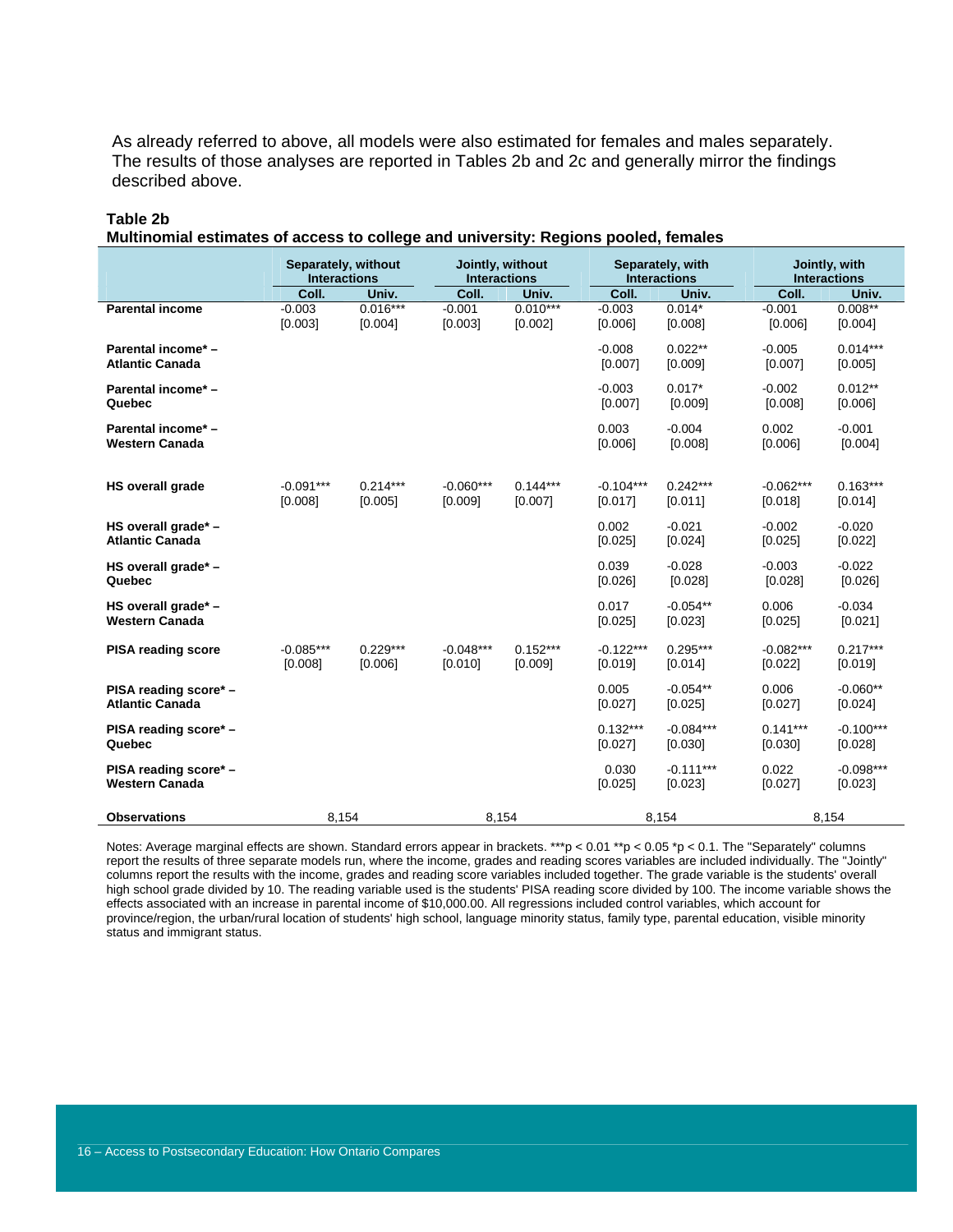#### **Table 2c**

|                           | <b>Interactions</b> | Separately, without | <b>Interactions</b> | Jointly, without | Separately, with<br><b>Interactions</b> |             |             |             | Jointly, with<br><b>Interactions</b> |  |  |
|---------------------------|---------------------|---------------------|---------------------|------------------|-----------------------------------------|-------------|-------------|-------------|--------------------------------------|--|--|
|                           | Coll.               | Univ.               | Coll.               | Univ.            | Coll.                                   | Univ.       | Coll.       | Univ.       |                                      |  |  |
| <b>Parental income</b>    | $-0.000$            | $0.005***$          | $-0.000$            | 0.002            | 0.002                                   | $0.009**$   | 0.003       | 0.004       |                                      |  |  |
|                           | [0.002]             | [0.002]             | [0.002]             | [0.001]          | [0.005]                                 | [0.004]     | [0.004]     | [0.003]     |                                      |  |  |
| Parental income* -        |                     |                     |                     |                  | $-0.007$                                | $0.018***$  | $-0.007$    | $0.011**$   |                                      |  |  |
| <b>Atlantic Canada</b>    |                     |                     |                     |                  | [0.006]                                 | $[0.005]$   | [0.006]     | [0.004]     |                                      |  |  |
| Parental income* -        |                     |                     |                     |                  | $-0.002$                                | $-0.004$    | $-0.002$    | $-0.003$    |                                      |  |  |
| Quebec                    |                     |                     |                     |                  | [0.006]                                 | [0.005]     | [0.005]     | [0.004]     |                                      |  |  |
| Parental income* -        |                     |                     |                     |                  | $-0.003$                                | $-0.008**$  | $-0.003$    | $-0.004$    |                                      |  |  |
| <b>Western Canada</b>     |                     |                     |                     |                  | [0.005]                                 | [0.004]     | [0.004]     | [0.003]     |                                      |  |  |
| <b>HS overall grade</b>   | $-0.069***$         | $0.217***$          | $-0.057***$         | $0.162***$       | $-0.104***$                             | $0.248***$  | $-0.083***$ | $0.190***$  |                                      |  |  |
|                           | [0.006]             | [0.006]             | [0.008]             | [0.007]          | [0.014]                                 | [0.010]     | [0.015]     | [0.014]     |                                      |  |  |
| HS overall grade* -       |                     |                     |                     |                  | $0.063***$                              | $-0.030$    | $0.059***$  | $-0.031$    |                                      |  |  |
| <b>Atlantic Canada</b>    |                     |                     |                     |                  | [0.021]                                 | [0.024]     | [0.021]     | [0.023]     |                                      |  |  |
| HS overall grade* -       |                     |                     |                     |                  | $0.092***$                              | $-0.075***$ | $0.060***$  | $-0.074***$ |                                      |  |  |
| Quebec                    |                     |                     |                     |                  | [0.021]                                 | [0.025]     | $[0.023]$   | [0.024]     |                                      |  |  |
| HS overall grade* -       |                     |                     |                     |                  | $0.036*$                                | $-0.041*$   | 0.026       | $-0.033$    |                                      |  |  |
| <b>Western Canada</b>     |                     |                     |                     |                  | [0.021]                                 | [0.023]     | [0.022]     | [0.022]     |                                      |  |  |
| <b>PISA reading score</b> | $-0.055***$         | $0.204***$          | $-0.026***$         | $0.127***$       | $-0.095***$                             | $0.239***$  | $-0.061***$ | $0.161***$  |                                      |  |  |
|                           | [0.007]             | [0.006]             | [0.009]             | [0.009]          | [0.016]                                 | [0.015]     | [0.019]     | [0.018]     |                                      |  |  |
| PISA reading score* -     |                     |                     |                     |                  | 0.031                                   | $-0.043*$   | 0.022       | $-0.046**$  |                                      |  |  |
| <b>Atlantic Canada</b>    |                     |                     |                     |                  | [0.022]                                 | [0.023]     | [0.023]     | [0.021]     |                                      |  |  |
| PISA reading score* -     |                     |                     |                     |                  | $0.116***$                              | $-0.006$    | $0.096***$  | $-0.005$    |                                      |  |  |
| Quebec                    |                     |                     |                     |                  | [0.025]                                 | [0.028]     | [0.026]     | [0.025]     |                                      |  |  |
| PISA reading score* -     |                     |                     |                     |                  | $0.042*$                                | $-0.075***$ | $0.040*$    | $-0.076***$ |                                      |  |  |
| <b>Western Canada</b>     |                     |                     |                     |                  | [0.022]                                 | [0.022]     | [0.023]     | [0.020]     |                                      |  |  |
| <b>Observations</b>       | 7,759               |                     | 7,759               |                  |                                         | 7,759       |             | 7,759       |                                      |  |  |

**Multinomial estimates of access to college and university: Regions pooled, males** 

Notes: Average marginal effects are shown. Standard errors appear in brackets. \*\*\*p < 0.01 \*\*p < 0.05 \*p < 0.1. The "Separately" columns report the results of three separate models run where the income, grades and reading score variables are included individually. The "Jointly" columns report the results with the income, grades and reading score variables included together. The grade variable is the students' overall high school grade divided by 10. The reading variable used is the students' PISA reading score divided by 100. The income variable shows the effects associated with an increase in parental income of \$10,000.00. All regressions included control variables, which account for province/region, the urban/rural location of students' high school, language minority status, family type, parental education, visible minority status and immigrant status.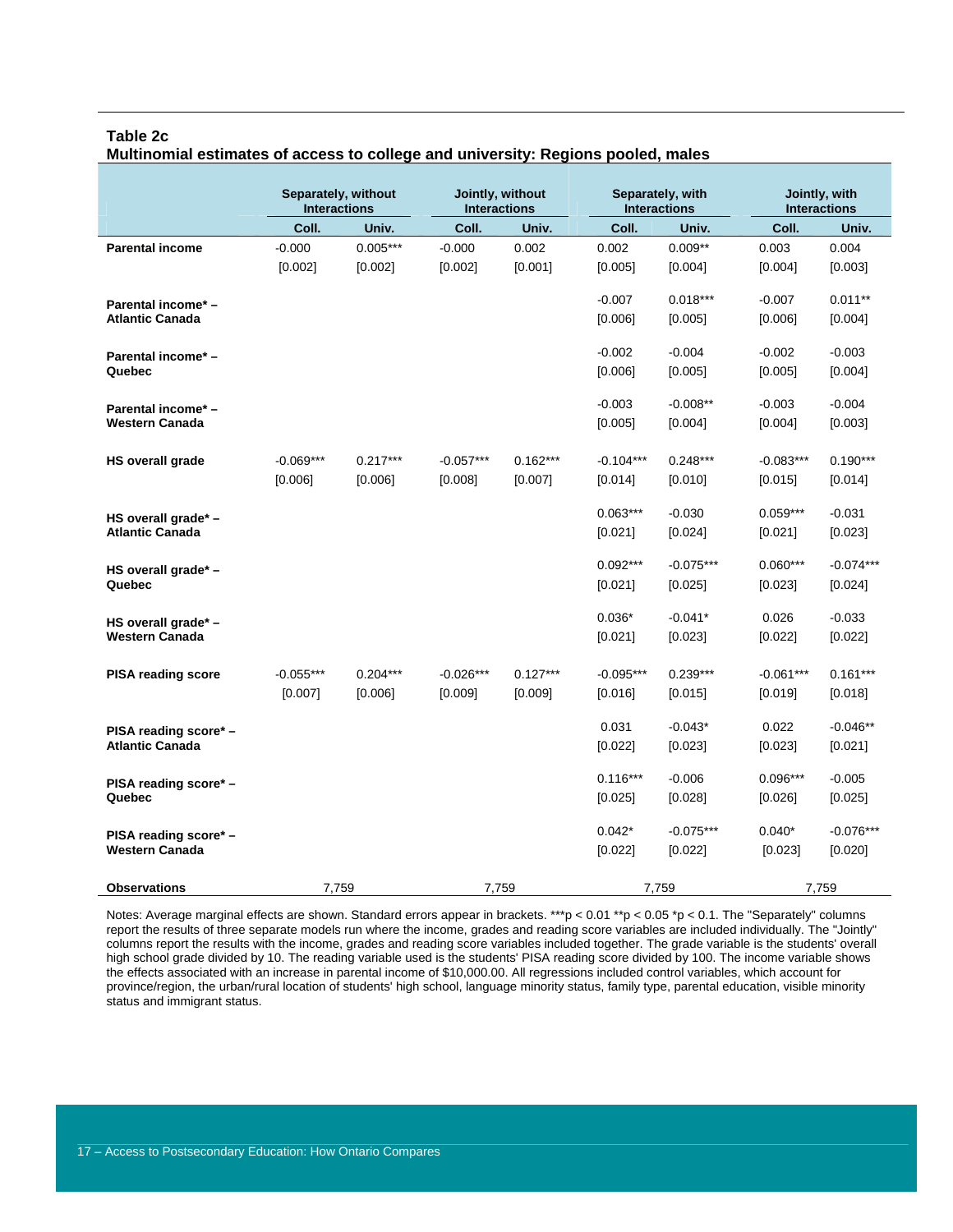In Figure 2a, we graph the average marginal effects of each of the three variables (family income, overall high school grade and PISA reading score) on the probability of university access for each region. These effects are taken from the final model in Table 2a ("Jointly, with Interactions"), and thus includes all three variables and all the regional interactions. Figures 2b and 2c show the results for the models run for females and males separately. These three sets of graphs nicely summarize the patterns seen and discussed above.

#### **Figure 2a**



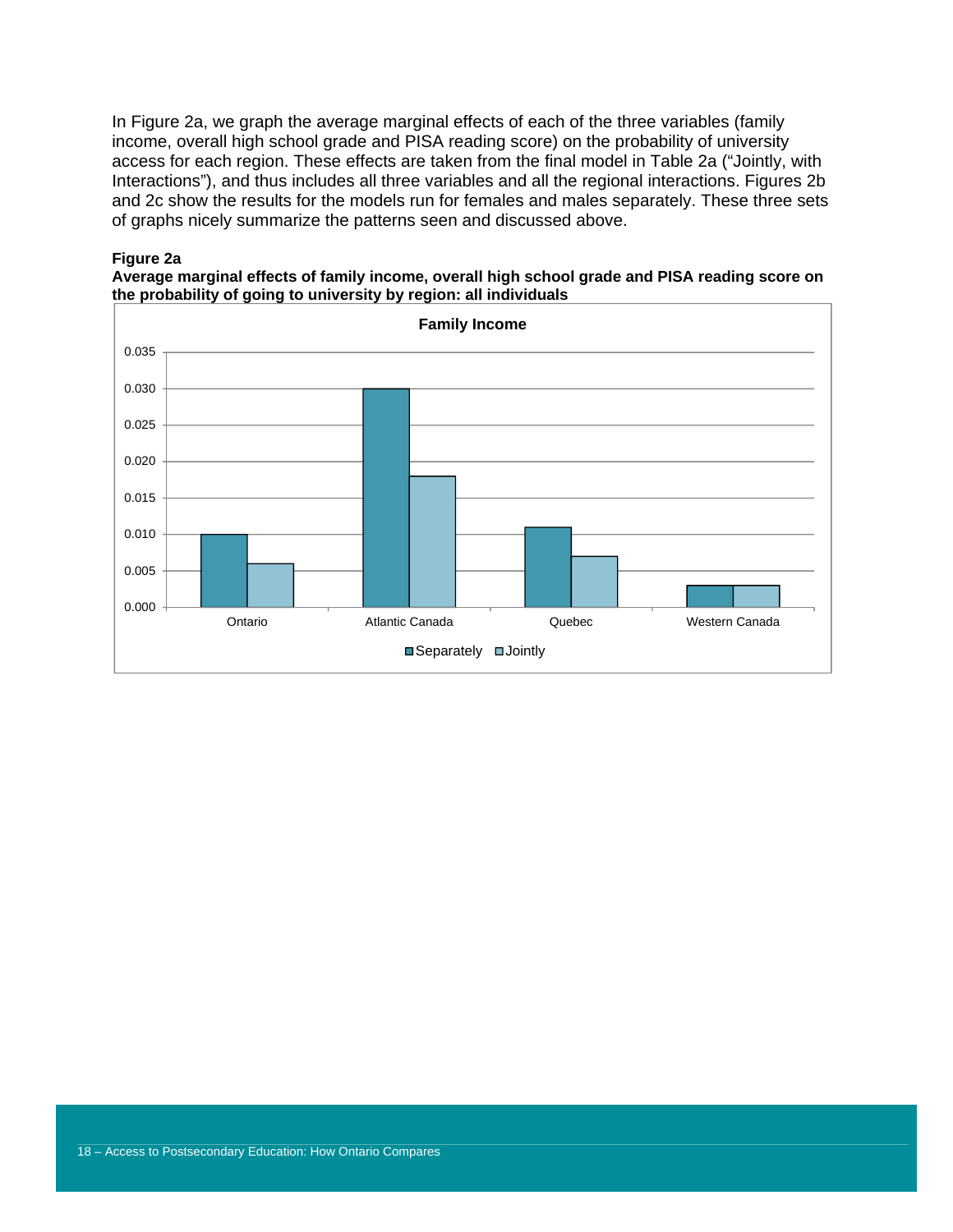



Source: Table 2a, columns "Separately, with Interactions" and "Jointly, with Interactions." Each variable (family income, overall high school grade, PISA reading score) has an overall or baseline effect that relates to all students in Canada. Using interaction terms allows for the estimation of separate effects in each region relative to the overall effect (which on its own applies to Ontario, since it has no extra interaction). To calculate the effects in Atlantic Canada, Quebec and Western Canada, the effects associated with each region's interaction term is summed with the overall effect or baseline effect. These graphs represent those effects.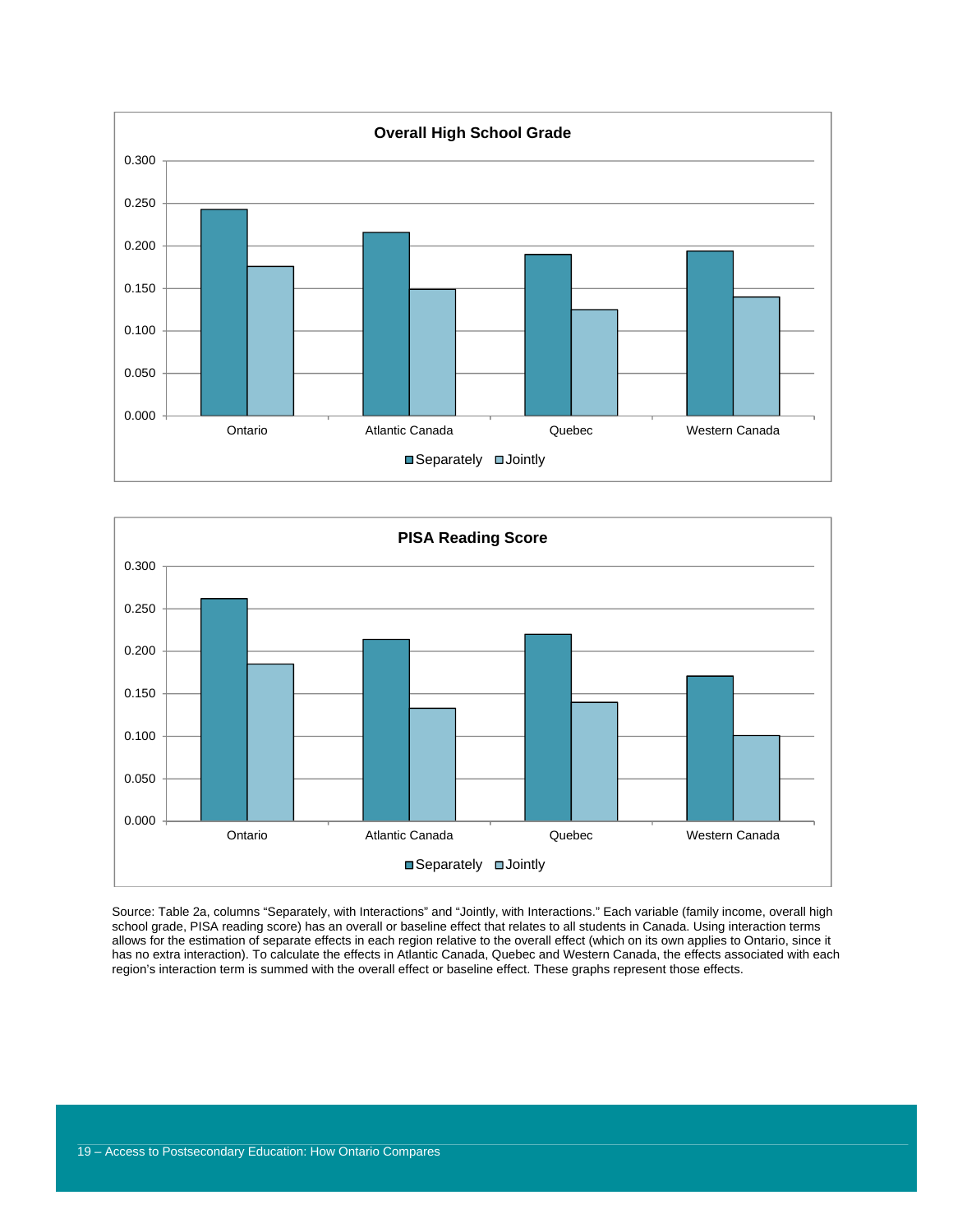**Figure 2b** 



**Average marginal effects of family income, overall high school grade and PISA reading score on the probability of going to university by region: females** 

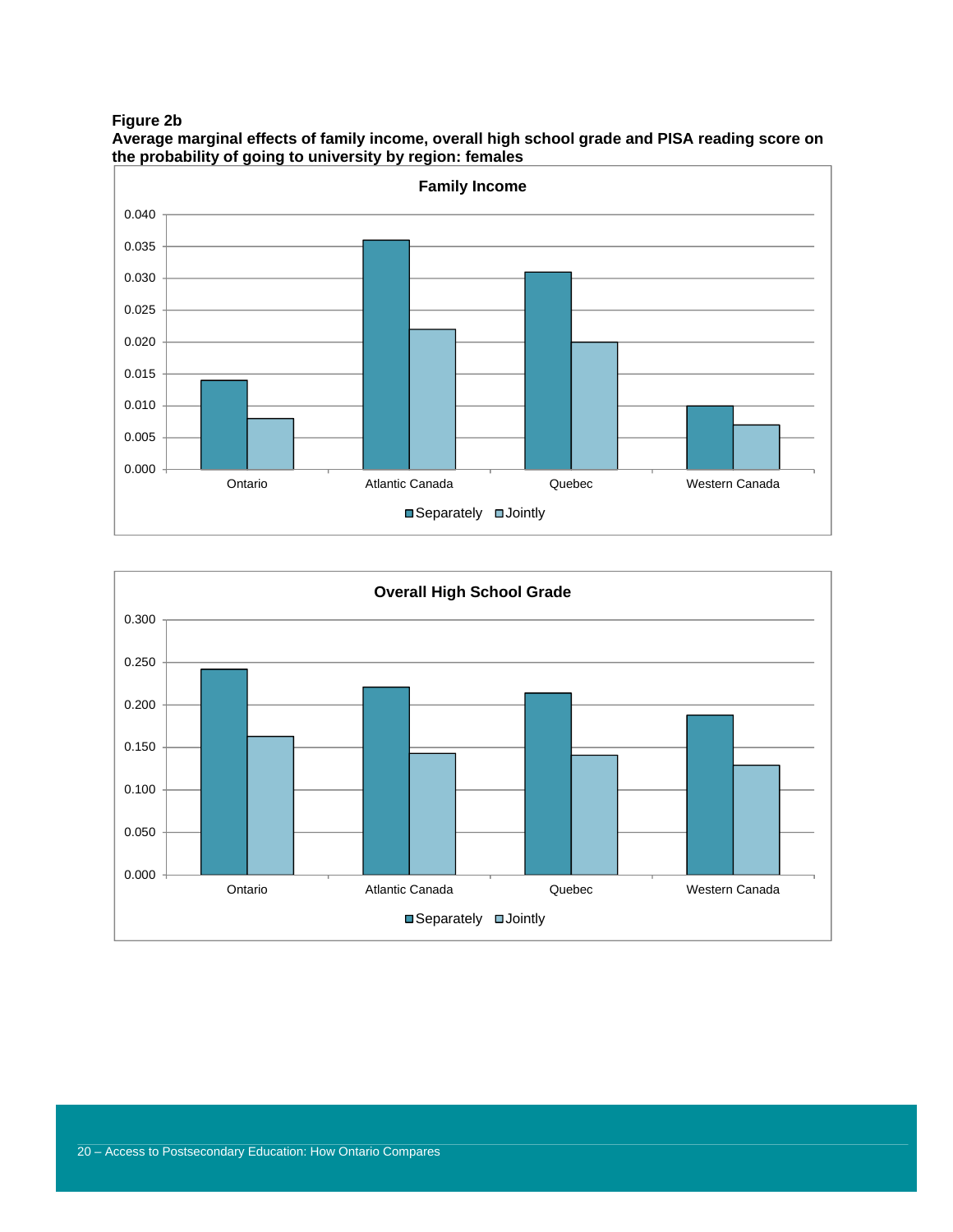

Source: Table 2b, columns "Separately, with Interactions" and "Jointly, with Interactions." Each variable (family income, overall high school grade, PISA reading score) has an overall or baseline effect that relates to all students in Canada. Using interaction terms allows for the estimation of separate effects in each region relative to the overall effect (which on its own applies to Ontario, since it has no extra interaction). To calculate the effects in Atlantic Canada, Quebec and Western Canada, the effects associated with each region's interaction term is summed with the overall effect or baseline effect. These graphs represent those effects.

#### **Figure 2c**

**Average marginal effects of family income, overall high school grade and PISA reading score on the probability of going to university by region: males** 

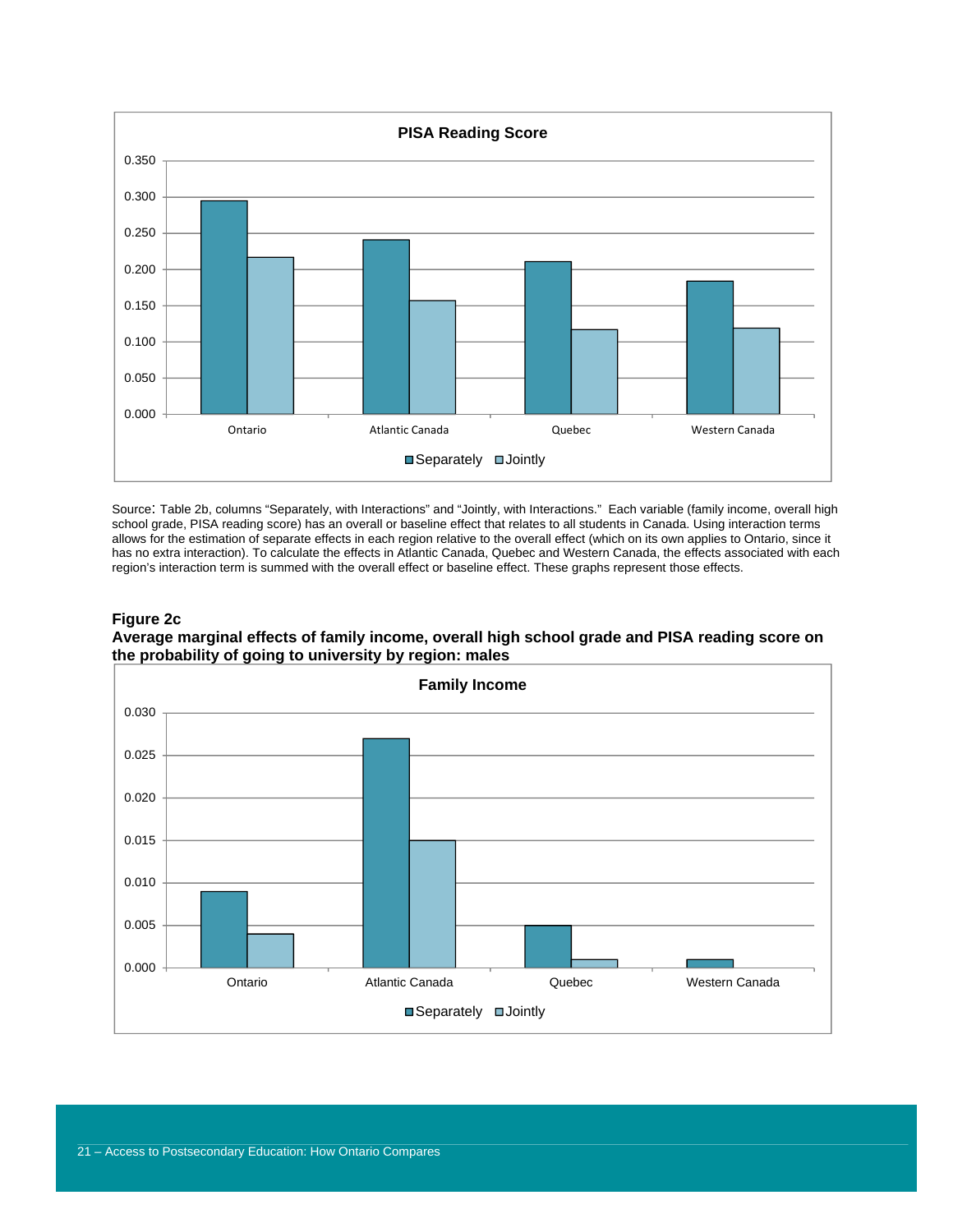



Source: Table 2c, columns: "Separately, with Interactions" and "Jointly, with Interactions." Each variable (family income, overall high school grade, PISA reading score) has an overall or baseline effect that relates to all students in Canada. Using interaction terms allows for the estimation of separate effects in each region relative to the overall effect (which on its own applies to Ontario, since it has no extra interaction). To calculate the effects in Atlantic Canada, Quebec and Western Canada, the effects associated with each region's interaction term is summed with the overall effect or baseline effect. These graphs represent those effects.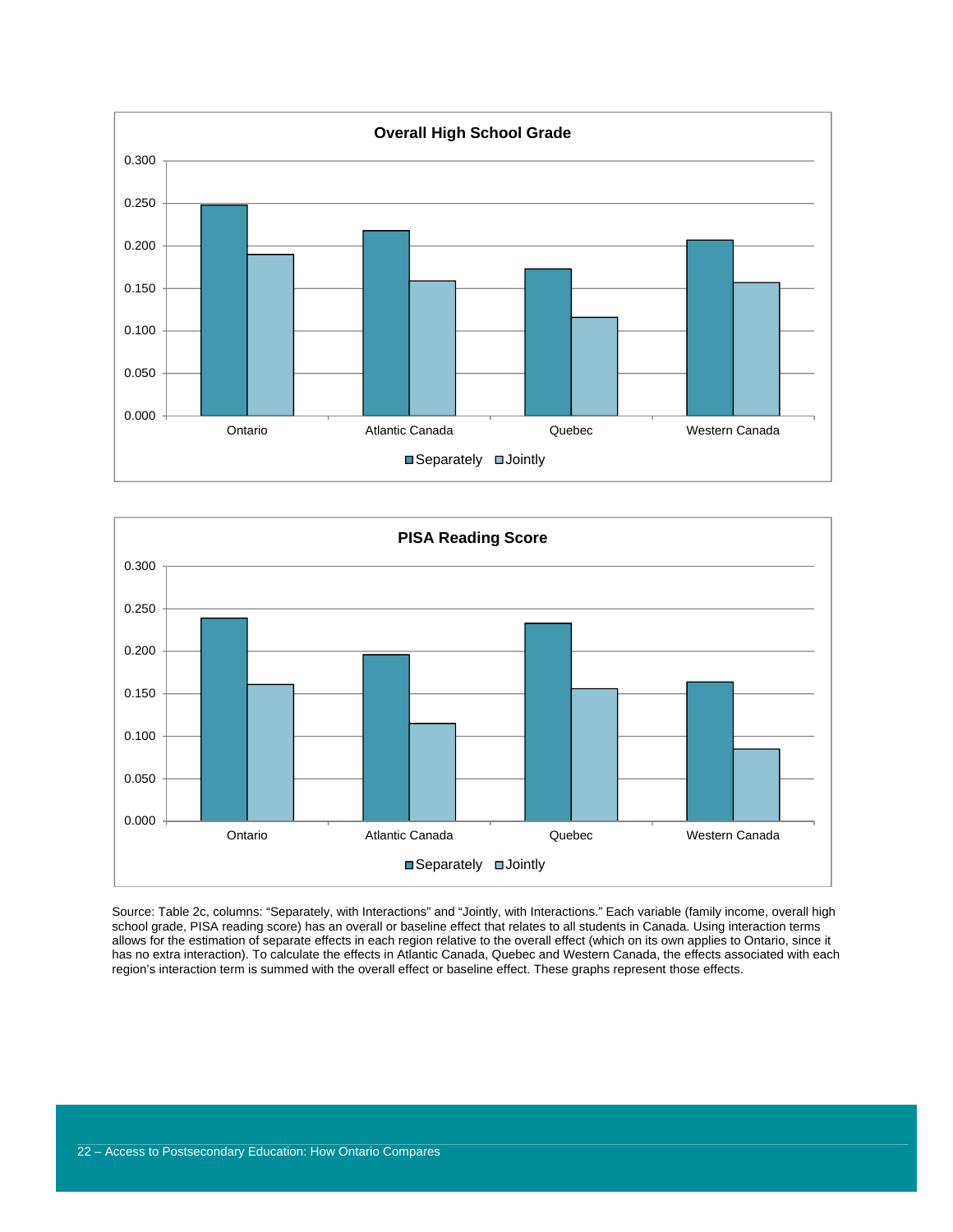#### **Separate Models by Region**

Table 3a shows the results when separate models are run for each region. The effects of family income, overall high school grade and PISA reading score are shown, along with the effects of the other control variables. Although the latter are not the focus of our analysis, it is interesting to notice the relative uniformity of the parental education effect, in particular, across regions. Thus, whatever the family income variable is capturing with respect to socioeconomic status, it appears to be distinctly different from what parental education is capturing, and while the one effect varies by region, the other does not. This makes the income findings, in particular, all the more interesting.

#### **Table 3a**

|                                                                                            |                      | Ontario               | <b>Atlantic Canada</b> |                       | <b>Quebec</b>       |                       | <b>Western Canada</b> |                       |  |
|--------------------------------------------------------------------------------------------|----------------------|-----------------------|------------------------|-----------------------|---------------------|-----------------------|-----------------------|-----------------------|--|
|                                                                                            | Coll.                | Univ.                 | Coll.                  | Univ.                 | Coll.               | Univ.                 | Coll.                 | Univ.                 |  |
| Female                                                                                     | $-0.012$<br>[0.022]  | $0.064***$<br>[0.018] | $-0.014$<br>[0.012]    | $0.053***$<br>[0.012] | $-0.027$<br>[0.020] | $0.104***$<br>[0.018] | 0.013<br>[0.014]      | $0.045***$<br>[0.013] |  |
| <b>HS location - Urban</b><br>(Rural)                                                      | $-0.023$             | $0.056**$             | $-0.080***$            | $0.076***$            | 0.004               | 0.020                 | $-0.032**$            | $0.051***$            |  |
|                                                                                            | [0.029]              | [0.026]               | [0.012]                | [0.013]               | [0.026]             | [0.021]               | [0.015]               | [0.014]               |  |
| <b>French minority</b>                                                                     | $-0.023$<br>[0.033]  | $0.088***$<br>[0.029] | $-0.028*$<br>[0.016]   | $0.085***$<br>[0.017] |                     |                       | $-0.087**$<br>[0.038] | $0.105***$<br>[0.040] |  |
| <b>English minority</b>                                                                    |                      |                       |                        |                       | 0.045<br>[0.030]    | $0.062***$<br>[0.021] |                       |                       |  |
| Family type (Two<br>parents)                                                               |                      |                       |                        |                       |                     |                       |                       |                       |  |
| Mother only                                                                                | 0.002<br>[0.037]     | $-0.031$<br>[0.028]   | $-0.017$<br>[0.020]    | 0.010<br>[0.022]      | $-0.001$<br>[0.033] | $-0.010$<br>[0.028]   | $-0.027$<br>[0.023]   | $-0.016$<br>[0.024]   |  |
| Father only                                                                                | 0.103<br>[0.082]     | $-0.069$<br>[0.069]   | $-0.066*$<br>[0.037]   | 0.033<br>[0.050]      | $-0.008$<br>[0.054] | $-0.041$<br>[0.043]   | 0.039<br>[0.056]      | $-0.062$<br>[0.052]   |  |
| Other                                                                                      | $-0.078$<br>[0.109]  | 0.025<br>[0.110]      | 0.050<br>[0.077]       | $-0.101$<br>[0.098]   | 0.149<br>[0.109]    | $-0.069$<br>[0.097]   | $-0.080*$<br>[0.045]  | $-0.029$<br>[0.052]   |  |
| <b>Visible</b><br>minority/Immigrant<br>status (Non-visible<br>minority born in<br>Canada) |                      |                       |                        |                       |                     |                       |                       |                       |  |
| Visible minority born in<br>Canada                                                         | $-0.073*$<br>[0.038] | $0.130***$<br>[0.031] | $-0.090**$<br>[0.040]  | $0.145***$<br>[0.050] | 0.007<br>[0.050]    | $0.191***$<br>[0.042] | 0.024<br>[0.026]      | $0.171***$<br>[0.026] |  |
| Non-visible minority<br>immigrant                                                          | $-0.031$<br>[0.064]  | $-0.016$<br>[0.046]   | 0.008<br>[0.115]       | 0.049<br>[0.106]      | 0.097<br>[0.093]    | $-0.080$<br>[0.073]   | 0.039<br>[0.050]      | $0.097**$<br>[0.043]  |  |
| Visible minority<br>immigrant                                                              | $-0.084*$<br>[0.045] | $0.197***$<br>[0.042] | 0.127<br>[0.104]       | 0.086<br>[0.103]      | 0.070<br>[0.075]    | 0.013<br>[0.062]      | $-0.009$<br>[0.033]   | $0.243***$<br>[0.035] |  |

**Multinomial estimates of access to college and university: Regions separately, all students**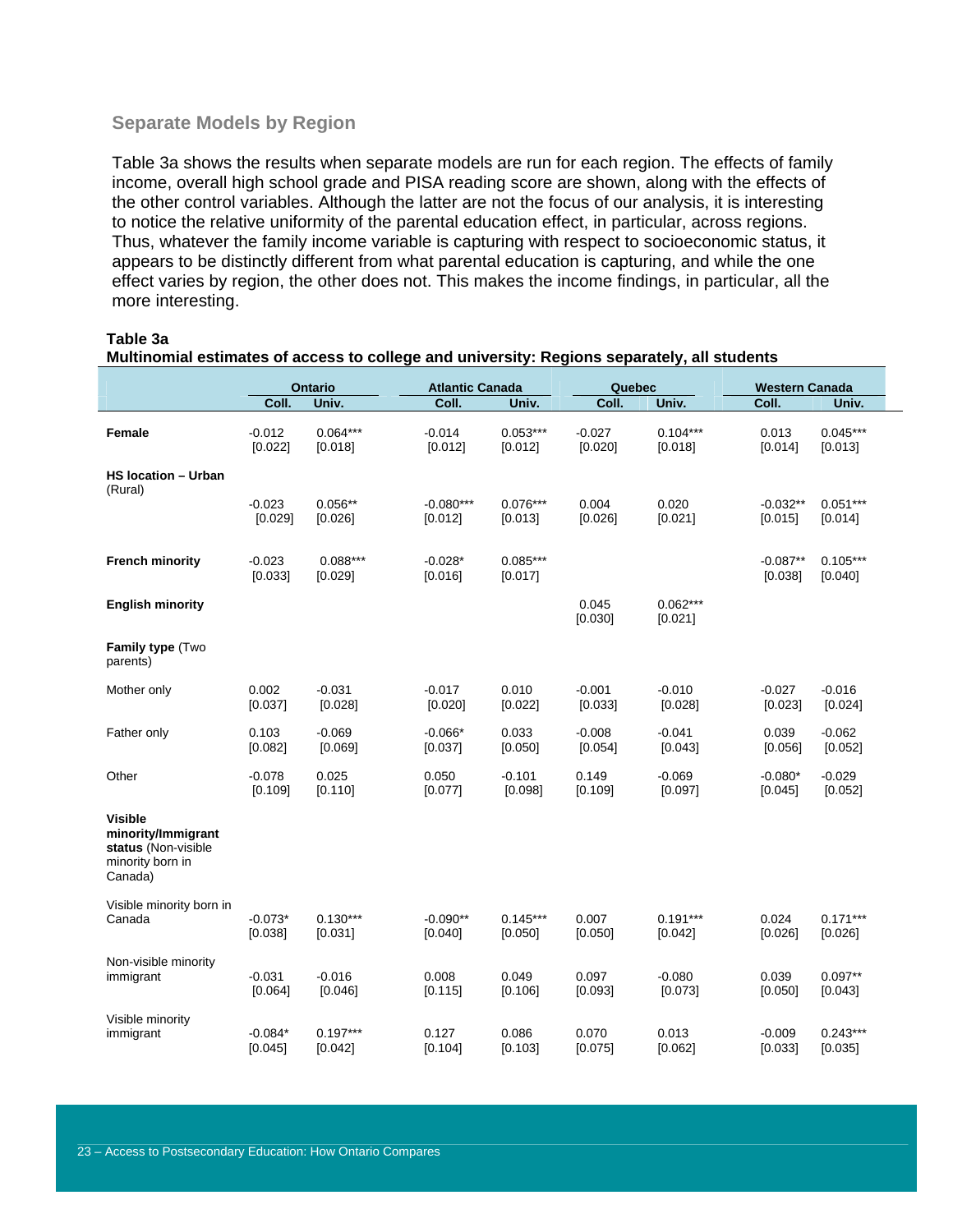| <b>Observations</b>                       | 2.354                  |                       |                        | 5,440                 |                        | 2,463                 |                        | 5,656                 |  |
|-------------------------------------------|------------------------|-----------------------|------------------------|-----------------------|------------------------|-----------------------|------------------------|-----------------------|--|
| <b>PISA reading score</b>                 | $-0.085***$<br>[0.015] | $0.170***$<br>[0.012] | $-0.057***$<br>[0.008] | $0.133***$<br>[0.008] | $0.054***$<br>[0.014]  | $0.119***$<br>[0.012] | $-0.030***$<br>[0.009] | $0.118***$<br>[0.008] |  |
| HS overall grade                          | $-0.079***$<br>[0.012] | $0.160***$<br>[0.010] | $-0.052***$<br>[0.007] | $0.155***$<br>[0.007] | $-0.044***$<br>[0.012] | $0.121***$<br>[0.010] | $-0.044***$<br>[0.008] | $0.162***$<br>[0.007] |  |
| <b>Parental income</b>                    | 0.001<br>[0.004]       | 0.004<br>[0.003]      | $-0.005*$<br>[0.003]   | $0.019***$<br>[0.003] | $-0.002$<br>[0.004]    | $0.006*$<br>[0.004]   | $-0.000$<br>[0.002]    | $0.003*$<br>[0.002]   |  |
| <b>Parental education</b><br>(# of years) | $-0.012**$<br>[0.005]  | $0.031***$<br>[0.004] | $-0.011***$<br>[0.003] | $0.030***$<br>[0.003] | $-0.004$<br>[0.005]    | $0.030***$<br>[0.004] | $-0.008**$<br>[0.003]  | $0.033***$<br>[0.003] |  |

Notes: Average marginal effects are shown. Omitted categories are in parentheses. Standard errors are in brackets. \*\*\*p < 0.01 \*\*p < 0.05 \* p < 0.1. The grade variable is the students' overall high school grades divided by 10. The reading variable used is the students' PISA reading score divided by 100. The income variable shows the effects associated with an increase in parental income of \$10,000.00.

These estimates mirror the findings already discussed, as one would expect.<sup>7</sup> In Ontario, the average marginal effect of income is small and insignificant, while in other regions (Quebec and the West), it is only marginally significant, and Atlantic Canada's income effect is again by far the strongest.

Grade and PISA reading score effects are significant in all regions. Ontario's grade effect is now more similar to what is found in Atlantic Canada and Western Canada, but it is still greater than what is found in Quebec. Ontario's greater PISA reading score effect again holds in these disaggregated models, and it is stronger than the effects found in all other regions.

The separate regional models were also run for females and males separately, with the results of these regressions found in Tables 3b and 3c. The main stories they tell are again the same as in the pooled regressions.

 $7$  By estimating separate models, all the model parameters are allowed to differ by region, whereas in the pooled regressions, only the variables upon which we were focusing (family income, overall high school grade, PISA reading score) were allowed to differ, along with the intercept. Results could therefore differ if allowing that greater flexibility of functional form makes a difference, while statistical efficiency is lost due to the smaller sample sizes associated with running separate models.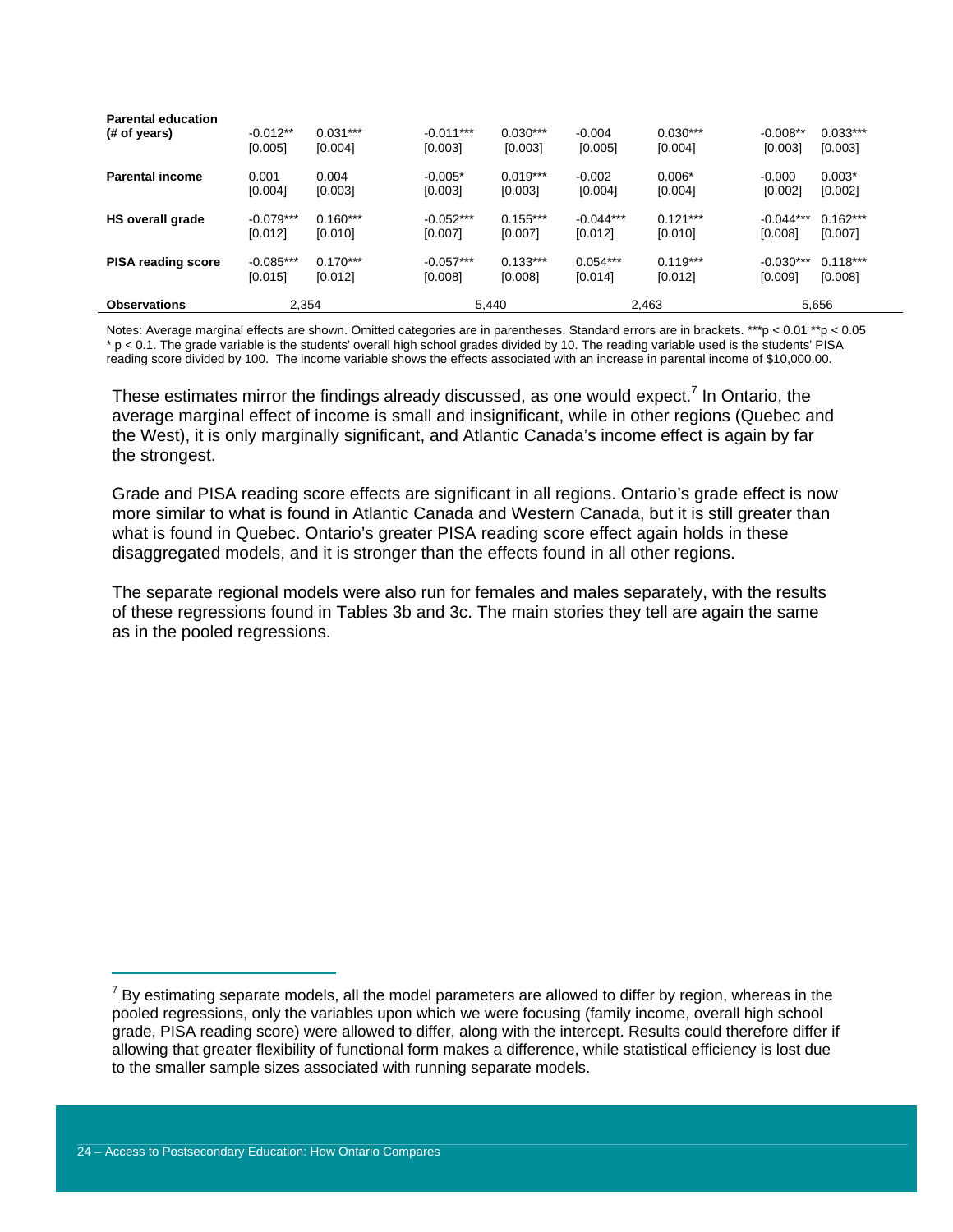#### **Table 3b**

|                                                                 | Ontario          |                     | <b>Atlantic Canada</b> |                     | Quebec      |                     |                     | <b>Western Canada</b> |
|-----------------------------------------------------------------|------------------|---------------------|------------------------|---------------------|-------------|---------------------|---------------------|-----------------------|
|                                                                 | Coll.            | Univ.               | Coll.                  | Univ.               | Coll.       | Univ.               | Coll.               | Univ.                 |
|                                                                 |                  |                     |                        |                     |             |                     |                     |                       |
| HS location - Urban (Rural)                                     | $-0.084**$       | $0.075**$           | $-0.085***$            | $0.051***$          | $-0.020$    | 0.047               | $-0.031$            | 0.022                 |
|                                                                 | [0.041]          | [0.036]             | [0.016]                | [0.017]             | [0.036]     | [0.031]             | [0.022]             | [0.020]               |
|                                                                 |                  |                     |                        |                     |             |                     |                     |                       |
| <b>French minority</b>                                          | 0.001            | $0.070*$            | $-0.050**$             | $0.123***$          |             |                     | $-0.105**$          | $0.138**$             |
|                                                                 | [0.045]          | [0.037]             | [0.021]                | [0.021]             |             |                     | [0.050]             | [0.055]               |
| <b>English minority</b>                                         |                  |                     |                        |                     | 0.003       | $0.080**$           |                     |                       |
|                                                                 |                  |                     |                        |                     | [0.046]     | [0.034]             |                     |                       |
| <b>Family type</b> (Two parents)                                |                  |                     |                        |                     |             |                     |                     |                       |
|                                                                 |                  |                     |                        |                     |             |                     |                     |                       |
| Mother only                                                     | 0.056            | $-0.044$            | $-0.008$               | 0.032               | $-0.008$    | 0.015               | $-0.032$            | $-0.006$              |
|                                                                 | [0.052]          | [0.038]             | [0.027]                | [0.028]             | [0.044]     | [0.039]             | [0.034]             | [0.034]               |
| Father only                                                     | 0.088            | $-0.008$            | $-0.069$               | $-0.013$            | $-0.050$    | 0.015               | $0.174**$           | $-0.130*$             |
|                                                                 | [0.105]          | [0.085]             | [0.054]                | [0.072]             | [0.075]     | [0.071]             | [0.088]             | [0.075]               |
|                                                                 |                  |                     |                        |                     | 0.218       |                     |                     |                       |
| Other                                                           | 0.014<br>[0.165] | $-0.151$<br>[0.107] | 0.015<br>[0.093]       | $-0.016$<br>[0.118] | [0.150]     | $-0.090$<br>[0.148] | $-0.049$<br>[0.069] | $-0.035$<br>[0.070]   |
|                                                                 |                  |                     |                        |                     |             |                     |                     |                       |
| Visible minority/Immigrant<br>status (Non-visible minority born |                  |                     |                        |                     |             |                     |                     |                       |
| in Canada)                                                      |                  |                     |                        |                     |             |                     |                     |                       |
|                                                                 |                  |                     |                        |                     |             |                     |                     |                       |
|                                                                 |                  |                     |                        |                     |             |                     |                     |                       |
|                                                                 |                  |                     |                        |                     |             |                     |                     |                       |
| Visible minority born in Canada                                 | $-0.044$         | $0.160***$          | $-0.088*$              | $0.195***$          | $-0.072$    | $0.199***$          | 0.005               | $0.172***$            |
|                                                                 | [0.050]          | [0.045]             | [0.053]                | [0.063]             | [0.069]     | [0.060]             | [0.038]             | [0.037]               |
| Non-visible minority immigrant                                  | $-0.154*$        | 0.070               | $-0.006$               | 0.199               | 0.111       | 0.027               | 0.038               | 0.036                 |
|                                                                 | [0.082]          | [0.062]             | [0.147]                | [0.146]             | [0.162]     | [0.144]             | [0.071]             | [0.057]               |
| Visible minority immigrant                                      | $-0.077$         | $0.218***$          | 0.104                  | 0.089               | 0.048       | 0.010               | $-0.053$            | $0.296***$            |
|                                                                 | [0.059]          | [0.057]             | [0.114]                | [0.112]             | [0.118]     | [0.113]             | [0.048]             | [0.053]               |
|                                                                 |                  |                     |                        |                     |             |                     |                     |                       |
| Parental education (# of years)                                 | $-0.011$         | $0.027***$          | $-0.010**$             | $0.025***$          | $-0.002$    | $0.020***$          | $-0.009**$          | $0.029***$            |
|                                                                 | [0.007]          | [0.006]             | [0.004]                | [0.005]             | [0.007]     | [0.006]             | [0.005]             | [0.005]               |
|                                                                 |                  |                     |                        |                     |             |                     |                     |                       |
| <b>Parental income</b>                                          | $-0.000$         | $0.006*$            | $-0.006$               | $0.024***$          | $-0.009$    | $0.022***$          | 0.001               | $0.009***$            |
|                                                                 | [0.007]          | [0.003]             | [0.004]                | [0.004]             | [0.006]     | [0.005]             | [0.003]             | [0.003]               |
| <b>HS overall grade</b>                                         | $-0.067***$      | $0.144***$          | $-0.061***$            | $0.139***$          | $-0.076***$ | $0.143***$          | $-0.039***$         | $0.146***$            |
|                                                                 | [0.019]          | [0.015]             | [0.010]                | [0.010]             | [0.019]     | [0.017]             | [0.013]             | [0.010]               |
| <b>PISA reading score</b>                                       | $-0.090***$      | $0.191***$          | $-0.069***$            | $0.149***$          | $0.063***$  | $0.106***$          | $-0.050***$         | $0.135***$            |
|                                                                 | [0.022]          | [0.017]             | [0.011]                | [0.011]             | $[0.020]$   | [0.018]             | [0.014]             | [0.012]               |
|                                                                 |                  |                     |                        |                     |             |                     |                     |                       |
| <b>Observations</b>                                             | 1,208            |                     | 2,897                  |                     | 1,216       |                     | 2,833               |                       |

## **Multinomial estimates of access to college and university: Regions separately, females**

Notes: Average marginal effects are shown. Standard errors are in brackets. \*\*\*p < 0.01 \*\*p < 0.05 \* p < 0.1. The grade variable is the students' overall high school grades divided by 10. The reading variable used is the students' PISA reading score divided by 100. The income variable shows the effects associated with an increase in parental income of \$10,000.00.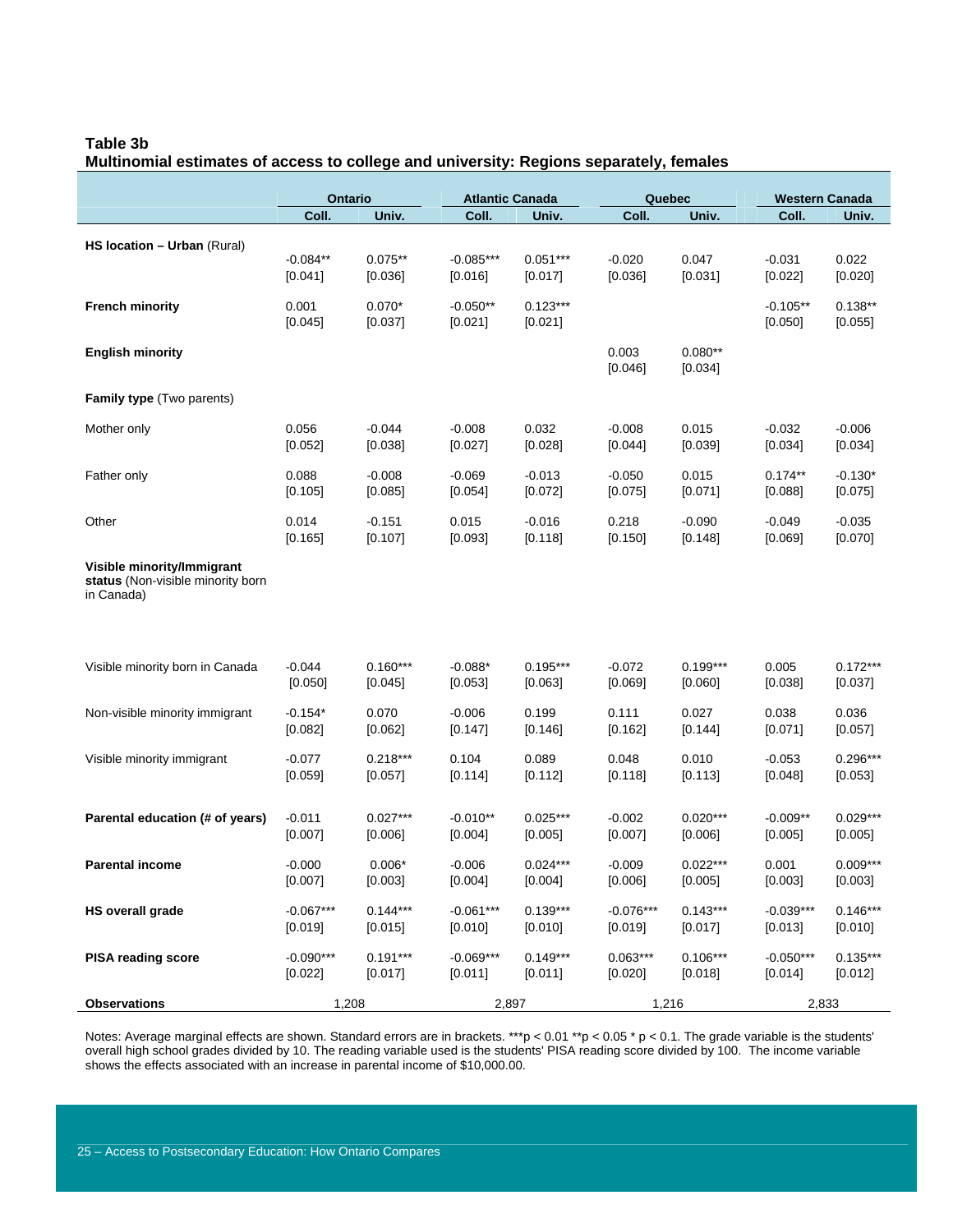#### **Table 3c**

#### **Multinomial estimates of access to college and university: Regions separately, males**

|                                                                               | <b>Ontario</b>      |                       | <b>Atlantic Canada</b> |                  | Quebec               |                  | <b>Western Canada</b> |                  |
|-------------------------------------------------------------------------------|---------------------|-----------------------|------------------------|------------------|----------------------|------------------|-----------------------|------------------|
|                                                                               | Coll.               | Univ.                 | Coll.                  | Univ.            | Coll.                | Univ.            | Coll.                 | Univ.            |
| HS location - Urban (Rural)                                                   | 0.033               | 0.030                 | $-0.081***$            | $0.101***$       | 0.028                | $-0.008$         | $-0.042**$            | $0.085***$       |
|                                                                               | [0.040]             | [0.034]               | [0.017]                | [0.019]          | [0.036]              | [0.029]          | [0.020]               | [0.021]          |
| <b>French minority</b>                                                        | $-0.047$<br>[0.048] | $0.122***$<br>[0.046] | 0.008<br>[0.025]       | 0.028<br>[0.027] |                      |                  | $-0.052$<br>[0.060]   | 0.038<br>[0.049] |
| <b>English minority</b>                                                       |                     |                       |                        |                  | $0.085**$<br>[0.040] | 0.043<br>[0.027] |                       |                  |
| <b>Family type</b> (Two parents)                                              |                     |                       |                        |                  |                      |                  |                       |                  |
| Mother only                                                                   | $-0.065$            | $-0.009$              | $-0.022$               | $-0.019$         | $-0.008$             | $-0.004$         | $-0.022$              | 0.001            |
|                                                                               | [0.049]             | [0.038]               | [0.030]                | [0.034]          | [0.046]              | [0.038]          | [0.032]               | [0.033]          |
| Father only                                                                   | 0.110               | $-0.123$              | $-0.073$               | 0.091            | 0.024                | $-0.076*$        | $-0.095$              | 0.042            |
|                                                                               | [0.112]             | [0.091]               | [0.049]                | [0.060]          | [0.074]              | [0.045]          | [0.060]               | [0.061]          |
| Other                                                                         | $-0.195**$          | $0.203*$              | 0.182                  | $-0.338***$      | 0.100                | $-0.056$         | $-0.105*$             | 0.005            |
|                                                                               | [0.087]             | [0.106]               | [0.125]                | [0.114]          | [0.141]              | [0.098]          | [0.061]               | [0.079]          |
| Visible minority/Immigrant<br>status (Non-visible minority<br>born in Canada) |                     |                       |                        |                  |                      |                  |                       |                  |
| Visible minority born in                                                      | $-0.092$            | $0.083*$              | $-0.093*$              | 0.094            | 0.064                | $0.198***$       | 0.041                 | $0.173***$       |
| Canada                                                                        | [0.057]             | [0.045]               | [0.055]                | [0.072]          | [0.070]              | [0.060]          | [0.037]               | [0.035]          |
| Non-visible minority immigrant                                                | 0.070               | $-0.126*$             | 0.000                  | $-0.096$         | 0.098                | $-0.116$         | 0.048                 | $0.169***$       |
|                                                                               | [0.095]             | [0.070]               | [0.166]                | [0.097]          | [0.116]              | [0.087]          | [0.072]               | [0.063]          |
| Visible minority immigrant                                                    | $-0.095$            | $0.181***$            | 0.166                  | 0.063            | 0.082                | 0.025            | 0.030                 | $0.204***$       |
|                                                                               | [0.068]             | [0.058]               | [0.156]                | [0.154]          | [0.095]              | [0.066]          | [0.044]               | [0.046]          |
| Parental education (# of                                                      | $-0.015**$          | $0.037***$            | $-0.014***$            | $0.037***$       | $-0.005$             | $0.037***$       | $-0.007$              | $0.037***$       |
| years)                                                                        | [0.007]             | [0.006]               | [0.004]                | [0.005]          | [0.006]              | [0.006]          | [0.004]               | [0.004]          |
| <b>Parental income</b>                                                        | 0.001               | 0.004                 | $-0.004$               | $0.015***$       | 0.001                | 0.001            | $-0.000$              | 0.001            |
|                                                                               | [0.004]             | [0.003]               | [0.003]                | [0.003]          | [0.003]              | [0.002]          | [0.001]               | [0.001]          |
| <b>HS overall grade</b>                                                       | $-0.086***$         | $0.177***$            | $-0.046***$            | $0.171***$       | $-0.018$             | $0.102***$       | $-0.047***$           | $0.181***$       |
|                                                                               | [0.016]             | [0.014]               | [0.010]                | [0.011]          | [0.017]              | [0.014]          | [0.010]               | [0.010]          |
| <b>PISA reading score</b>                                                     | $-0.069***$         | $0.153***$            | $-0.046***$            | $0.119***$       | $0.051***$           | $0.131***$       | $-0.014$              | $0.101***$       |
|                                                                               | [0.019]             | [0.017]               | [0.010]                | [0.011]          | [0.019]              | [0.014]          | [0.012]               | [0.012]          |
| <b>Observations</b>                                                           | 1,146               |                       | 2,543                  |                  | 1,247                |                  | 2,823                 |                  |

Notes: Average marginal effects are shown. Omitted categories are in parenthesis. Standard errors are in brackets. \*\*\*p<0.01 \*\*p<0.05 \* p<0.1. The grade variable is the students' overall high school grades divided by 10. The reading variable used is the students' PISA reading score divided by 100. The income variable shows the effects associated with an increase in parental income of \$10,000.00.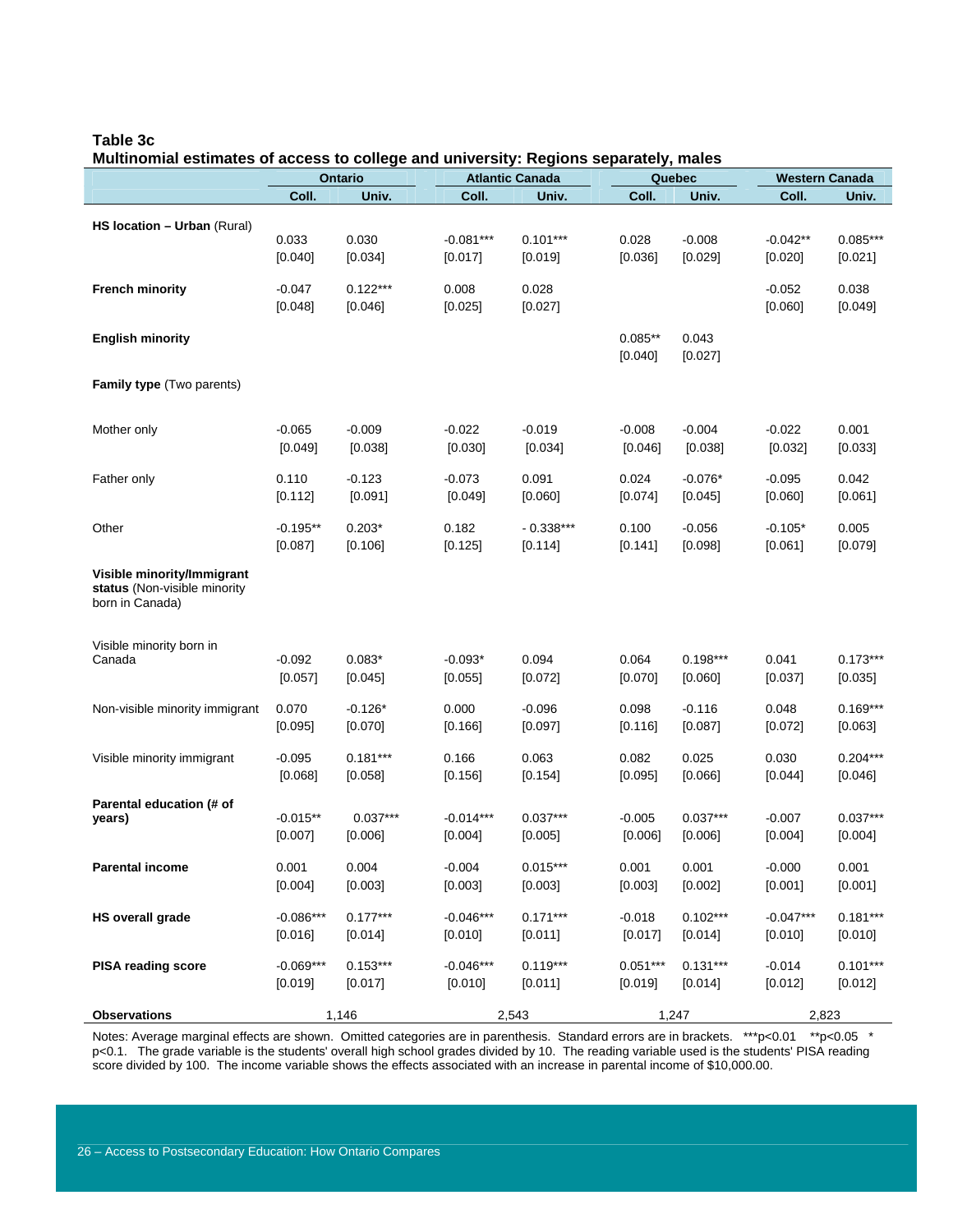### **Analysis of Fitted Values**

Figure 3a presents the results by showing a different set of fitted values associated with the estimates reported above. The model used to generate these figures is the final one in Table 2a, where family income, overall high school grade and PISA reading score variables are all included, along with all the regional interactions. To generate the region-specific fitted values, all variables except the specific variable of interest (either parental income, overall high school grade or PISA reading score) were set to their region-specific means, and the predicted probabilities generated at those values and the relevant coefficient estimates generated by the model are taken into account. We then plot the predicted probability of attending university at the different levels of our variables of interest – family income, overall high school grade, PISA reading score – for each province and region, based on the region-specific estimates associated with those variables, along with their separate "baselines" as just described. The graphs thus differ from each other in two ways – the general levels and the way in which they differ from the variables of interest.



**Figure 3a Fitted values by region: all individuals**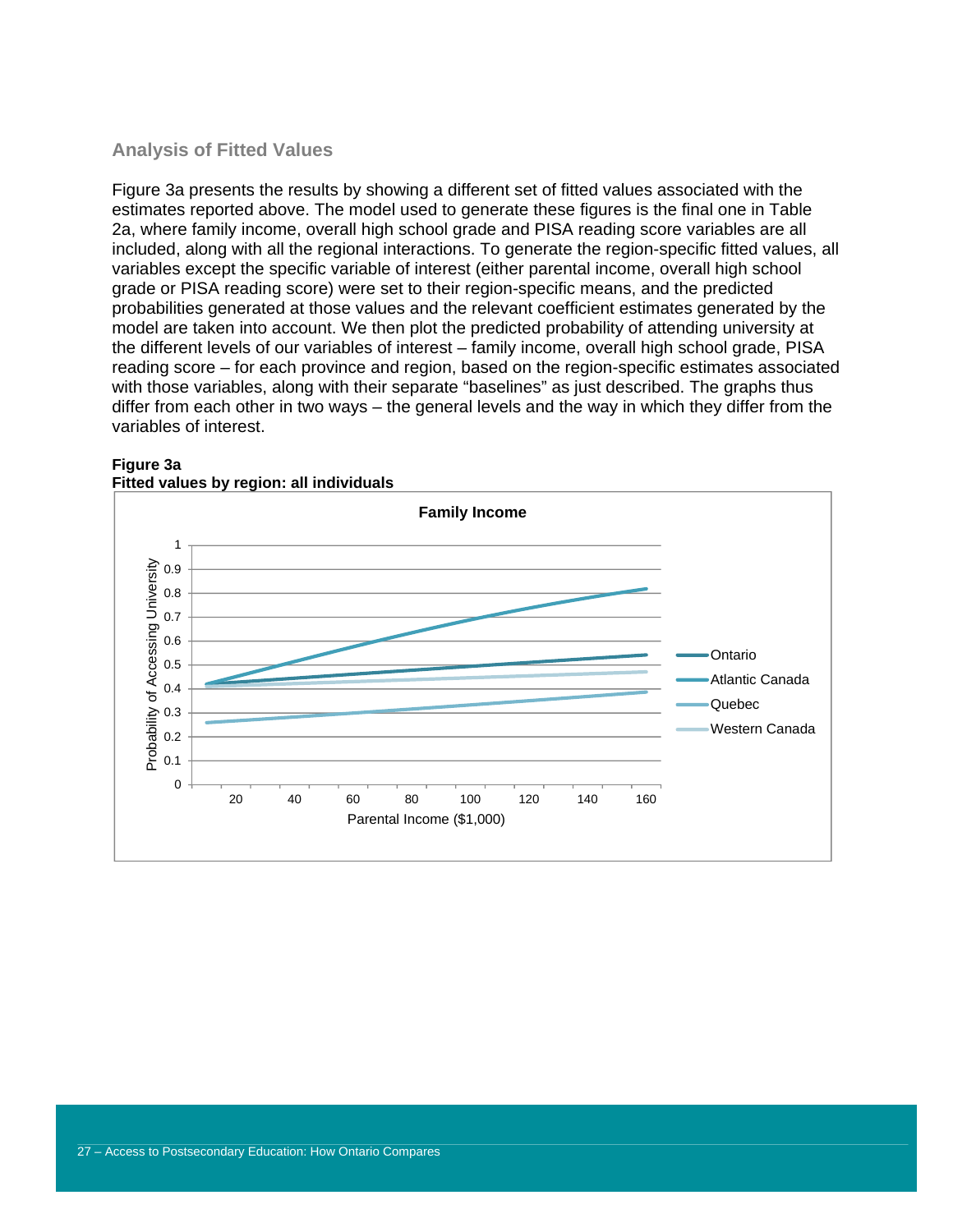



Predicted probabilities are calculated at the region-specific means for all variables except the variable treated in each graph. See the text for further details.

These figures nicely summarize the results of the analysis, those in Figure 3a in particular. In the top panel, we see how Ontario, Atlantic Canada and the West all have similar university access rates at low income levels but that while the Ontario and Western Canada rates rise only slightly with income, reflecting the weak income effects discussed above, those in Atlantic Canada rise quite sharply, reflecting the much stronger income effects found there. Thus, the higher overall university participation rates in Atlantic Canada (see Table 1) can be seen to be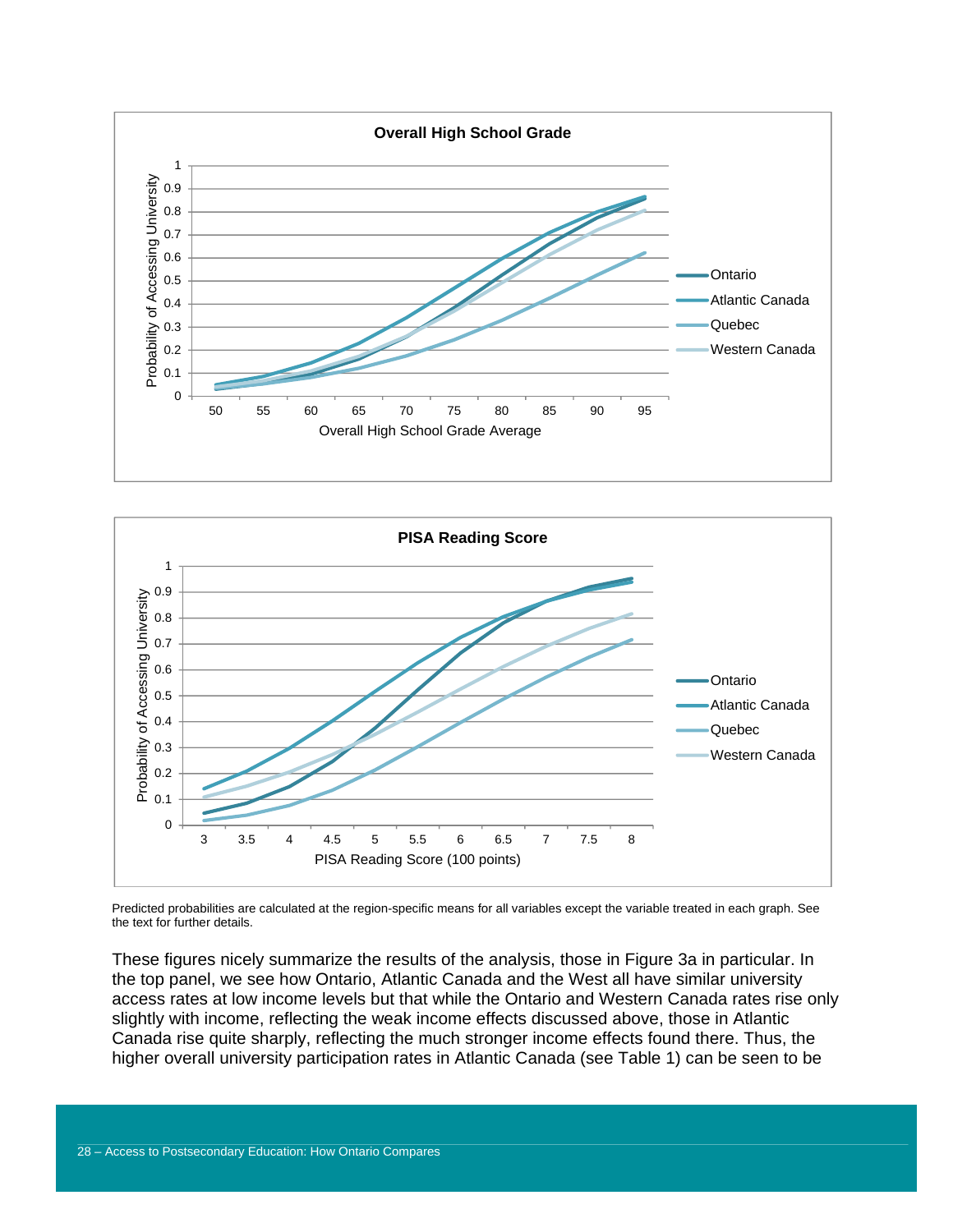driven principally by those at higher income levels attending university to a significantly greater extent than is the case in Ontario and elsewhere. In Quebec, the rates are low and relatively flat, although not quite as flat as in Ontario or Western Canada.

The second panel of Figure 3a repeats this exercise for high school grades. University access rates rise with grades everywhere, but the steeper slope of this graph for Ontario reflects the stronger grade effects described above. The graphs also show that while those with lower grades are less likely to go to university in Ontario than in Atlantic Canada in particular, those with very high grades are equally likely to go in the two provinces. Grades are also a better marker of university attendance in Ontario than in Western Canada and Quebec. Thus, to the degree these represent causal effects (and not just capturing other influences with which they are correlated), grades seem to be the most important ticket to university attendance in Ontario, where income matters little, while in Atlantic Canada income is a more important factor than it is in Ontario, and grades are a less important influence than in Ontario.

The graph of the PISA score effects is quite similar to those for grades. Again, Ontario is the province most marked by "ability" – to the degree that the PISA test scores do, in fact, reflect this – separating who goes to university and who does not, with the effects not being as strong in the other regions.

Figures 3b, 3c and 3d repeat this exercise for females and males. The same general regional patterns hold, with the biggest differences again being (1) the generally much higher access rates on the part of females over males and (2) the stronger income effects for females. Thus, females are much more likely to go to university overall, but they are at the same time more vulnerable to not attending as a result of being in a low-income family. This, however, deflects us from our focus on regional patterns, and investigating these other patterns must be left to another analysis.



#### **Figure 3b Fitted values by region: family income**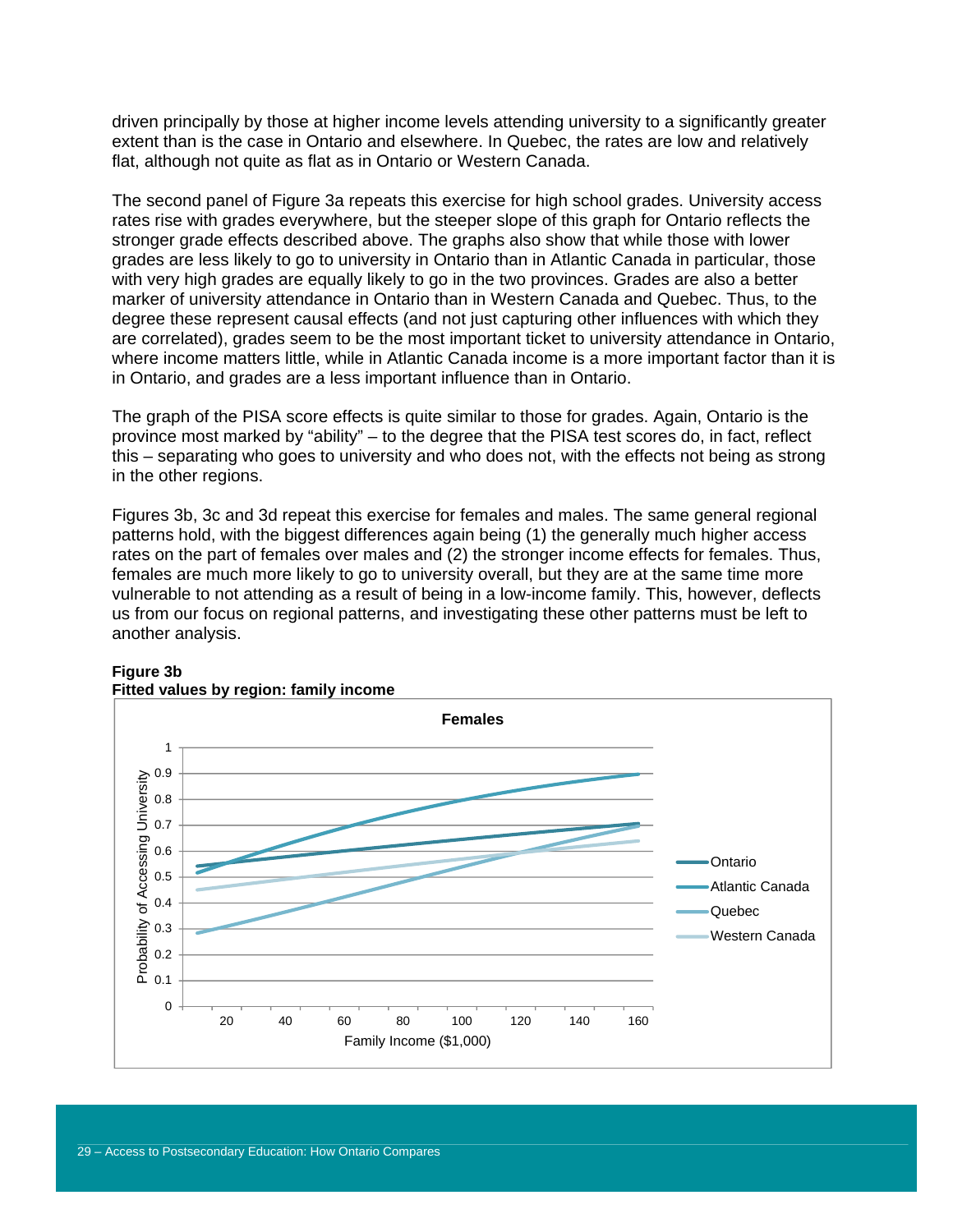

Predicted probabilities are calculated at the region-specific means for all variables except the variable treated in each graph. See the text for further details



### **Figure 3c Fitted values by region: overall high school grade**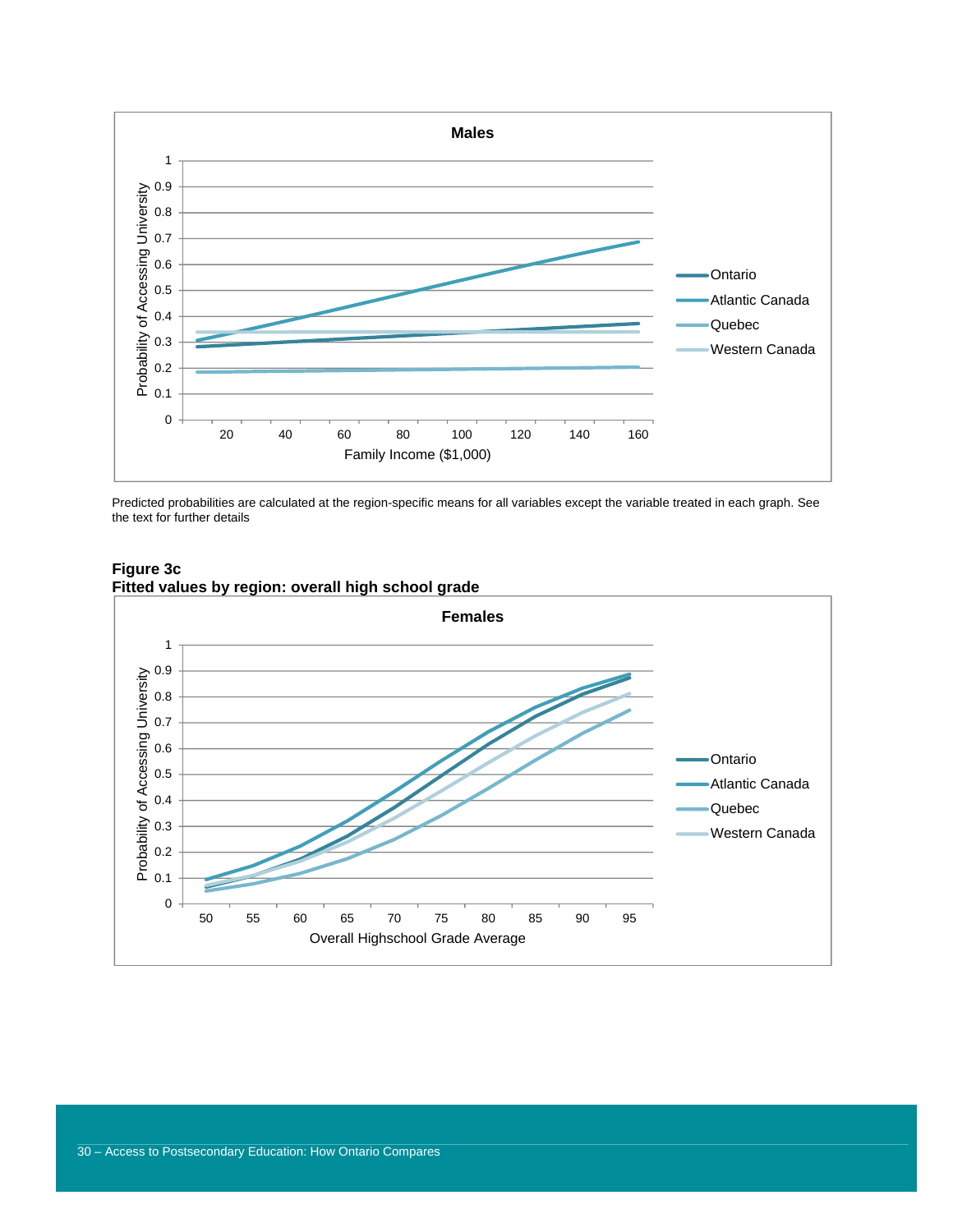

Predicted probabilities are calculated at the region-specific means for all variables except the variable treated in each graph. See the text for further details



### **Figure 3d Fitted values by region: PISA reading score**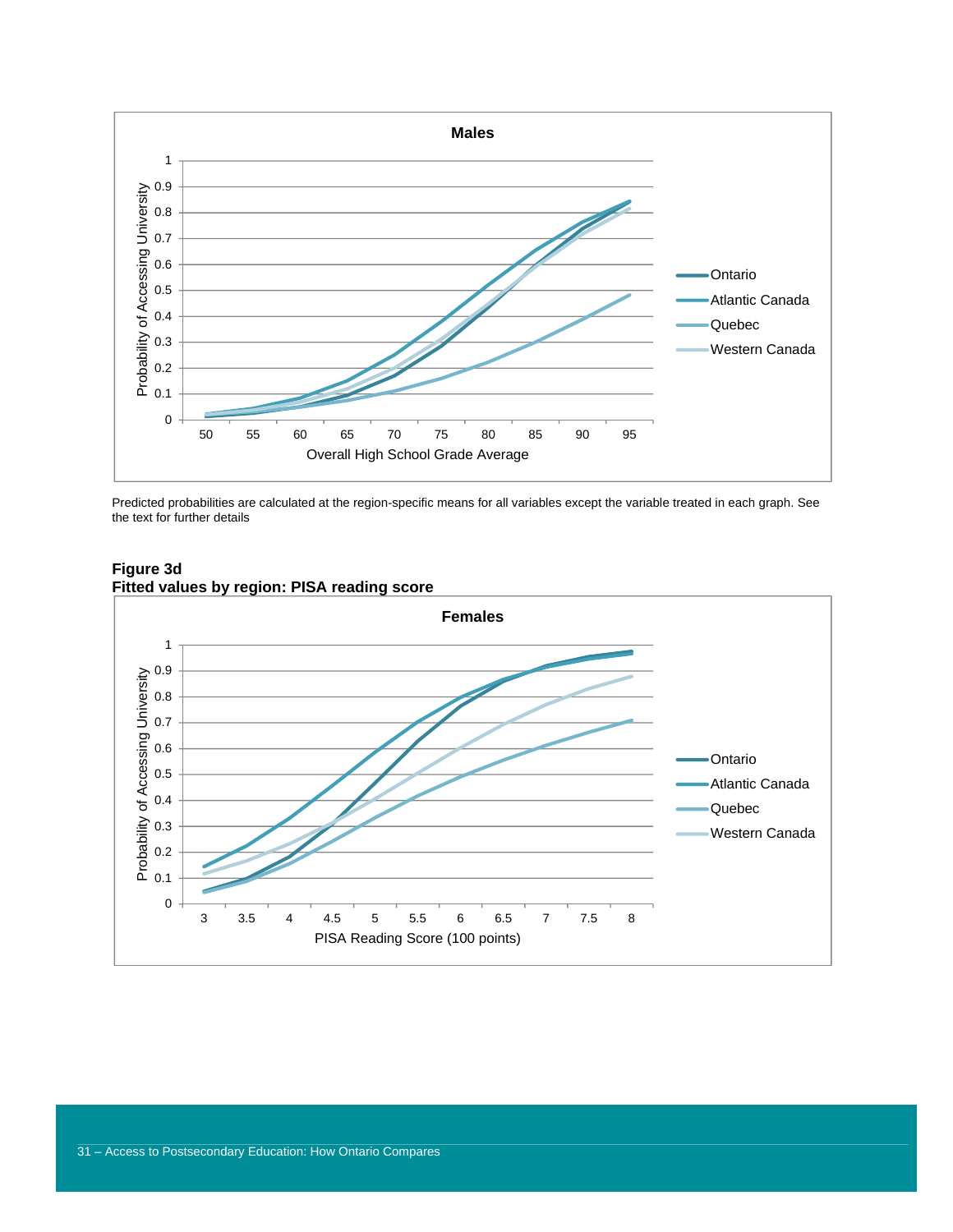

Predicted probabilities are calculated at the region-specific means for all variables except the variable treated in each graph. See the text for further details

In a nutshell, it is tempting to summarize the results as suggesting that Ontario has the most "meritocratic" system, where grades and PISA scores matter most when it comes to determining who goes to university and income matters little, while in other regions, either grades and PISA scores matter less or income matters more, or both. While our analysis is far from proving such a dynamic, and more work would be required to test this idea and explain why this might be the case, these findings at least provide a starting point for any such investigations.

### **Differences in Family Income, Overall High School Grade and PISA Reading Score by Region**

In the context of these different effects, it is instructive to briefly look at the distribution of family incomes, overall high school grades and PISA reading scores by region. In Figures 4, 5 and 6, we see some substantial differences across regions. Ontario has the highest average income, followed by Western Canada. Reported high school grades in Ontario are lower than those in Atlantic Canada and Quebec but are somewhat higher than those in Western Canada. PISA scores in Ontario are somewhat higher than those in Atlantic Canada but somewhat lower than those in Quebec and Western Canada. Interestingly, Western Canada has the highest PISA scores but the lowest overall high school grades. We might thus conclude that students in Western Canada are relatively strong academically but that their teachers do not give high marks. In other regions, very different patterns hold: for example, PISA scores are among the lowest in Atlantic Canada but grades are the highest.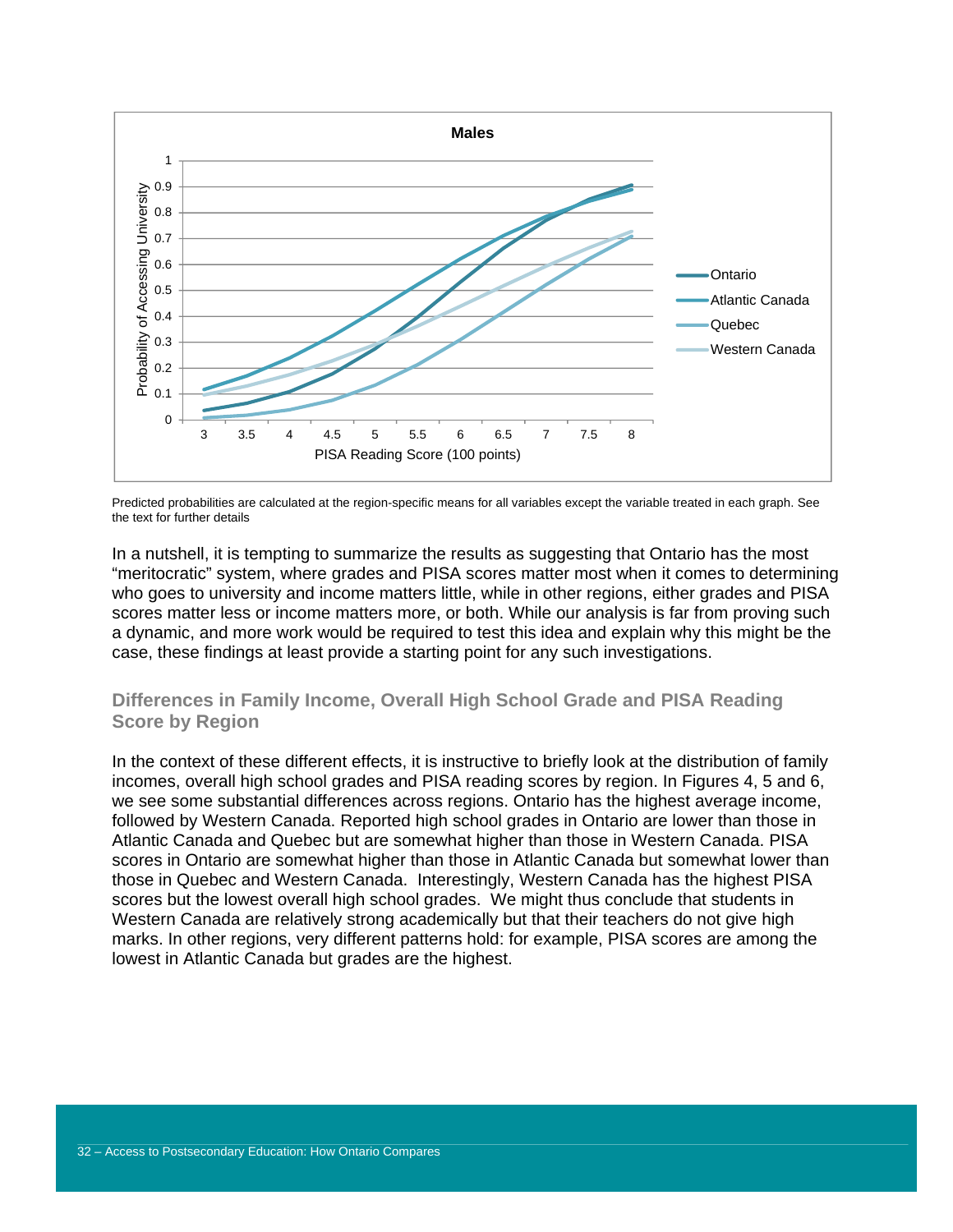

**Figure 4 Average family income by region** 

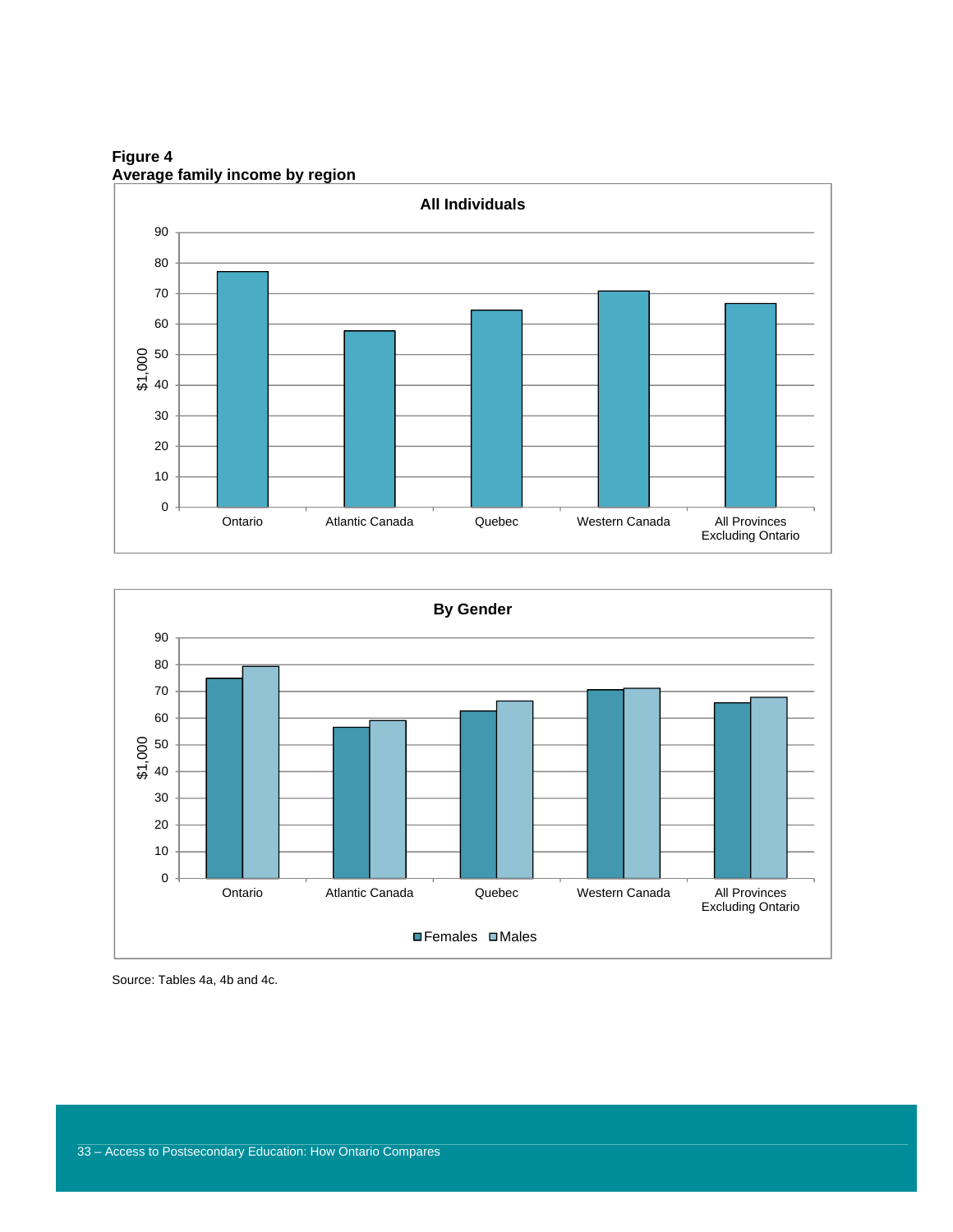**Figure 5 Average overall high school grade by region** 



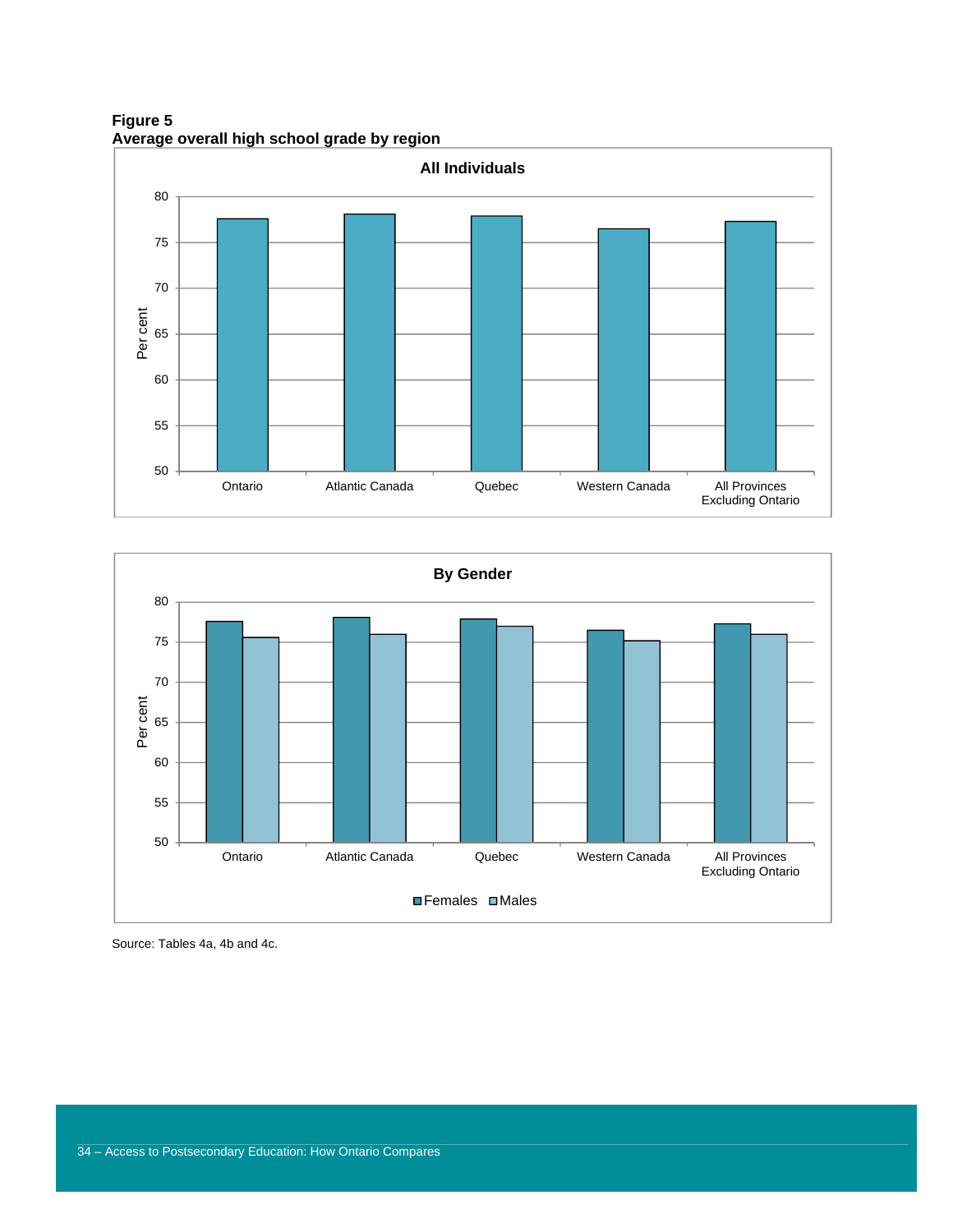**Figure 6 Average PISA reading score by region** 





The relevance of these findings to PSE access patterns, and to the associations between access and grades, PISA scores and income, may be that those regions with "grade inflation" might have more difficulty identifying the truly more "able" students and otherwise rationing the places available in the system based on academic "ability." Thus, other determinants may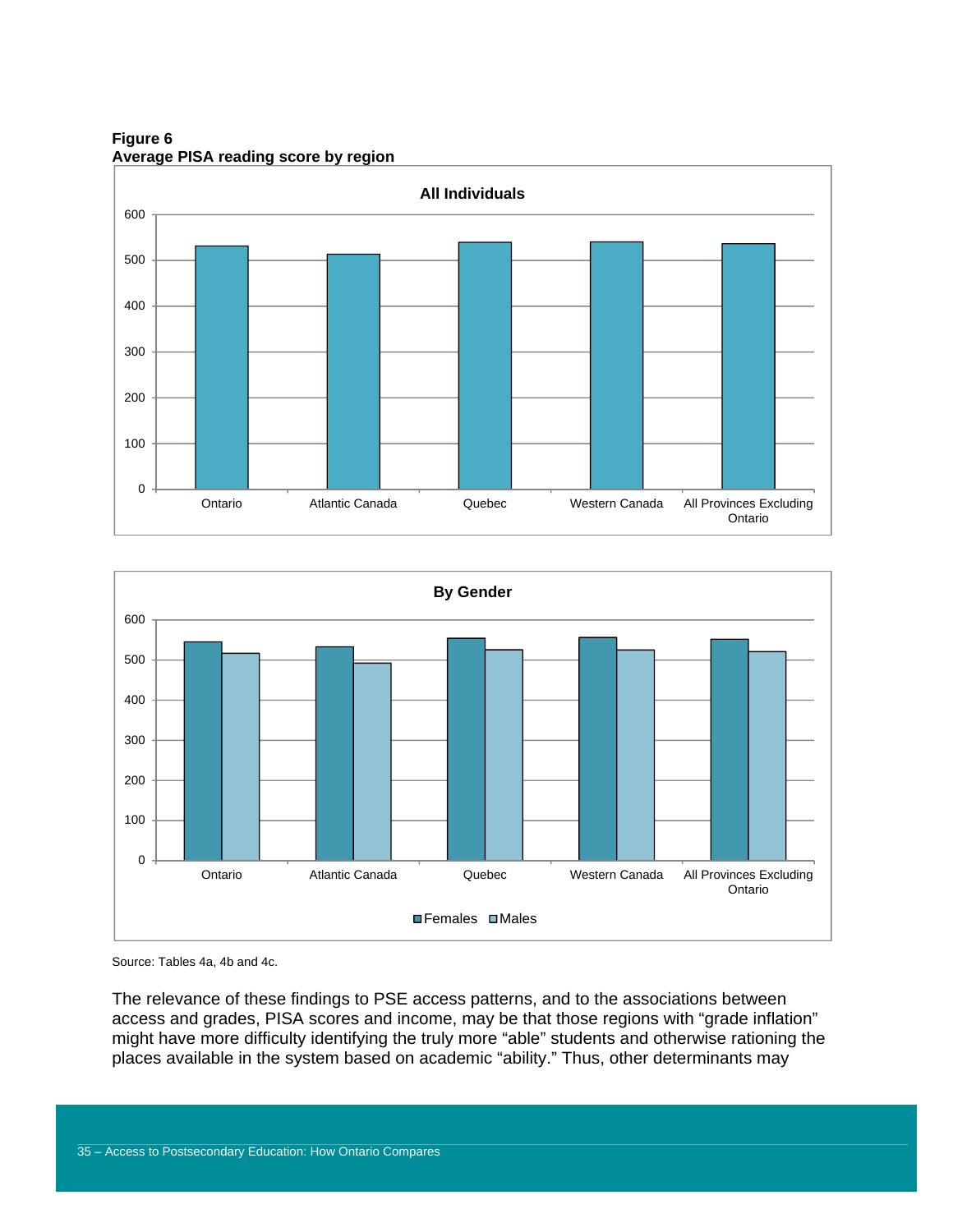operate more strongly in such regions, including, for example, those related to family income. We turn to further discussions along these lines in the concluding part of the paper.

More detailed information on family income, overall high school grade and PISA reading score distributions, by region and gender, can be found in Figures 7, 8 and 9, and Tables 4a, 4b and 4c.



**Figure 7 Income distributions by region** 

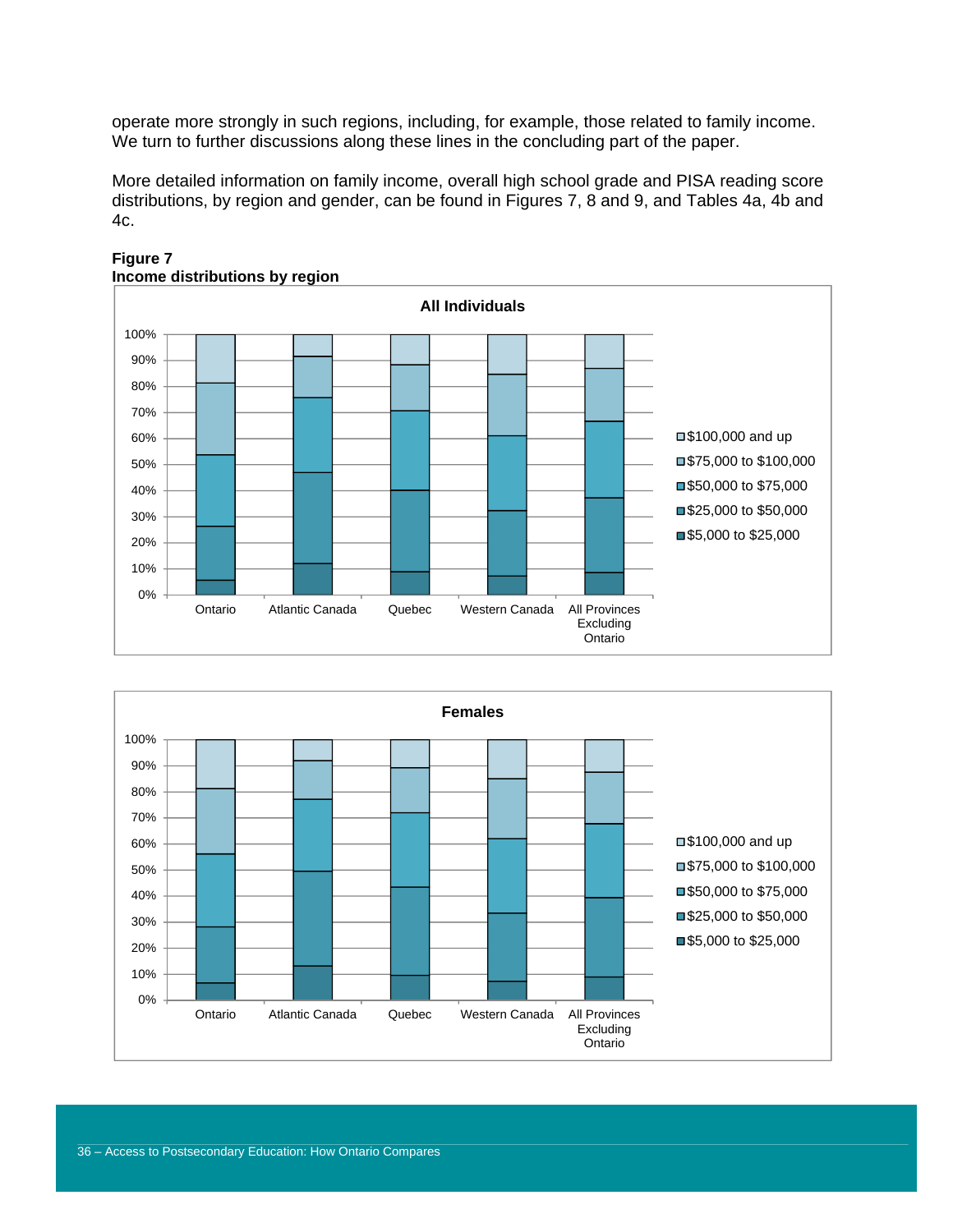

Source: Tables 4a, 4b and 4c.



**Figure 8 Overall high school grade distributions by region**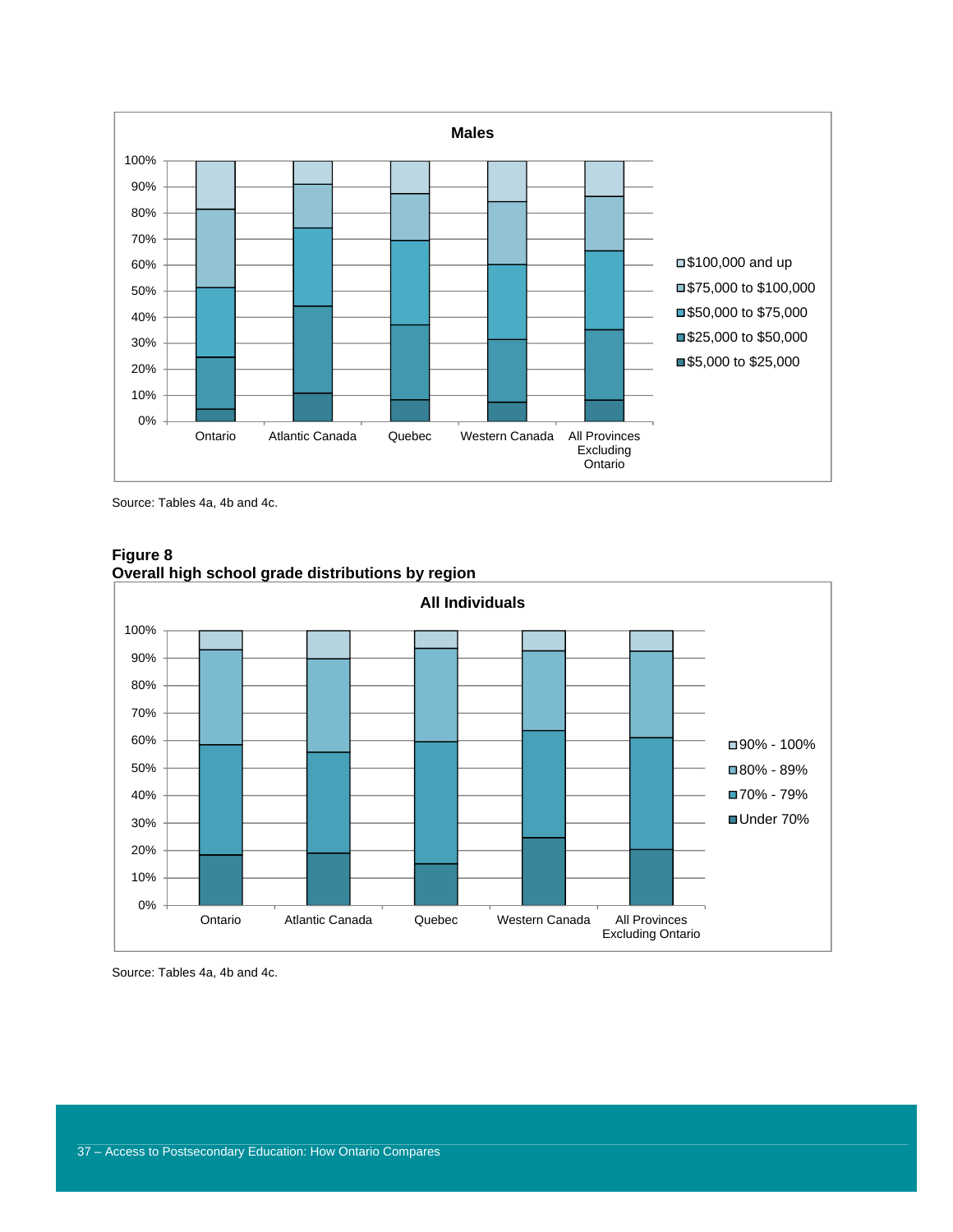**Figure 9 PISA reading score distributions by region** 

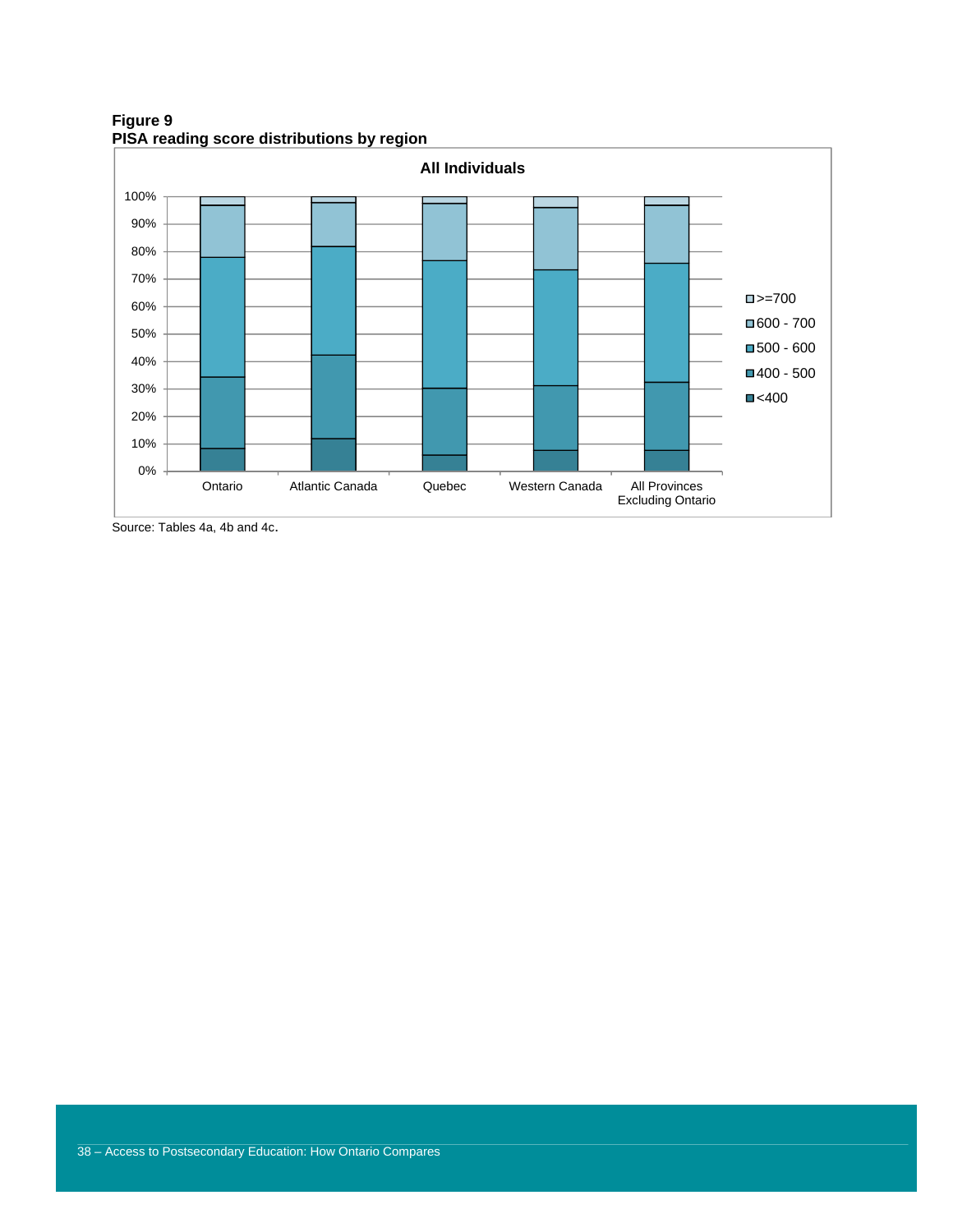### **Table 4a**

**Income, HS grades and PISA reading scores: distributions and means by region, all students** 

|                                   | <b>Ontario</b> | <b>Atlantic</b><br>Canada | Quebec | Western<br>Canada | <b>All Provinces</b><br><b>Excluding Ontario</b> |
|-----------------------------------|----------------|---------------------------|--------|-------------------|--------------------------------------------------|
|                                   |                |                           |        |                   |                                                  |
| <b>Family income levels</b>       |                |                           |        |                   |                                                  |
| \$5,000 to \$25,000               | 5.7            | 12.1                      | 8.9    | 7.3               | 8.6                                              |
| \$25,000 to \$50,000              | 20.7           | 35                        | 31.3   | 25.1              | 28.7                                             |
| \$50,000 to \$75,000              | 27.4           | 28.8                      | 30.5   | 28.7              | 29.4                                             |
| \$75,000 to \$100,000             | 27.6           | 15.8                      | 17.6   | 23.6              | 20.3                                             |
| \$100,000 and up                  | 18.6           | 8.4                       | 11.6   | 15.2              | 13                                               |
| Total                             | 100            | 100                       | 100    | 100               | 100                                              |
| Average family income             |                |                           |        |                   |                                                  |
| (\$1,000)                         | 77.2           | 57.8                      | 64.6   | 70.9              | 66.8                                             |
| Overall HS grade                  |                |                           |        |                   |                                                  |
| Under 70%                         | 18.4           | 19.1                      | 15.2   | 24.7              | 20.4                                             |
| 70%-79%                           | 40.1           | 36.7                      | 44.4   | 39                | 40.7                                             |
| 80%-89%                           | 34.6           | 34                        | 33.9   | 29                | 31.5                                             |
| 90%-100%                          | 6.9            | 10.2                      | 6.4    | 7.3               | 7.4                                              |
| Total                             | 100            | 100                       | 100    | 100               | 100                                              |
| Average overall HS grade          | 77.6           | 78.1                      | 77.9   | 76.5              | 77.3                                             |
| <b>PISA reading score</b>         |                |                           |        |                   |                                                  |
| < 400                             | 8.4            | 12                        | 6      | 7.7               | 7.7                                              |
| 400-500                           | 26             | 30.4                      | 24.3   | 23.6              | 24.8                                             |
| 500-600                           | 43.6           | 39.5                      | 46.4   | 42.1              | 43.3                                             |
| 600-700                           | 18.9           | 16                        | 20.8   | 22.7              | 21.1                                             |
| $>= 700$                          | 3.1            | 2.1                       | 2.4    | 3.9               | 3.1                                              |
| Total                             | 100            | 100                       | 100    | 100               | 100                                              |
| <b>Average PISA reading score</b> | 531.5          | 513.6                     | 539.7  | 540.5             | 536.6                                            |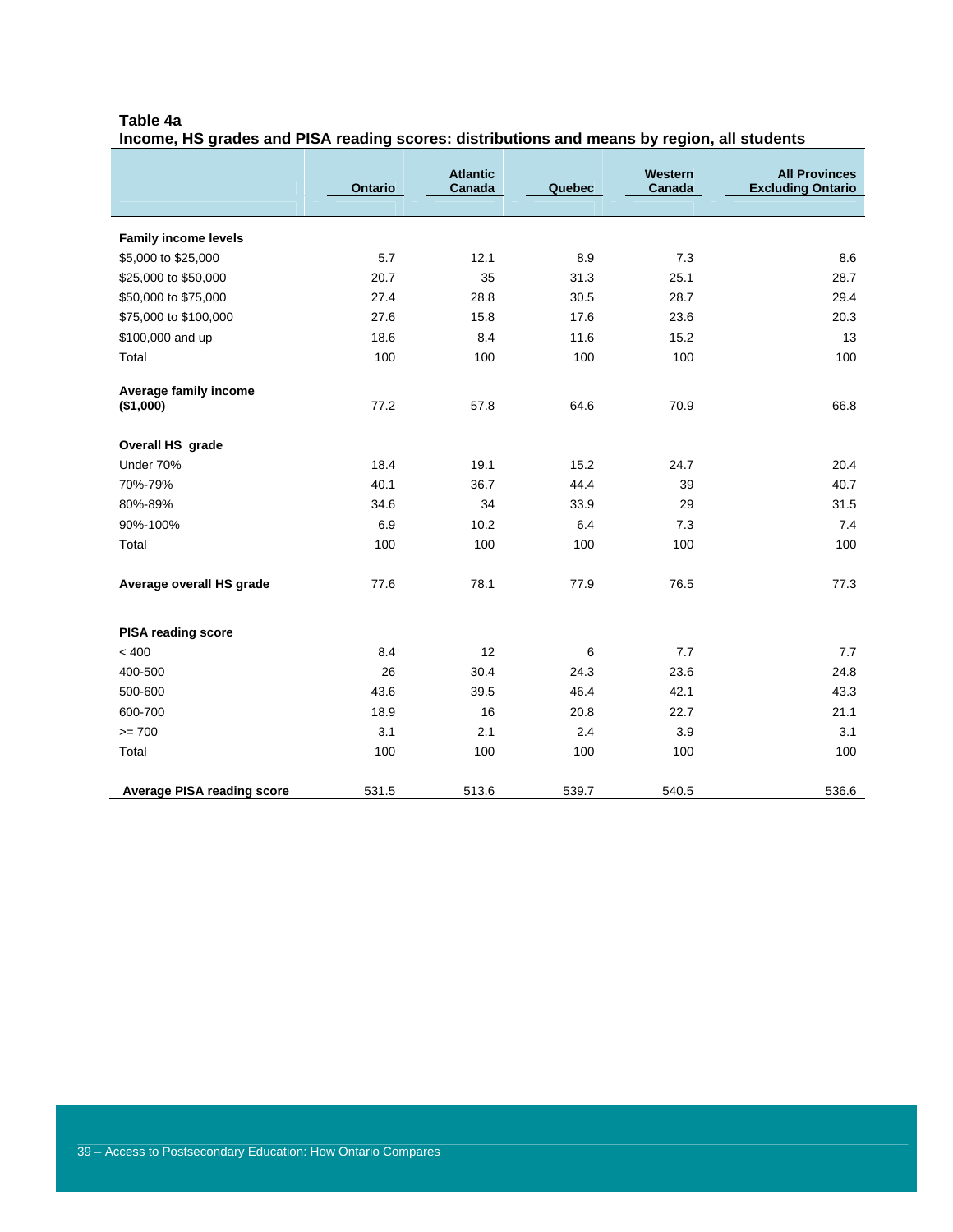### **Table 4b Income, HS grades and PISA reading scores: Distributions and means by region, females**

|                                    | <b>Ontario</b> | <b>Atlantic</b><br>Canada | Quebec | Western<br>Canada | All<br><b>Provinces</b><br><b>Excluding</b><br><b>Ontario</b> |
|------------------------------------|----------------|---------------------------|--------|-------------------|---------------------------------------------------------------|
|                                    |                |                           |        |                   |                                                               |
| <b>Family income levels</b>        |                |                           |        |                   |                                                               |
| \$5,000 to \$25,000                | 6.7            | 13.2                      | 9.6    | 7.3               | 9                                                             |
| \$25,000 to \$50,000               | 21.5           | 36.4                      | 33.9   | 26.2              | 30.5                                                          |
| \$50,000 to \$75,000               | 28             | 27.6                      | 28.5   | 28.6              | 28.4                                                          |
| \$75,000 to \$100,000              | 25.1           | 14.8                      | 17.3   | 23                | 19.8                                                          |
| \$100,000 and up                   | 18.7           | 8                         | 10.7   | 14.9              | 12.4                                                          |
| Total                              | 100            | 100                       | 100    | 100               | 100                                                           |
| Average family income<br>(\$1,000) | 74.9           | 56.6                      | 62.7   | 70.6              | 65.7                                                          |
| Overall HS grade                   |                |                           |        |                   |                                                               |
| Under 70%                          | 10.8           | 13.6                      | 12.2   | 19.4              | 16                                                            |
| 70%-79%                            | 38.7           | 32.3                      | 43     | 38.5              | 39.2                                                          |
| 80%-89%                            | 42.1           | 41.2                      | 37.4   | 33.3              | 35.9                                                          |
| 90%-100%                           | 8.4            | 12.9                      | 7.4    | 8.8               | 8.9                                                           |
| Total                              | 100            | 100                       | 100    | 100               | 100                                                           |
| <b>Average Ooerall HS grade</b>    | 79.5           | 80.1                      | 78.9   | 77.9              | 78.6                                                          |
| <b>PISA reading score</b>          |                |                           |        |                   |                                                               |
| $<$ 400                            | 4.9            | 7.5                       | 3.9    | 4.4               | 4.7                                                           |
| $400 - 500$                        | 23.4           | 26.3                      | 19.7   | 20                | 20.8                                                          |
| $500 - 600$                        | 46.4           | 43.6                      | 47.8   | 44.1              | 45.4                                                          |
| $600 - 700$                        | 21.3           | 19.9                      | 25.5   | 26.9              | 25.4                                                          |
| $>=700$                            | 4              | 2.7                       | 3.1    | 4.6               | 3.8                                                           |
| Total                              | 100            | 100                       | 100    | 100               | 100                                                           |
| <b>Average PISA reading score</b>  | 545.6          | 533.3                     | 554.5  | 556.5             | 552.4                                                         |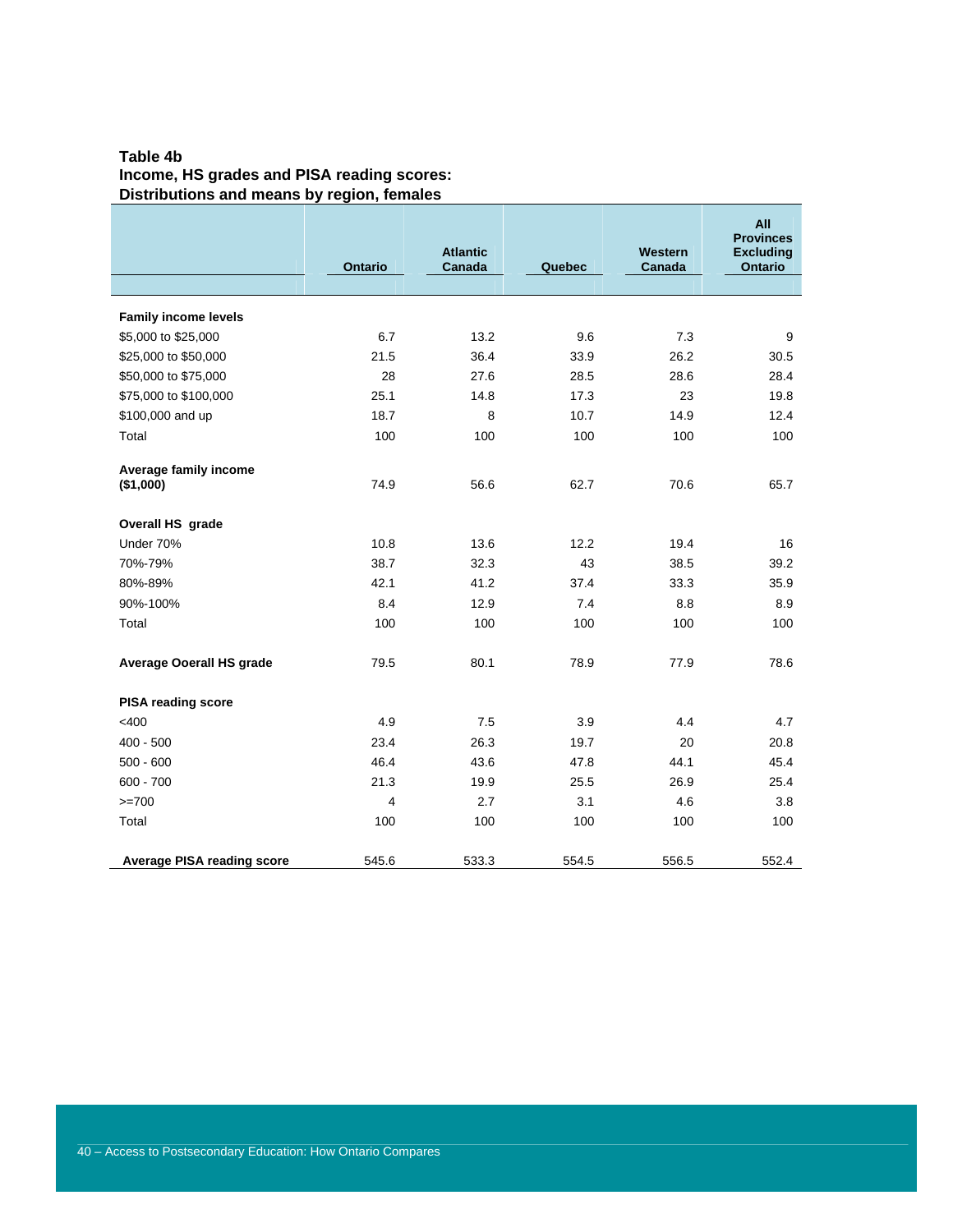### **Table 4c Income, HS grades and PISA reading scores: Distributions and means by region, males**

|                                   | Ontario | <b>Atlantic</b><br>Canada | Quebec | Western<br>Canada | All<br><b>Provinces</b><br><b>Excluding</b><br><b>Ontario</b> |
|-----------------------------------|---------|---------------------------|--------|-------------------|---------------------------------------------------------------|
|                                   |         |                           |        |                   |                                                               |
| <b>Family income levels</b>       |         |                           |        |                   |                                                               |
| \$5,000 to \$25,000               | 4.8     | 10.9                      | 8.3    | 7.4               | 8.2                                                           |
| \$25,000 to \$50,000              | 19.9    | 33.4                      | 28.8   | 24.1              | 27.1                                                          |
| \$50,000 to \$75,000              | 26.8    | 30                        | 32.4   | 28.8              | 30.3                                                          |
| \$75,000 to \$100,000             | 30.1    | 16.8                      | 18     | 24.1              | 20.9                                                          |
| \$100,000 and up                  | 18.5    | 8.9                       | 12.5   | 15.6              | 13.6                                                          |
| Total                             | 100     | 100                       | 100    | 100               | 100                                                           |
| Average family income<br>(\$1000) | 79.4    | 59.1                      | 66.4   | 71.2              | 67.8                                                          |
| Overall HS grade                  |         |                           |        |                   |                                                               |
| Under 70%                         | 26      | 25.1                      | 18     | 29.8              | 24.8                                                          |
| 70% - 79%                         | 41.5    | 41.4                      | 45.8   | 39.4              | 42.1                                                          |
| 80% - 89%                         | 27.1    | 26.1                      | 30.6   | 24.8              | 27.1                                                          |
| 90% - 100%                        | 5.4     | 7.4                       | 5.6    | 6                 | 6                                                             |
| Total                             | 100     | 100                       | 100    | 100               | 100                                                           |
| Average overall HS grade          | 75.6    | 76                        | 77     | 75.2              | 76                                                            |
| <b>PISA reading score</b>         |         |                           |        |                   |                                                               |
| < 400                             | 11.9    | 16.8                      | 8      | 10.9              | 10.6                                                          |
| 400-500                           | 28.6    | 34.9                      | 28.7   | 27.1              | 28.7                                                          |
| 500-600                           | 40.7    | 35.1                      | 45.1   | 40.2              | 41.4                                                          |
| 600-700                           | 16.5    | 11.7                      | 16.5   | 18.7              | 17                                                            |
| $>= 700$                          | 2.2     | 1.4                       | 1.7    | 3.2               | 2.4                                                           |
| Total                             | 100     | 100                       | 100    | 100               | 100                                                           |
| <b>Average PISA reading score</b> | 517.2   | 492.5                     | 525.7  | 525.3             | 521.2                                                         |

## **V. Summary and Discussion**

This analysis has used the uniquely rich Canadian YITS-A data to provide a new and original perspective on PSE participation patterns in Ontario as they compare to other regions. The initial descriptive analyses first showed some important differences in overall access rates across regions We then focused on three key drivers of access to PSE: family income, overall high school grade and PISA reading score because (1) these variables are significantly related to who goes to university in particular (the effects on college are smaller and/or offsetting) and (2) the effects vary in important ways between Ontario and other regions. We also included a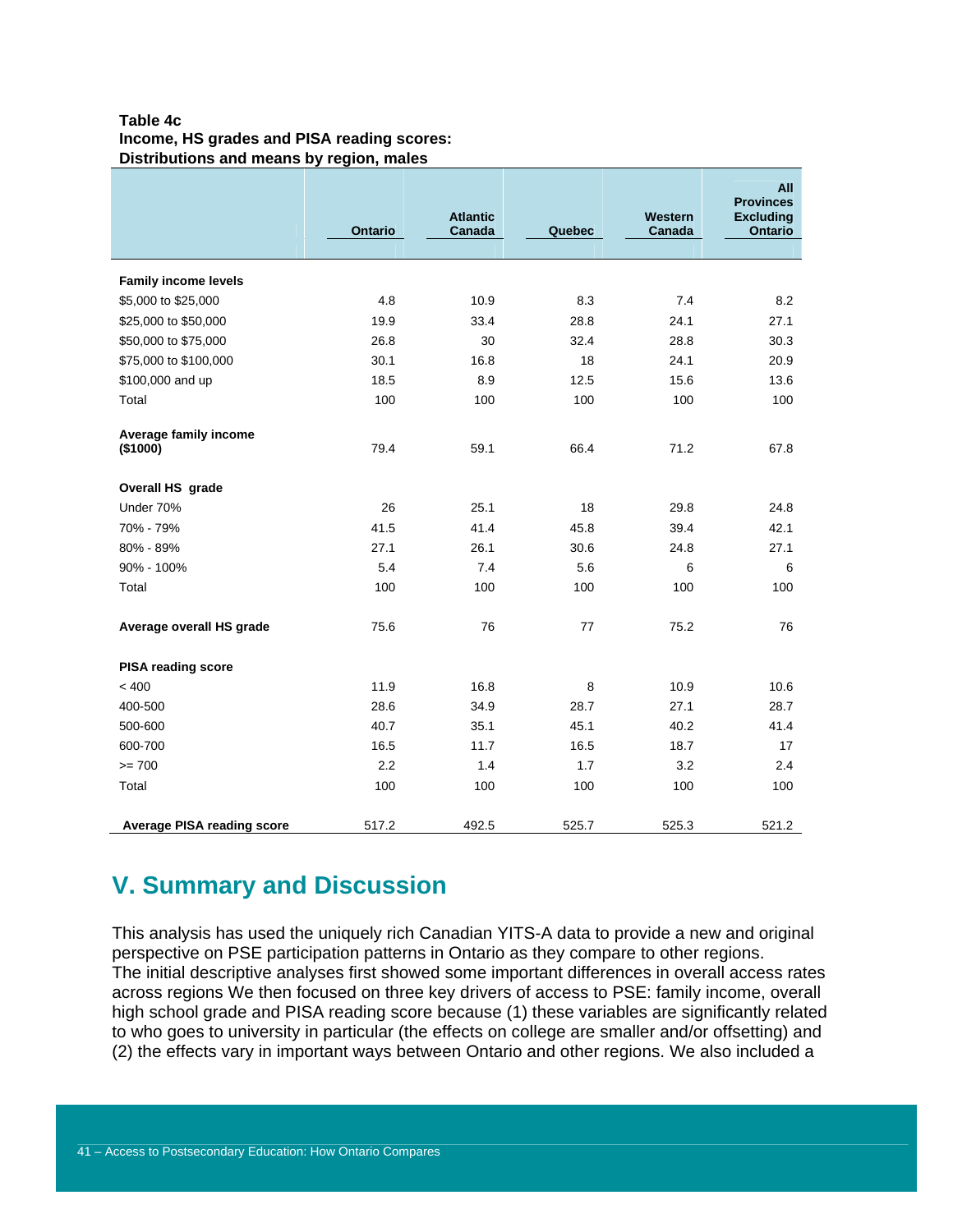set of control variables in our analysis, including the very important parental education variable, which – very interestingly – does *not* appear to have significantly different effects by region.

Our main findings are as follows:

- (1) family income effects are relatively small in Ontario but are much greater for the Atlantic provinces;
- (2) grade effects are particularly strong in Ontario compared to most other regions; and
- (3) a similar result holds for PISA scores: the effects are stronger in Ontario than in other regions.

It is now useful to step back and think about how Ontario's PSE system – perhaps especially the university system – operates and how this differs from the systems in other regions. (Although the college system must be part of any general analysis, the focus here is on the university system because of the stronger effects found for the background variables covered.) An individual's participation in PSE depends on three main things. First, the person must want to go, presumably based on the perceived benefits and costs of doing so. The relevant considerations are potentially broad and diverse and include not just the job market rate of return to PSE credentials, but also non-financial benefits (and costs), societal/parental/peer pressures and more. Second, the person must have the financial means of attending, with the student financial aid system clearly playing an important role here. Third, the individual must qualify for a program in which they are interested, and there must, in fact, be a place for them in the system.

In short, access to PSE is the result of demand side factors (i.e., who wants to go and can afford to do so), the supply side (the total number of places available) and the means by which the available places are rationed or otherwise controlled (including grades and other elements of the selection system).<sup>8</sup> Too often, access studies have assumed that there is essentially only a demand side and that it is differences in the demand for PSE that are being observed when access rates – at the individual or aggregated level – are, for example, related to a range of factors including not only personal characteristics (e.g., family background variables such as family income and parental education), but also system-wide variables (tuition and other costside measures in particular). The reality is that access – and the access outcomes included as the dependent variables in such studies – is the outcome of these different factors: demand, supply and the rationing mechanism.

While this is generally true and should be taken into consideration in any analysis of access rates, it is especially important to do so in the case of looking at differences in access rates by region because, at least at the level at which we have approached the problem here, we must be cognizant of the fact that we are estimating the overall outcomes of these different factors and – in the case of this study at least – how they relate to family income, overall high school grade and PISA reading score.

The issue is further complicated by the endogenenous nature of these measures – grades and PISA scores in particular – in the sense that those young people who have decided early on that

 $^8$  See Finnie (2005) for an exposition of such a model and the related dynamics. See also Coelli (2009), and Neill (2009) for related discussions.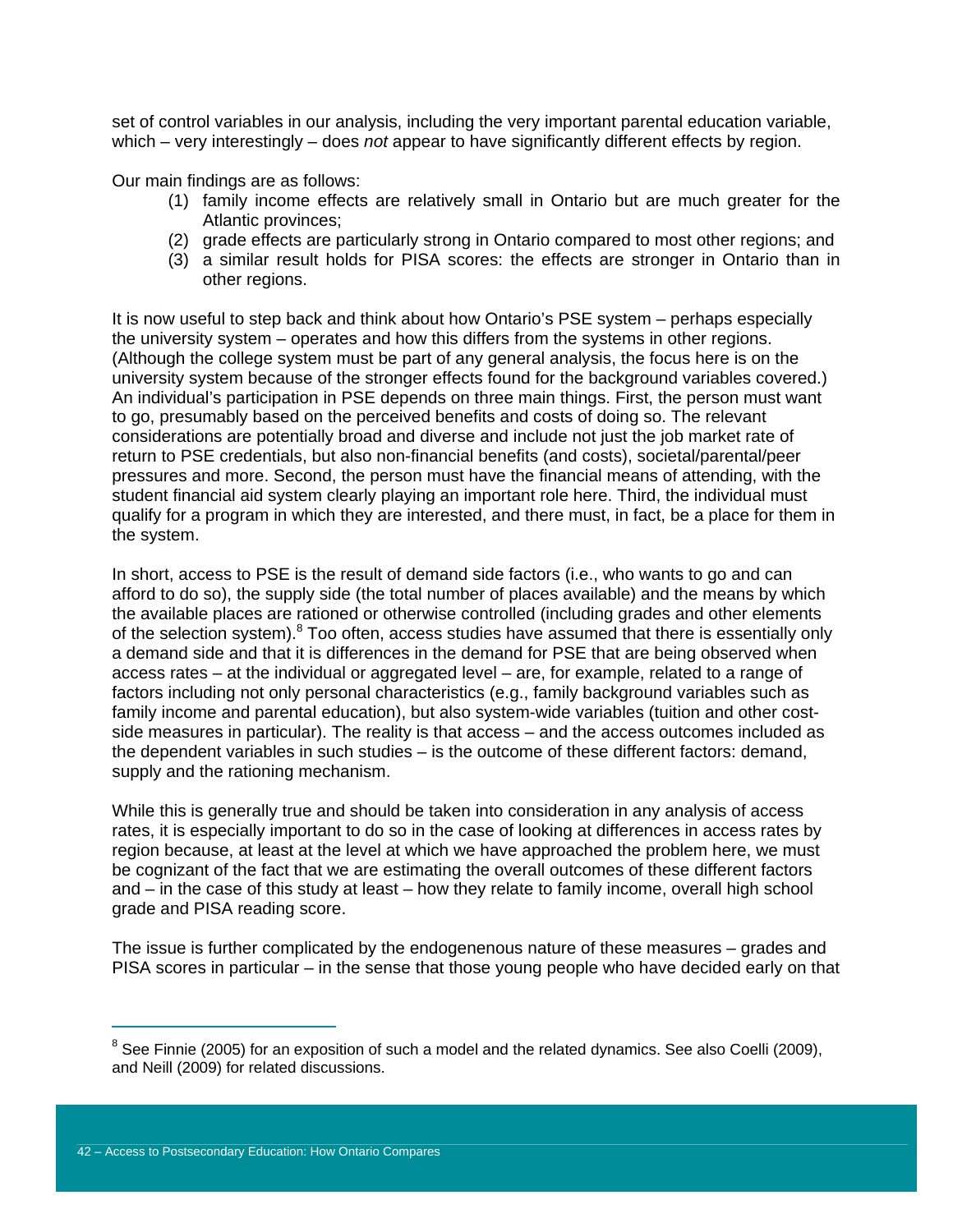they want to go to university will presumably attempt to get the grades they need to do so and may obtain better PISA scores as well.

The underlying model is admittedly complex, and the variations by region we observe in these data are the result of all those complexities. We thus emphatically state that we have only begun to understand regional differences in participation in PSE and that more analysis is necessary to more fully understand these differences.

That said, we believe our paper might provide some useful empirical information for thinking about such issues. In particular, some regions seem to do a "better" job of ensuring that it is "higher ability" or "higher achieving" individuals (as measured by grades and PISA scores) who go to university, while family income plays a much more important role in some regions than in others. More specifically, Ontario seems to have the system that appears to be best at guiding those with high grades and high PISA scores, which may be thought of as indicating academic ability and achievement, towards university, while – and this is perhaps a related factor – family income matters less than in other provinces and regions. Ontario may thus have the most "meritocratic" system, although we cannot say if this is because of the PSE system, the secondary schooling system, other broader socioeconomic or policy factors or another factor or other factors.

We suspect these effects are related to different aspects of the demand, supply and rationing elements involved in determining who goes to PSE in each province, and we look forward to further research that that will tell us more about these factors and their policy implications.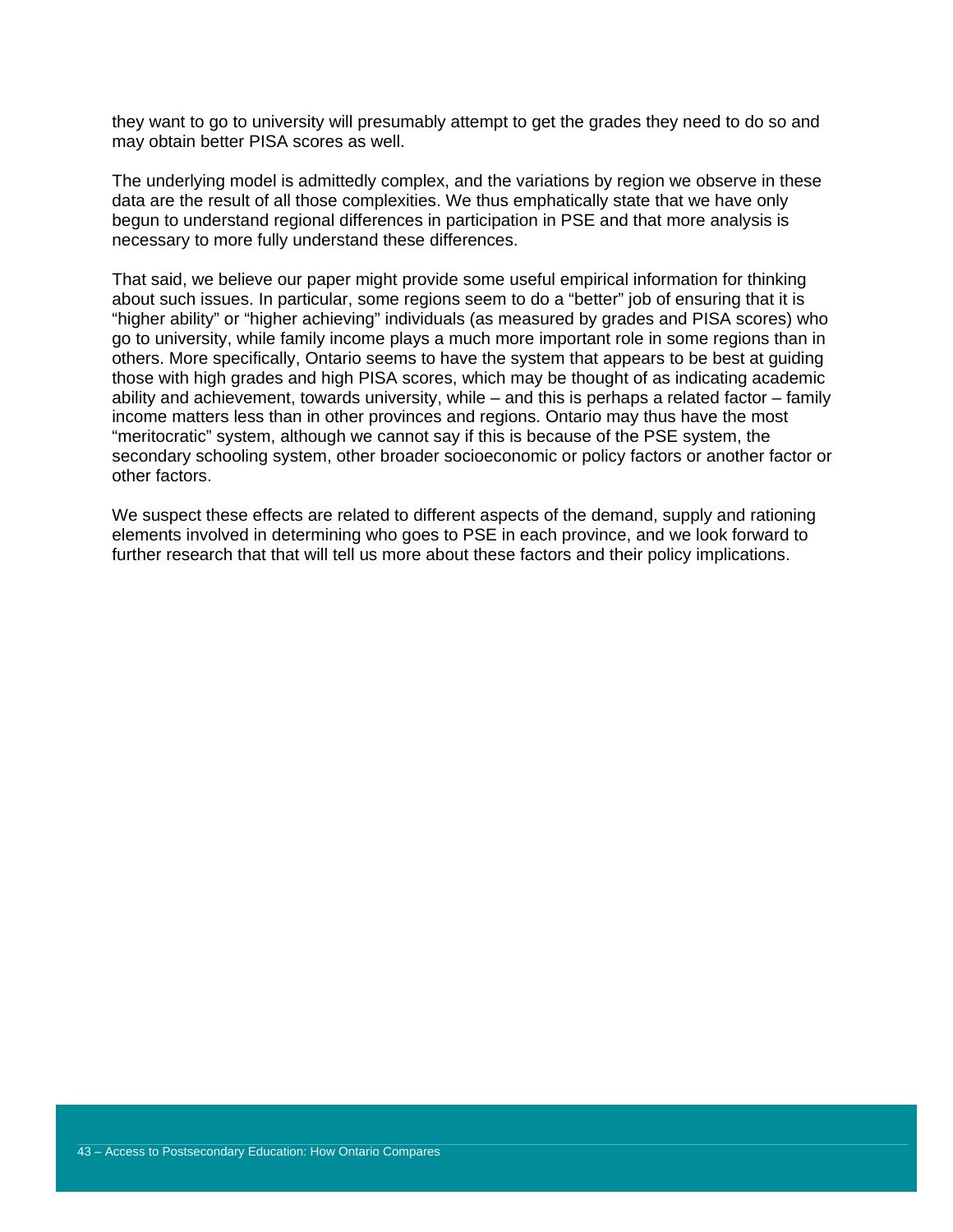## **VI. References**

- Coelli, Michael. 2009. "Tuition Fees and Equality of University Enrolment", *Canadian Journal of Economics,* 42(3).
- Finnie, Ross. 2005. "Access and Capacity in the Canadian Post-Secondary Education System: A Policy Discussion Framework", in Anisef, Paul and Robert Sweet (Ed.), *Preparing for Post Secondary Education: New Roles for Governments and Families*. Montreal and Kingston: McGill-Queen's University Press, 2005, pp. 17-54.
- Finnie, Ross and Richard E. Mueller. 2008. "The Effects of Family Income, Parental Education and Other Background Factors on Access to Post-Secondary Education in Canada: Evidence from the YITS," A MESA Project Research Paper. Toronto: Educational Policy Institute.
- Finnie, Ross and Richard E. Mueller. 2009. "The Backgrounds of Canadian Youth and Access to Post-Secondary Education: New Evidence from the Youth in Transition Survey," in *Who Goes? Who Stays? What Matters? Accessing and Persisting in Post-Secondary Education in Canada.* Ed. Finnie, Ross, Richard E. Muller, Arthur Sweetman and Alex Usher. Montreal and Kingston: McGill-Queen's University Press, 79-107.
- Finnie, Ross, Arthur Sweetman and Alex Usher. 2009. "Introduction: A Framework for Thinking about Participation in Post-Secondary Education," in *Who Goes? Who Stays? What Matters? Accessing and Persisting in Post-Secondary Education in Canada.* Ed. Finnie, Ross, Richard E. Muller, Arthur Sweetman and Alex Usher. Montreal and Kingston: McGill-Queen's University Press, 3-32.
- Finnie, Ross, Richard E. Muller, Arthur Sweetman and Alex Usher (Ed.). 2009. *Who Goes? Who Stays? What Matters? Accessing and Persisting in Post-Secondary Education in Canada.* Montreal and Kingston: McGill-Queen's University Press.
- Frenette, Marc. 2009. "Why are Youth from Lower-income Families Less Likely to Attend University? Evidence from Academic Abilities, Parental Influences, and Financial Constraints", in *Who Goes? Who Stays? What Matters? Accessing and Persisting in Post-Secondary Education in Canada.* Ed. Finnie, Ross, Richard E. Muller, Arthur Sweetman and Alex Usher. Montreal and Kingston: McGill-Queen's University Press, 279-298.
- Mueller, Richard, E. 2009. "Access and Persistence of Students from Low income Backgrounds in Canadian Post-Secondary Education: What We Know, What We Don't Know, and Why it Matters", in *Who Goes? Who Stays? What Matters? Accessing and Persisting in Post-Secondary Education in Canada.* Ed. Finnie, Ross, Richard E. Muller, Arthur Sweetman and Alex Usher. Montreal and Kingston: McGill-Queen's University Press, 33-62.
- Mueller, Richard E. 2008. "Access and Persistence of Students from Low income Backgrounds in Canadian Post-Secondary Education: A Review of the Literature." MESA Project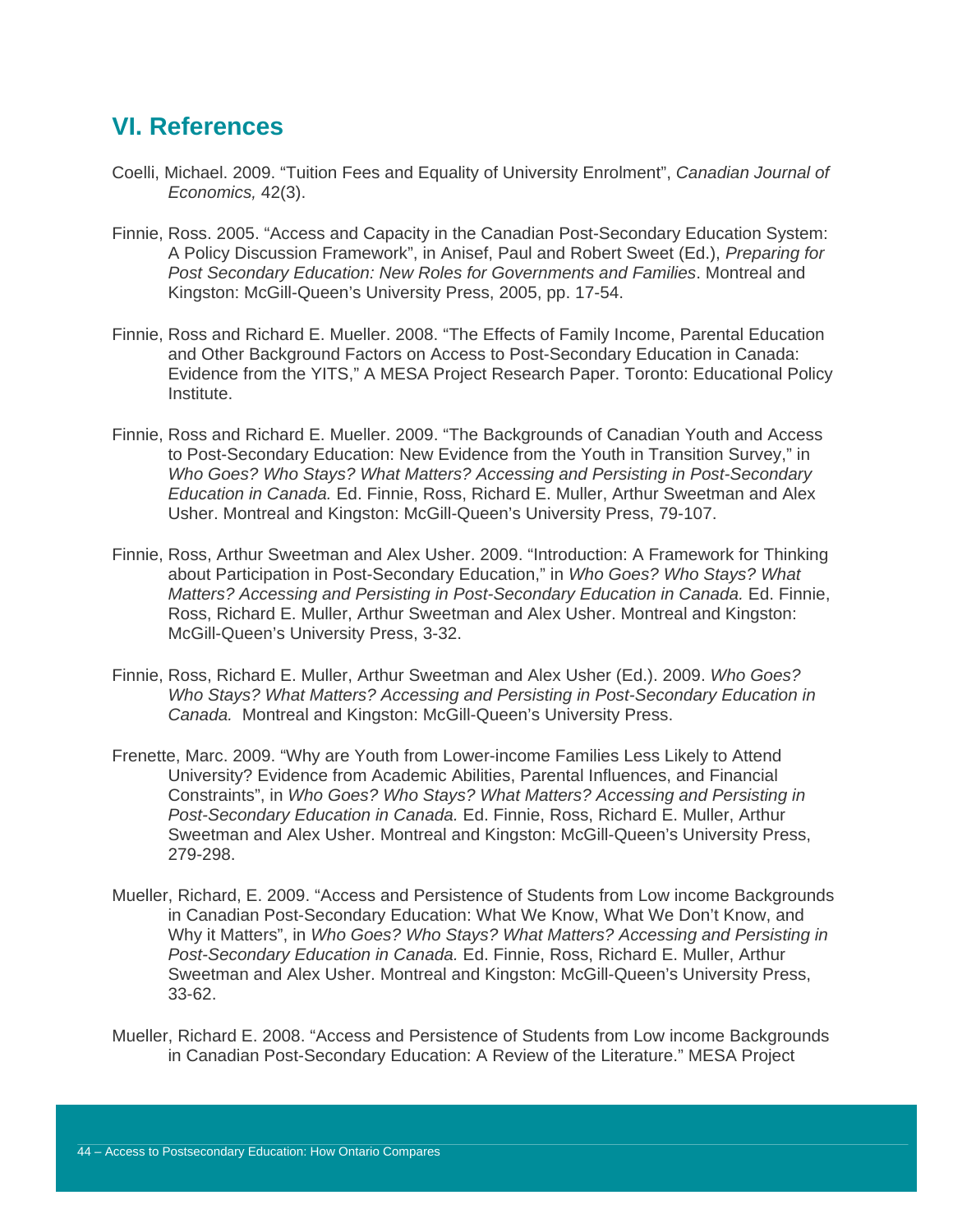Research Paper 2008-1. Toronto, ON: Canadian Education Project. (www.mesaproject.org/research.php)

Neill, Christine. 2009. "Tuition fees and the demand for university places," *Economics of Education Review* 28, 561-570.